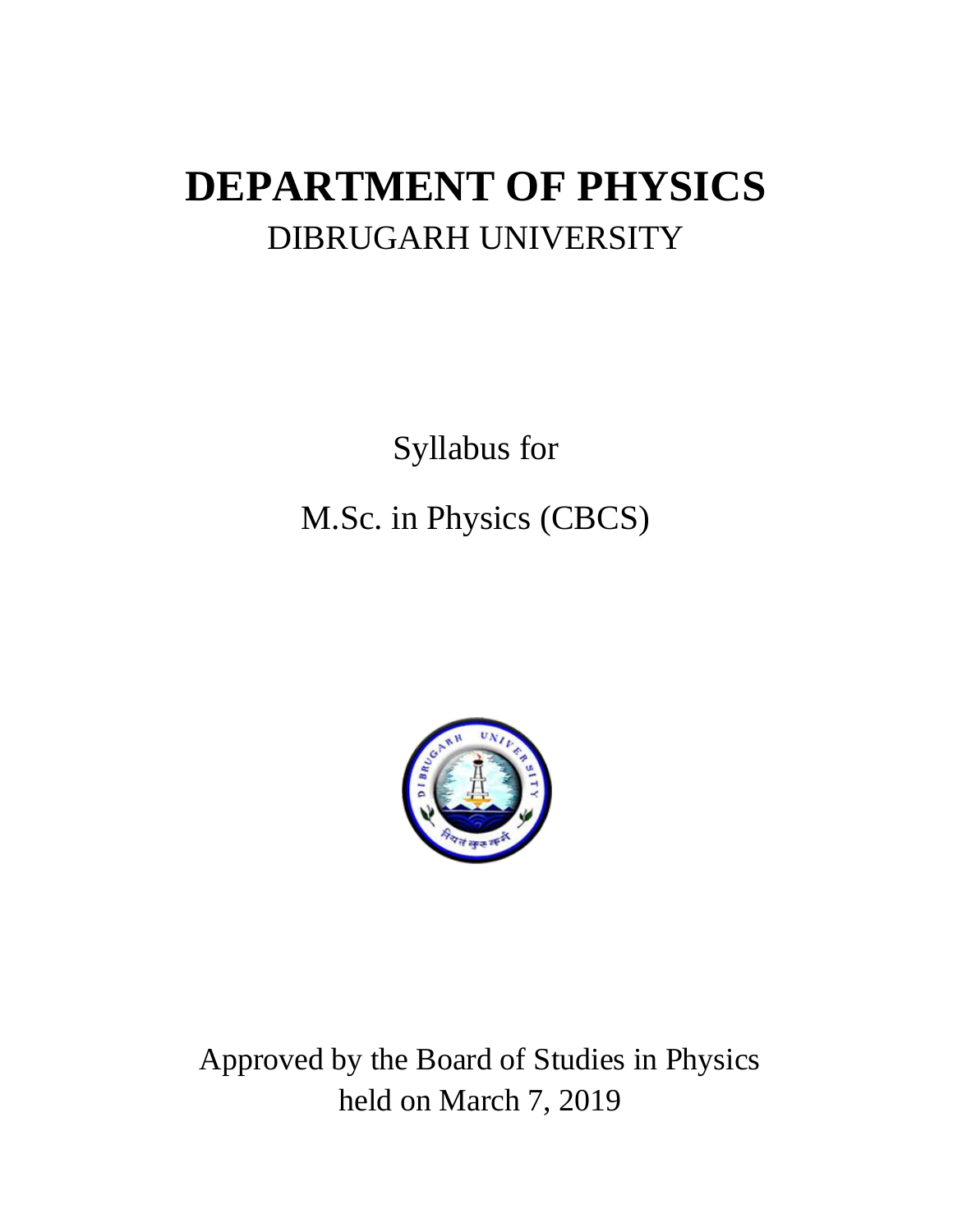# **General Course Structure:**

|                 | <b>Courses with Credits</b> |            |                    |               |              |
|-----------------|-----------------------------|------------|--------------------|---------------|--------------|
| <b>Semester</b> | Core                        |            | Elective (minimum) | <b>AEC</b>    | <b>Total</b> |
|                 | (Fixed)                     | <b>DSE</b> | <b>GE</b>          | (minimum)     | (minimum)    |
|                 | 3 Course x                  | 1 Course x |                    | 1 Course x 2  | 18           |
|                 | 4 Credits                   | 4 Credits  |                    | $Credits = 2$ |              |
|                 | $= 12$                      | $=4$       |                    |               |              |
| $\mathbf{I}$    | 3 Course x                  | 1 Course x | 1 Course x         |               | 20           |
|                 | 4 Credits                   | 4 Credits  | 4 Credits          |               |              |
|                 | $= 12$                      | $=4$       | $=4$               |               |              |
| III             | 3 Course x                  | 1 Course x | 1 Course x         | 1 Course x 2  | 22           |
|                 | 4 Credits                   | 4 Credits  | 4 Credits          | Credits $= 2$ |              |
|                 | $=12$                       | $=4$       | $=4$               |               |              |
| IV              | 3 Course x                  | 1 Course x |                    |               | 16           |
|                 | 4 Credits                   | 4 Credits  |                    |               |              |
|                 | $= 12$                      | $=4$       |                    |               |              |

# **Credits to be registered by a student:**

| <b>Duration</b> | <b>Per Semester</b> |                |                | <b>Total</b>   |
|-----------------|---------------------|----------------|----------------|----------------|
|                 | <b>Minimum</b>      | <b>Maximum</b> | <b>Minimum</b> | <b>Maximum</b> |
| One Year        | 16                  | 26             | 32             |                |
| Two Year        | 16                  |                | 64             | 104            |
| Three Year      | 16                  |                | 96             | 156            |
| Four Year       | l6                  |                | 128            | 208            |
| Five Year       |                     |                | 16C            |                |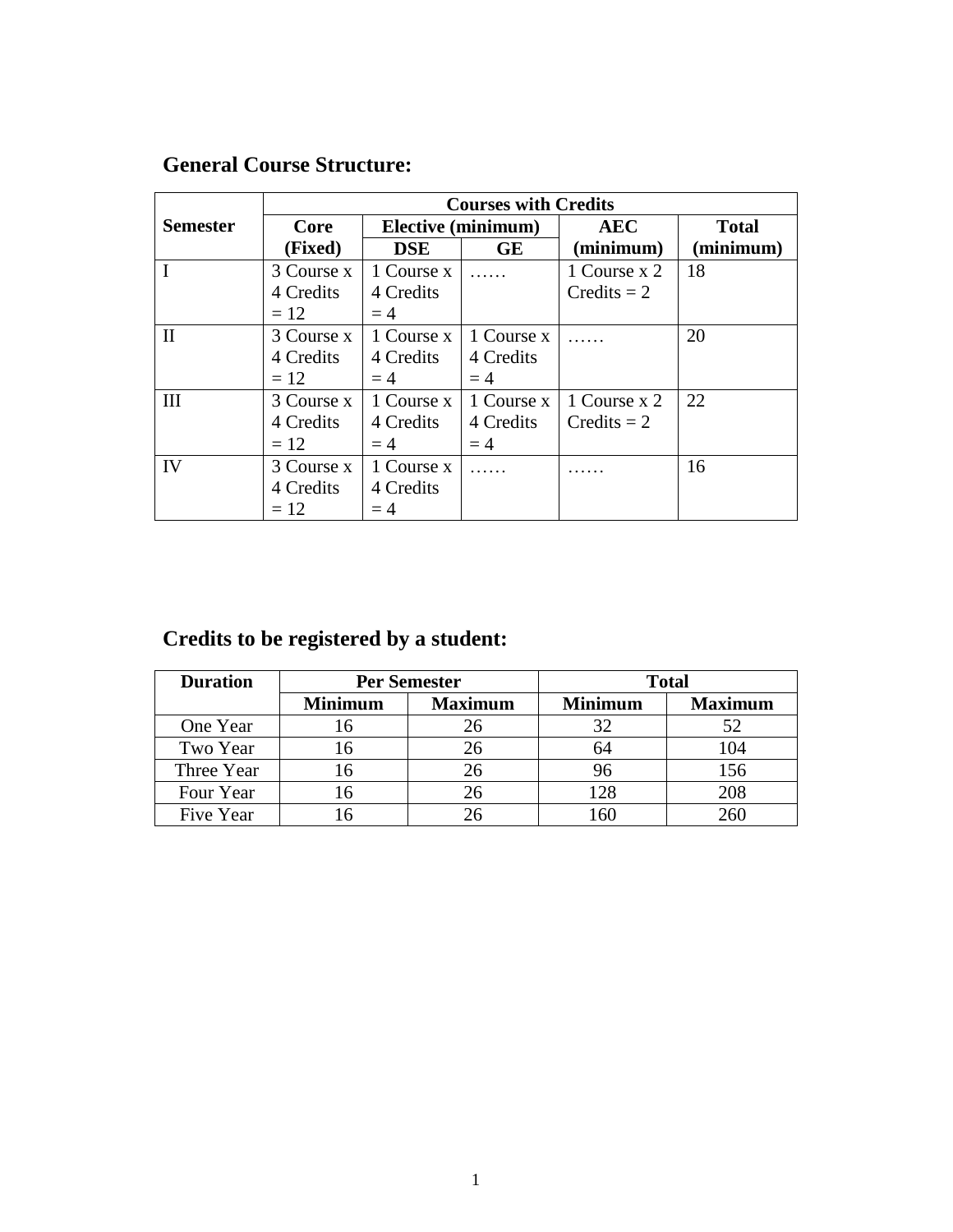# **Course Structure (Physics)**

# **Details of Courses under M.Sc.**

| <b>Courses</b>                                                                        | <b>Credits</b> |
|---------------------------------------------------------------------------------------|----------------|
| <b>I. Core Course</b><br>(12 papers of 4 Credits Each)                                | $12x4 = 48$    |
| II. Discipline Specific Elective Course (DSE)<br>(Minimum 5 papers of 4 Credits Each) | $5x4 = 20$     |
| <b>III. Ability Enhancement Course (AEC)</b><br>(Minimum 2 papers of 2 Credits Each)  | $2X2 = 04$     |
| <b>IV. Generic Elective Course (GE)</b><br>(2 papers of 4 Credits Each)               | $2x4 = 08$     |
| <b>Total Credit</b> (Minimum)                                                         | 80             |

**\*Dissertation/Project (Credits 2) as an additional AEC in Semester III**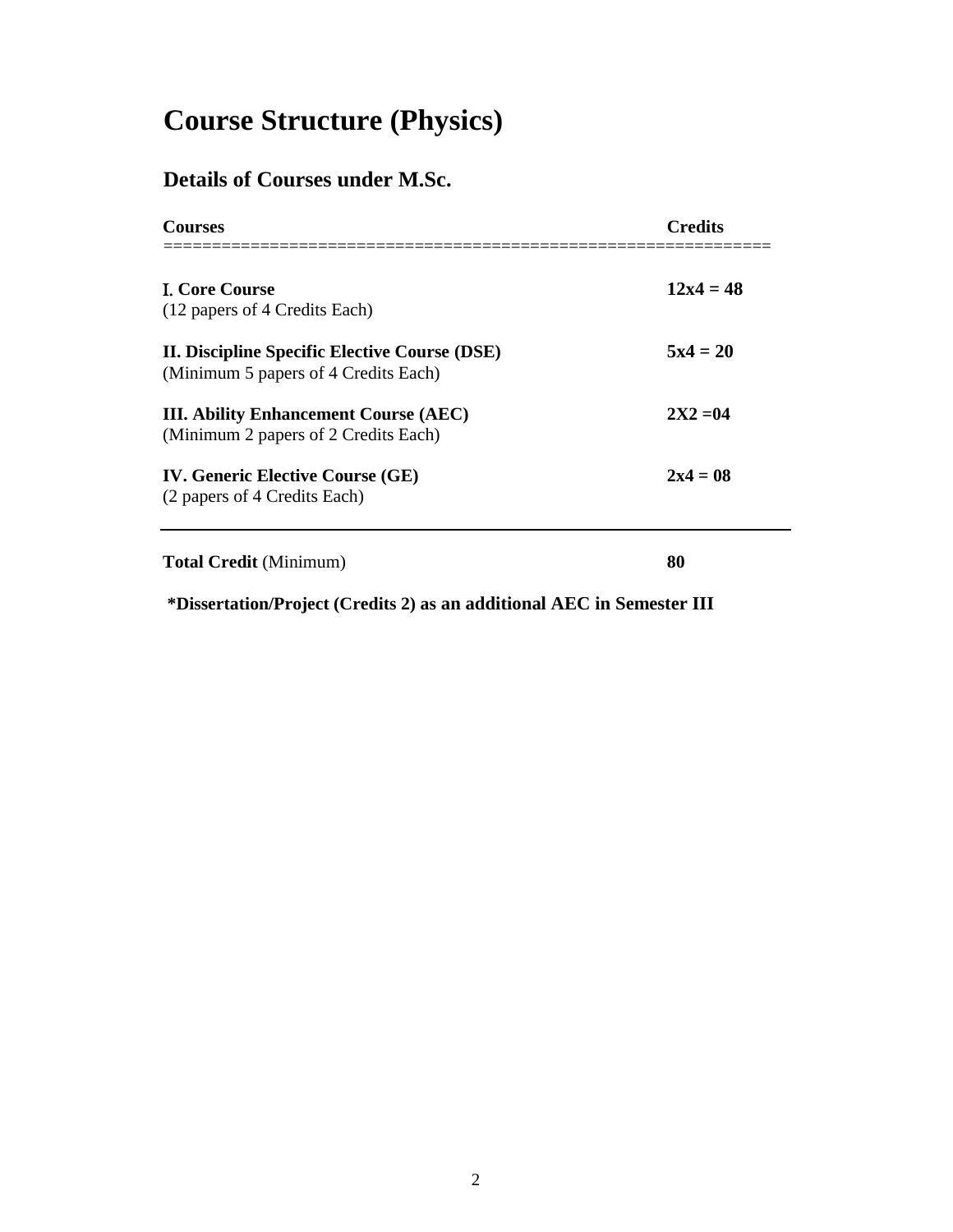# **PROPOSED SCHEME FOR CHOICE BASED CREDIT SYSTEM M. SC. IN PHYSICS**

|                 |                                                                                         | <b>Papers</b>                                                                                                |                                                                               |                                                                                               |
|-----------------|-----------------------------------------------------------------------------------------|--------------------------------------------------------------------------------------------------------------|-------------------------------------------------------------------------------|-----------------------------------------------------------------------------------------------|
| <b>Semester</b> | <b>CORE</b><br>(4 Credits each)                                                         | <b>DSE</b> (Minimum one)<br>each for Sem I, Sem<br>II and Sem III and<br>two for Sem IV)<br>(4 Credits each) | <b>GE</b> (Minimum<br>one each for Sem<br>II and Sem III)<br>(4 Credits each) | <b>AEC</b><br>(AECC/SEC)<br>(Minimum one<br>each in Sem I<br>and Sem III)<br>(2 Credits each) |
| $\mathbf{I}$    | <b>Mathematical Physics</b><br><b>Quantum Mechanics</b><br>General Lab-I                | DSE I                                                                                                        |                                                                               | <b>AEC I</b>                                                                                  |
| $\mathbf{I}$    | <b>Classical Mechanics</b><br><b>Condensed Matter</b><br>Physics<br>General Lab-II      | DSE II                                                                                                       | <b>GEI</b>                                                                    |                                                                                               |
| III             | Electronics<br>Electrodynamics<br>Computational<br><b>Methods</b>                       | <b>DSE III</b>                                                                                               | <b>GEII</b>                                                                   | <b>AEC II</b><br>Dissertation/<br>Project<br>(Additional)                                     |
| IV              | <b>Nuclear Physics</b><br><b>Statistical Mechanics</b><br>Atomic & Molecular<br>Physics | <b>DSE IV</b><br>DSE V                                                                                       |                                                                               |                                                                                               |

\* Student can opt for Dissertation/Project (Credits 2) as an additional AEC in Semester III.

\*\* A student that opts for a particular DSE IV (except HEP) in semester IV, he/she is advised to opt for the corresponding DSE V paper. For HEP students, they are advised to opt for both HEP II and III.

\*\*\* The students are advised to consult the student advisor while opting for DSEs and GEs.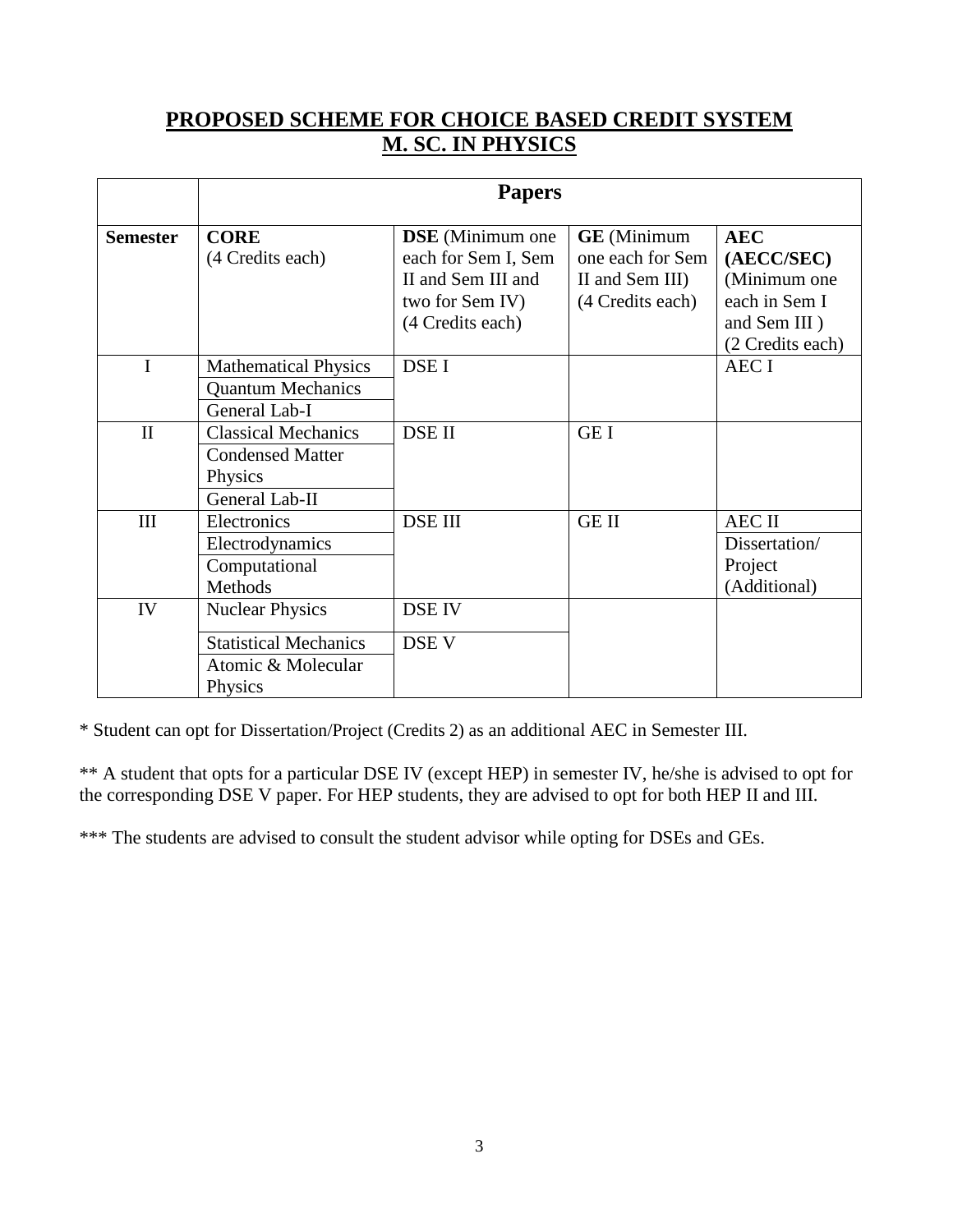|              | <b>Semester   Course Structure</b> | <b>Course Name</b>              | <b>Credits</b> |
|--------------|------------------------------------|---------------------------------|----------------|
|              |                                    |                                 |                |
| $\mathbf I$  | Core course-I                      | <b>Mathematical Physics</b>     | $\overline{4}$ |
|              | Core Course-II                     | <b>Quantum Mechanics</b>        | $\overline{4}$ |
|              | Core course-III                    | General Lab-I                   | $\overline{4}$ |
|              | Discipline Specific Elective -I    | DSE I                           | $\overline{4}$ |
|              | Ability Enhancement Course - I     | <b>AECI</b>                     | $\overline{2}$ |
| $\mathbf{I}$ | Core course-IV                     | <b>Classical Mechanics</b>      | $\overline{4}$ |
|              | Core course-V                      | <b>Condensed Matter Physics</b> | $\overline{4}$ |
|              | Core course-VI                     | General Lab-II                  | $\overline{4}$ |
|              | Discipline Specific Elective -II   | <b>DSE II</b>                   | $\overline{4}$ |
|              | Generic Elective - I               | <b>GEI</b>                      | $\overline{4}$ |
| III          | Core course-VII                    | Electronics                     | $\overline{4}$ |
|              | Core Course-VIII                   | Electrodynamics                 | $\overline{4}$ |
|              | Core course-IX                     | <b>Computational Methods</b>    | $\overline{4}$ |
|              | Discipline Specific Elective -III  | <b>DSE III</b>                  | $\overline{4}$ |
|              | Generic Elective - II              | <b>GE II</b>                    | $\overline{4}$ |
|              | Ability Enhancement Course - II    | <b>AEC II</b>                   | $\overline{2}$ |
|              | <b>Additional AEC</b>              | Dissertation/Project            | $\overline{2}$ |
| IV           | Core course-X                      | Nuclear Physics                 | $\overline{4}$ |
|              | Core course-XI                     | <b>Statistical Mechanics</b>    | $\overline{4}$ |
|              | Core course-XII                    | Atomic & Molecular Physics      | $\overline{4}$ |
|              | Discipline Specific Elective - IV  | <b>DSE IV</b>                   | $\overline{4}$ |
|              | Discipline Specific Elective -V    | DSE V                           | $\overline{4}$ |

**\*Additional AEC: Dissertation/Project (Credits 2) in semester III**.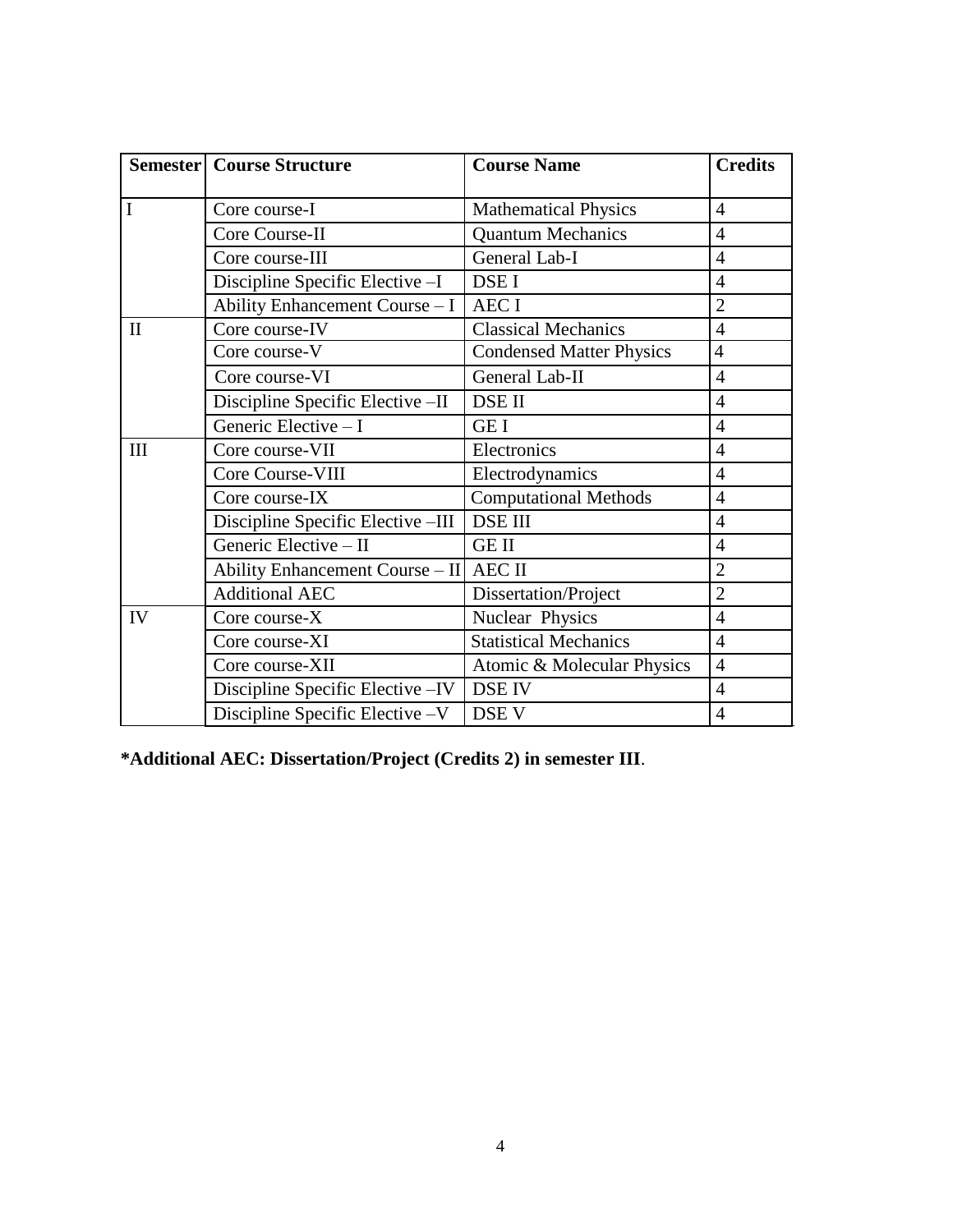## **Core Papers (C): (Credit: 04 each)**

- I. Mathematical Physics
- II. Quantum Mechanics
- III. General Lab I
- IV. Classical Mechanics
- V. Condensed Matter Physics
- VI. General Lab II
- VII. Electronics
- VIII. Electrodynamics
- IX. Computational Methods
- X. Nuclear Physics
- XI. Statistical Mechanics
- XII. Atomic & Molecular Physics

## **Discipline Specific Elective Papers (DSE): (Credit: 04 each) (Minimum 5 papers to be selected)- DSE I to V**

## **DSE I (Minimum one):**

- A. Theory of Relativity
- B. Atmospheric Physics

## **DSE II (Minimum one):**

- A. Plasma Physics
- B. Advanced Quantum Mechanics

# **DSE III: (Minimum one)**

- A. High Energy Physics I
- B. Condensed Matter Physics I
- C. Communication Electronics
- D. Advanced Mathematical Physics
- E. Laser Spectroscopy I

## **DSE IV: (Minimum one)**

- A. High Energy Physics II
- B. Condensed Matter Physics II
- C. Digital and Optical Electronics
- D. Space Physics
- E. Laser Spectroscopy II

## **DSE V: (Minimum one)**

- A. High Energy Physics III
- B. Condensed Matter Physics Lab
- C. Electronics Lab
- D. Space Physics Lab
- E. Laser Spectroscopy Lab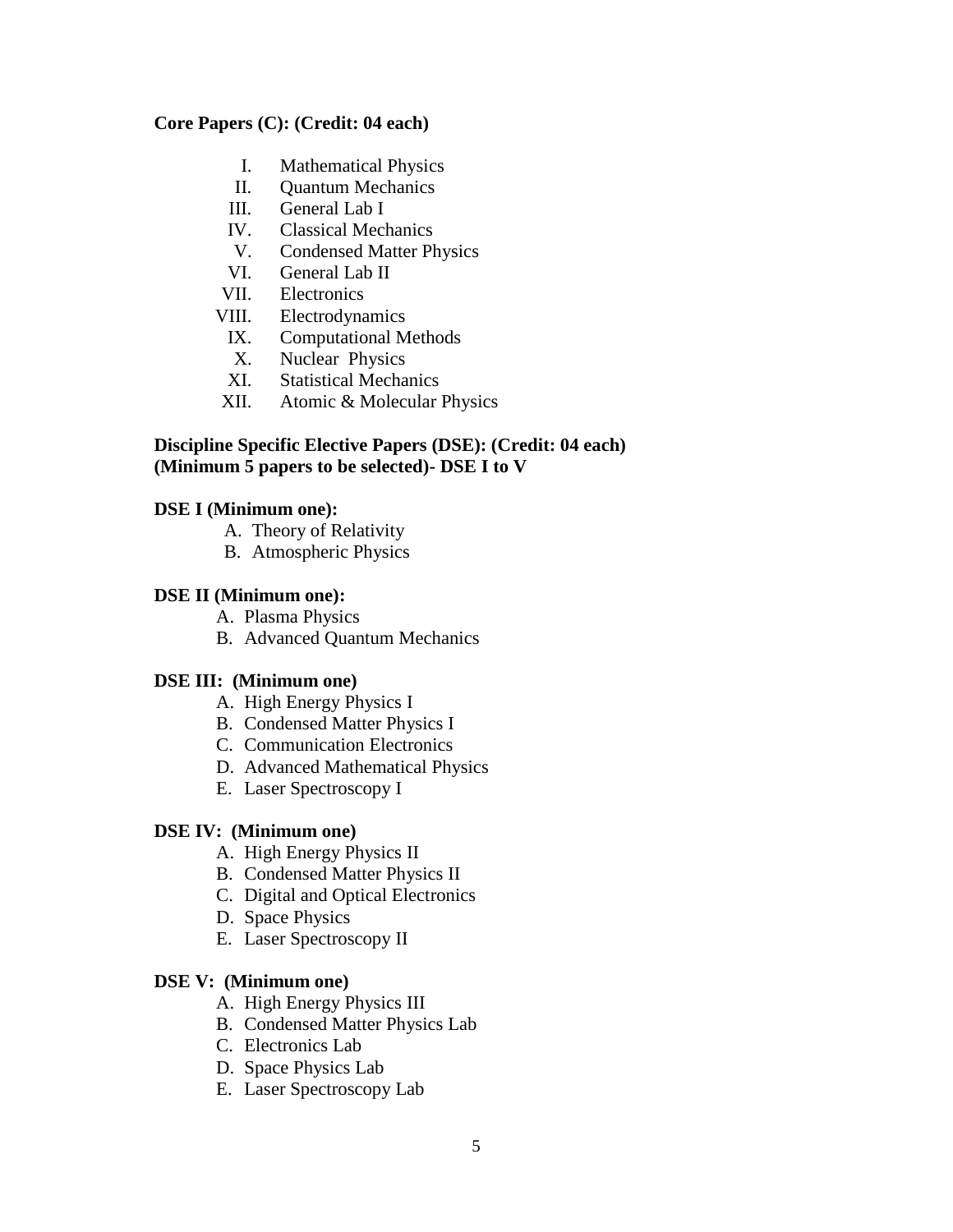# **Generic Elective Papers (GE): (Credit: 04 each) (Minimum 2 papers to be selected)- GE I and II**

- A. Basic Quantum Mechanics
- B. Foundation of Electronics
- C. Fundamentals of Material Science
- D. Thermal Physics
- E. Classical Mechanics
- F. Meteorology

#### **Ability Enhancement Course Papers (AEC): (Credit: 02 each) (Minimum 2 papers to be selected)- AEC I and II**

- A. Experimental Techniques
- B. Observational Astronomy
- C. Nano Structured Materials
- D. Vacuum Technique
- E. Meteorology

## **Additional AEC: (2 credits)**

Dissertation/Project

## **Abbreviations:**

L: Lecture, T: Tutorial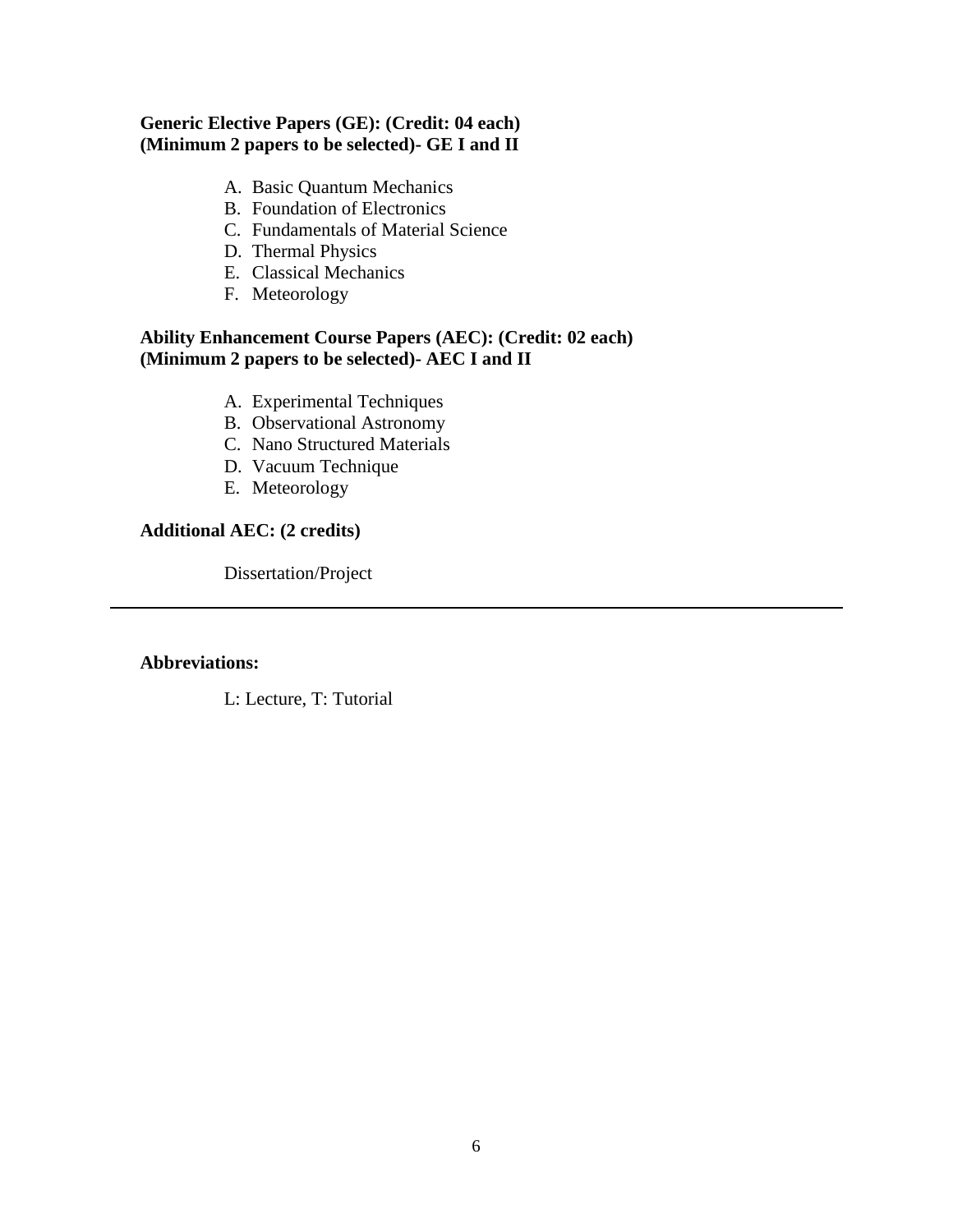**------------------------------------------------------------------------------------------------------------------**

#### **CORE COURSES**

**--------------------------------------------------------------------------------------------------------------------**

**Course Code: PH-C-I Course Title: Mathematical Physics Nature of the Course: Core Total credits assigned: 04 Distribution of credits: Theory-3, Tutorial-1**

#### **Course Objectives:**

At the completion of this course, a student will be able to

(1) Write a. problem in higher level Physics in the language in Mathematics.

(2) Identify a range of diverse mathematical techniques to formulate and solve a problem in higher level physics.

(3) Analyze various mathematical concepts and methods.

(4) Apply the knowledge and understanding of these mathematical techniques to gain insight into a number of branches of physics like Quantum Mechanics, Electromagnetic Theory, Condense Matter Physics, Atomic and Molecular Physics, Nuclear Physics, Particle and High Energy Physics, Physics of Gravity etc.

#### **Unit wise distribution of course contents with unit wise distribution of weightage and contact hours:**

#### **Unit I: Linear Vector Spaces (L 15, T 8, Marks 23)**

Review of vector analysis; definition of vector spaces; finite dimensional vector spaces: linear independence, basis and dimensionality, inner product of vectors and norm of vector, Schemidt'sorthogonalization method, Schwarz's and Bessel's inequalities; matrices: orthogonal, Hermitian, unitary and normal matrices; linear operators: matrix representation of linear operators; linear transformation: similarity transformation, orthogonal and unitary transformations; eigenvectors and eigenvalues, diagonalization of matrices (or operators); infinite dimensional vector space: Hilbert space, Fock space.

#### **Unit II: Partial Differential equations (L 10, T 5, Marks 15)**

Partial differential equations and boundary conditions: coordinate systems, cartesian, cylindrical, spherical polar, boundary value problems onLaplace equation, Poisson equation and diffusion equation; Green's function method of solving partial differential equations.

#### **Unit III: Group Theory (L 7, T 3, Marks 10)**

Groups, subgroups, classes and characters, cosets, factor group, normal subgroup, point symmetry group, direct and semidirect product of groups, homomorphism and isomorphism, representation of a group, Lie groups, generators of continuous group, rotation groups, unitary groups, special unitary groups.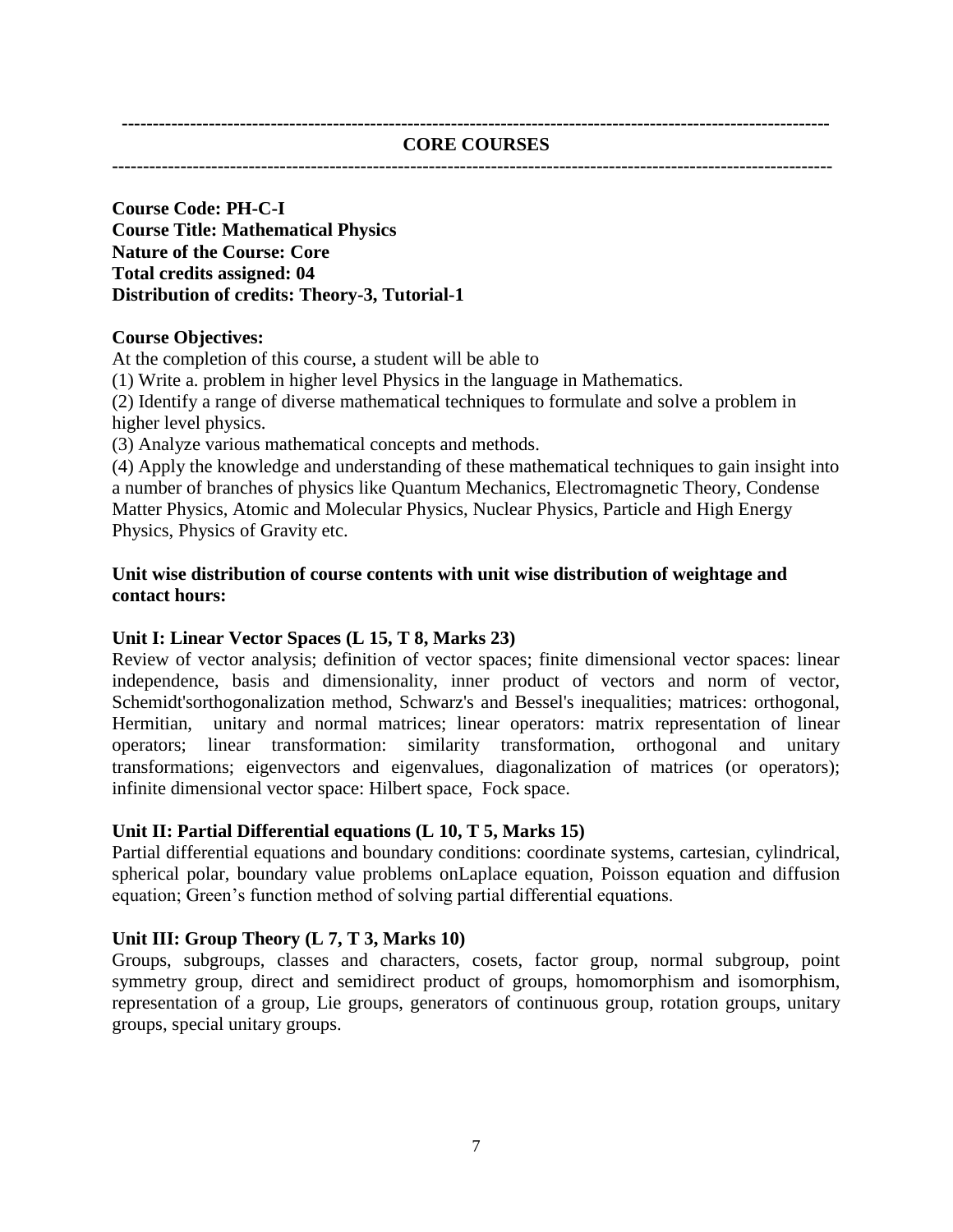## **Unit IV: Tensor Analysis (L 8, T 4, Marks 12)**

Basics of tensor algebra, line element and metric tensor, associated tensors, Christoffel's symbols, geodesics, covariant derivatives, Riemannian Christoffel's tensor or curvature tensor, Bianchi identities.

## **Mode of Assessment/ Assessment Tools (%)**

**In Semester: 40**  Assignment /Presentation/ attendance/ Class room interaction/quiz etc.: 20 Written Test: 20 **End Semester: 60**  Written Test: 60 (Equal weightage to be assigned to each credit)

## **Expected Learning Outcome:**

After the completion of this course it is expected that this course will

(1) Equip students with required mathematical skills to succeed in Physics.

(2) Develop the analyzing ability of the students to solve problems in Physics.

(3) Enable the students to pursue a research career in Physics and will ultimately help to contribute new knowledge.

## **Suggested Readings:**

1. Mathematical Methods for Physicists, G. B. Arfken and H. J. Weber, Elsevier Academic Press.

2. Mathematical Method for Physics and Engineering, K. F. Riley, M. P. Hobson and S. J. Bence, Cambridge University Press.

3. Essential Mathematical Methods for the Physical Sciences, K. F. Riley and M. P. Hobson, Cambridge University Press.

4. Mathematical Methods in the Physical Sciences, Mary L. Boas, John Wiley & Sons.

5. Mathematical Physics : Basics, S. D. Joglekar, Universities Press.

6. Mathematical Physics : Advance, S. D. Joglekar, Universities Press.

7. Mathematical Physics with Application, Problems and Solution, U. Balakrishnan, Ane Books Pvt. Ltd.

8. Elements of Group Theory for Physicists, A.W. Joshi, New Age International.

9. Group Theory in Physics, J. F. Cornwell, Academic Press.

10. Group Theory in a Nutshell for Physicists, A. Zee, Princeton University Press.

11. Tensor Calculus, Barry Spain, Radha Publishing House (Kolkata).

12. General Theory of Relativity, P. A. M. Dirac, Prentice-Hall of India.

13. Gravitation and Cosmology: Principles and Applications of the General Theory of Relativity,

S. Weinberg, Wiley and Sons.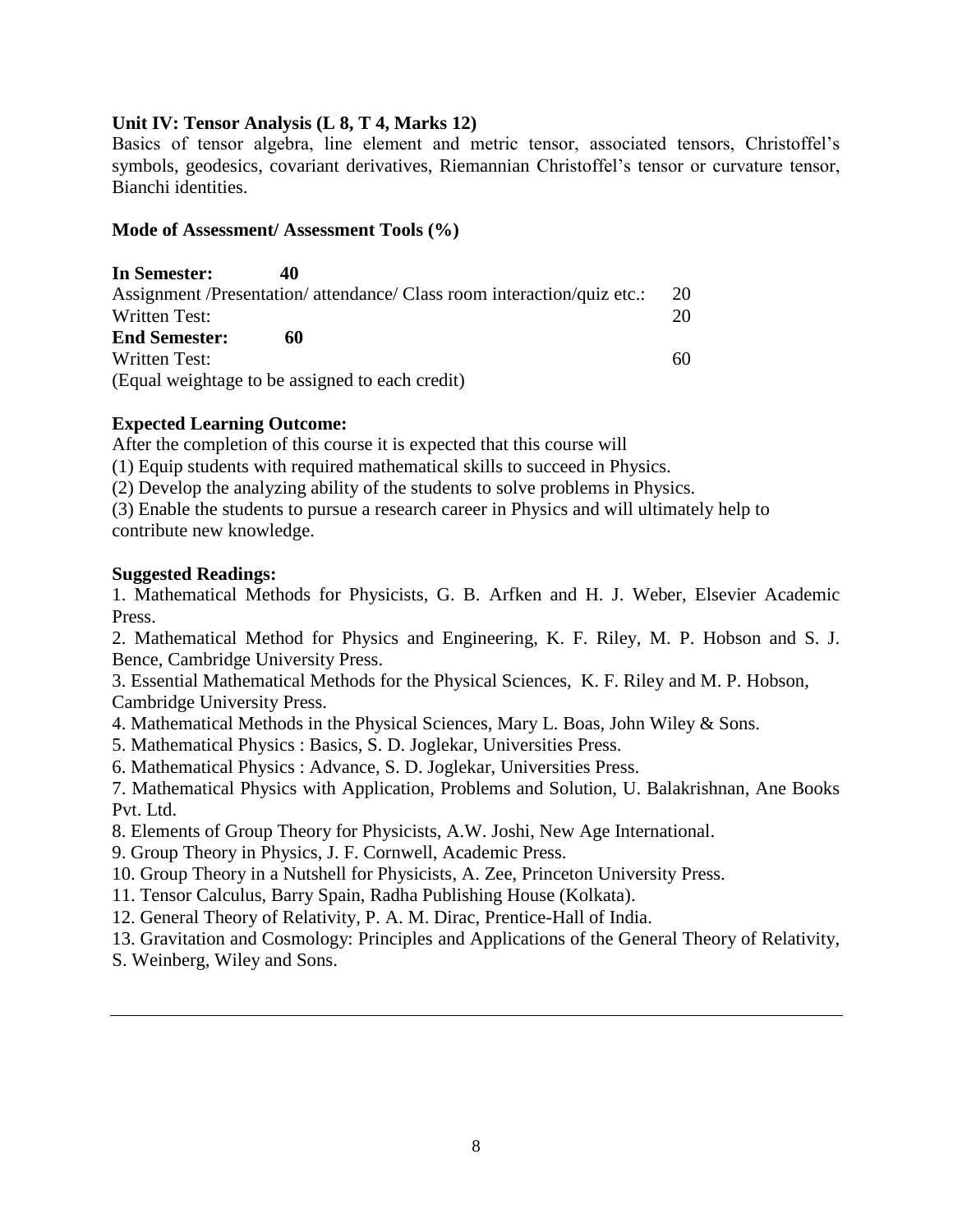**Course Code: PH-C-II Course Title: Quantum Mechanics Nature of the Course: Core Total credits assigned: 04 Distribution of credits: Theory – 04**

## **Course Objectives:**

- (a) Acquaint the learners with fundamental concepts of Quantum Mechanics.
- (b) Acquaint the learners with Dirac notation.
- (c) Enable the learners to solve simple quantum mechanical problems.
- (d) Introduce the concepts of symmetry and conservation laws
- (e) Introduce the techniques of angular momentum algebra

## **Unit wise distribution of course contents with unit wise distribution of weightage and contact hours:**

#### **Unit I: Fundamental Concepts (L 20, Marks 20)**

Overview of wave mechanics, Schrödinger equation, application to some important physical problems: particle in a box, simple harmonic oscillator, hydrogen atom, the Stern Gerlach Experiment, Kets, Bras and Operators, Base Kets and Matrix Representations, Measurements, Observables and Uncertainty Relations, Change of basis, Position, momentum and translation Wave functions in Position and Momentum Space.

#### **Unit II: Quantum Dynamics (L 30, Marks 30)**

Time evolution and the Schrödinger equation, the Schrödinger versus the Heisenberg picture, time evolution of the simple harmonic oscillator**,** Time independent perturbation theory: Non degenerate case, Time independent perturbation theory: Degenerate case, Hydrogen like atoms: Fine structure and Zeeman Effect, Variational methods, Time dependent potentials: the Interaction picture, Time dependent perturbation theory, Applications to Interactions with Classical Radiation field, WKB Approximation

#### **Unit III: Symmetry in Quantum Mechanics (L 10, Marks 10)**

Symmetries, Conservation laws and Degeneracy, Space and Time displacements, Rotation, Angular Momentum and Unitary groups, commutation relations, Density operators and Pure versus Mixed Ensembles, Eigenvalues and Eigenstates of Angular Momentum, Addition of Angular momentum, Clebcsh Gordon Coefficients

#### **Mode of Assessment/ Assessment Tools (%)**

| In Semester:         | 40                                                                      |    |
|----------------------|-------------------------------------------------------------------------|----|
|                      | Assignment /Presentation/ attendance/ Class room interaction/quiz etc.: | 20 |
| Written Test:        |                                                                         | 20 |
| <b>End Semester:</b> | 60                                                                      |    |
| <b>Written Test:</b> |                                                                         | 60 |
|                      | (Equal weightage to be assigned to each credit)                         |    |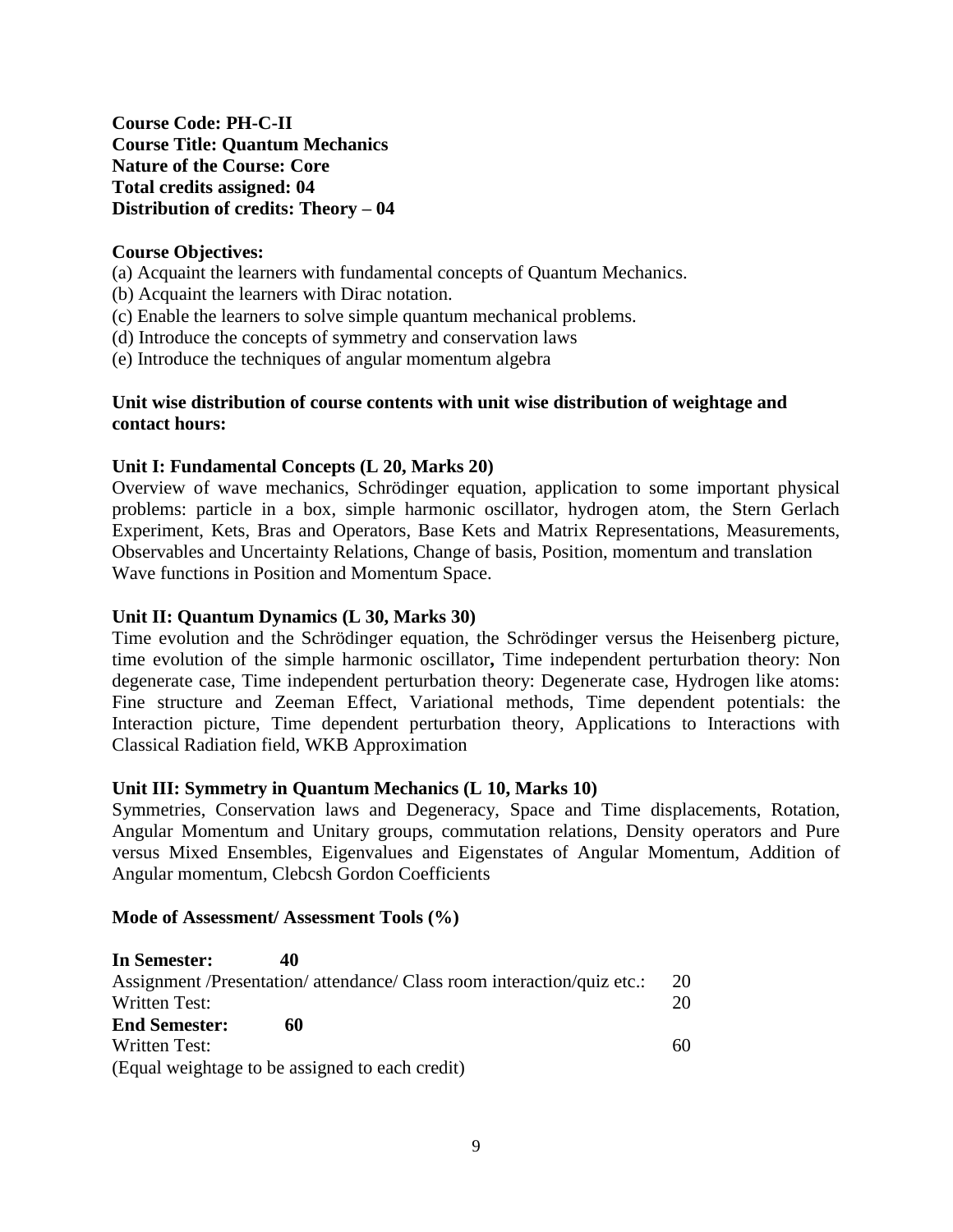## **Expected Learning Outcome:**

- 1. Understand the basic concepts of quantum mechanics
- 2. Solve simple quantum mechanical problems
- 3. Understand quantum dynamics
- 4. Write down eigen values and eigen states of angular momentum

## **Suggested Readings:**

- 1. Modern Quantum Mechanics, J.J. Sakurai, Addison Wesley
- 2. Quantum Mechanics, L.I. Schiff, McGraw Hill
- 3. Quantum Mechanics, Bransden and Joachain, Pearson Education
- 4. Quantum Mechanics, Powell and Craseman, Narosa Publishing House
- 5. Quantum Mechanics, R. Shankar, Kluwer Academic
- 6. Quantum Mechanics, D.J. Griffiths, Pearson Education
- 7. Quantum Mechanics, Mathews and Venkatesan, McGraw Hill
- 8. Quantum Mechanics, Richard L. Liboff, Pearson Education

**Course Code: PH-C-III Course Title: General Lab I Nature of the Course: Core Total credits assigned: 04 Distribution of credits: Lab-4**

## **Course Objectives:**

- 1. To develop practical knowledge by applying the experimental methods and to correlate with the Physics theory.
- 2. To learn the usage of electrical and optical systemsfor various measurements.
- 3. To apply the analytical techniques and graphical analysis to interpret the experimental data.
- 4. To learn error propagation and its role in making conclusions.

## **List of Experiments:**

- 1. To draw the calibration curve of the Jamin's interferometer and then to find the refractive index of air at room temperature and pressure
- 2. To determine the wavelength of light from a monochromatic source using Michelson's interferometer and then to determine the difference of wavelength for Sodium D lines.
- 3. To determine the wavelength of light from a monochromatic source using Fabry-Perot interferometer and then to determine the difference of wavelength for Sodium D lines.
- 4. To determine the wavelength of He-Ne laser light.
- 5. To study the normal and anomalous Zeeman Effect.
- 6. To determine the value of e/m by bar magnet method.
- 7. To determine the value e/m by magnetron method.
- 8. To determine the energy band gap of a semiconductor using p-n junction diode.
- 9. To draw the frequency response curve of a CE transistor amplifier and also to find the input impedance of the amplifier.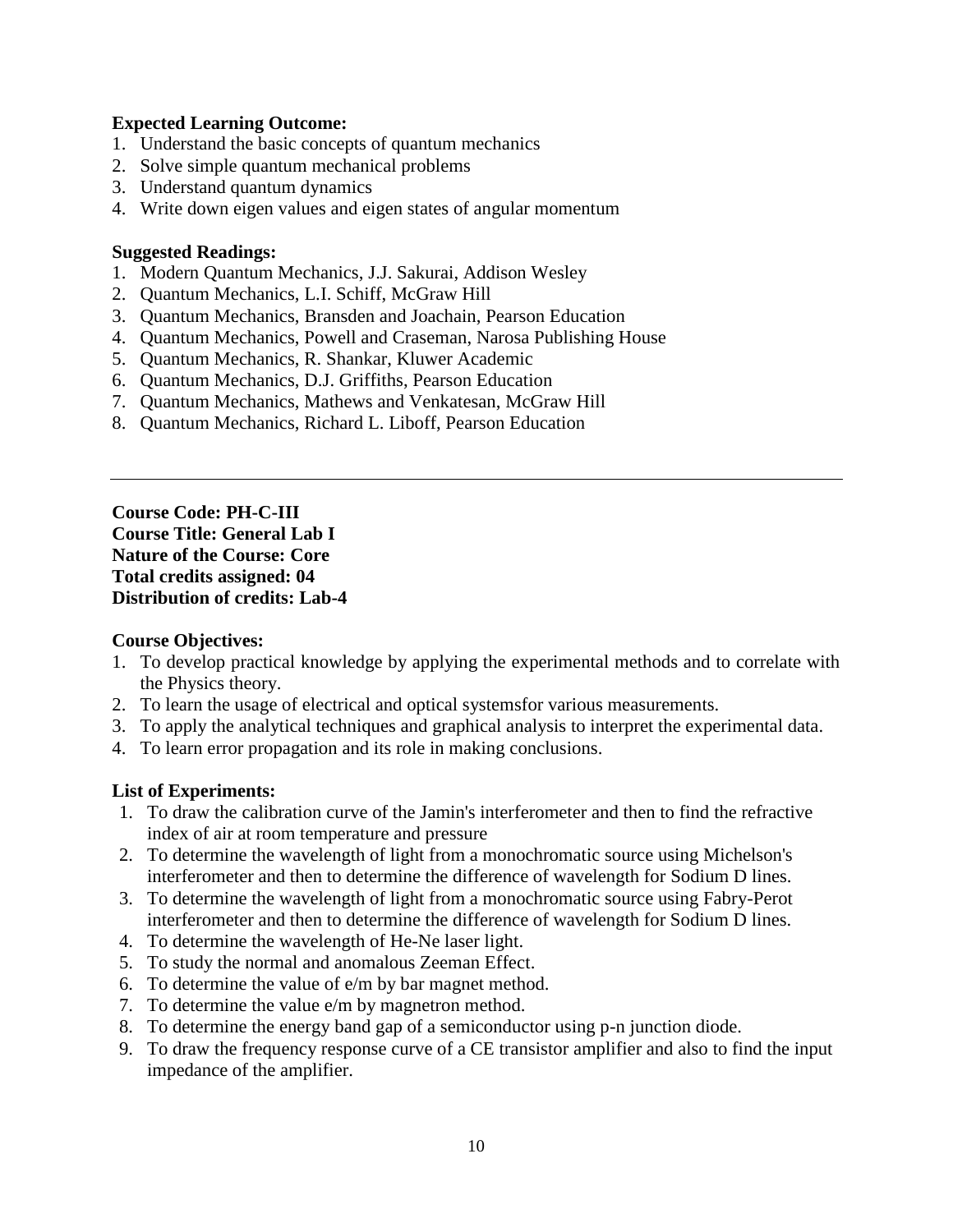- 10. To draw the characteristics of a Zener diode and find the breakdown voltage & to study the Zener diode as a voltage regulator under (a) input variation & (b) load variation.
- 11. To determine the velocity of sound using CRO.
- 12. To determine the plateau and optimal operating voltage of a Geiger-Müller counter.
- 13. To measure the half-life of meta-stable Barium-137.

## **Mode of Assessment/ Assessment Tools (%)**

| In Semester:            | 40 |                                                                         |    |
|-------------------------|----|-------------------------------------------------------------------------|----|
|                         |    | Assignment /Presentation/ attendance/ Class room interaction/quiz etc.: | 20 |
| Viva Voce:              |    |                                                                         | 20 |
| <b>End Semester:</b>    | 60 |                                                                         |    |
| Laboratory experiments: |    |                                                                         | 60 |
|                         |    | (One experiment from the list of experiments to be performed)           |    |

## **Expected Learning Outcome:**

On successful completion of this course, students should be able to:

- 1. Learn to minimize contributing variables and recognize the limitations of equipment.
- 2. Describe the methodology of science and the relationship between observation and theory.
- 3. Participate in the methodology by performing laboratory exercises.

## **Suggested Readings:**

- 1. B.L. Worsnop and H. T. Flint, Advanced Practical Physics, Asia Publishing House.
- 2. Optics, A.K. Ghatak, Tata McGraw Hill
- 3. Fundamentals of Optics Jenkins and White McGraw Hill
- 4. Optics A. R Ganesan, Eugune Hecht

**Course Code: PH-C-IV Course Title: Classical Mechanics Nature of the Course: Core Total credits assigned: 04 Distribution of credits: Theory-4**

## **Course Objectives:**

1. Acquaint the learners with the subject of classical mechanics in the context of the language and methods of modern nonlinear dynamics.

2. Enable the learners to make a smooth transition from classical mechanics to quantum mechanics and nonlinear dynamics.

# **Unit wise distribution of course contents with unit wise distribution of weightage and contact hours:**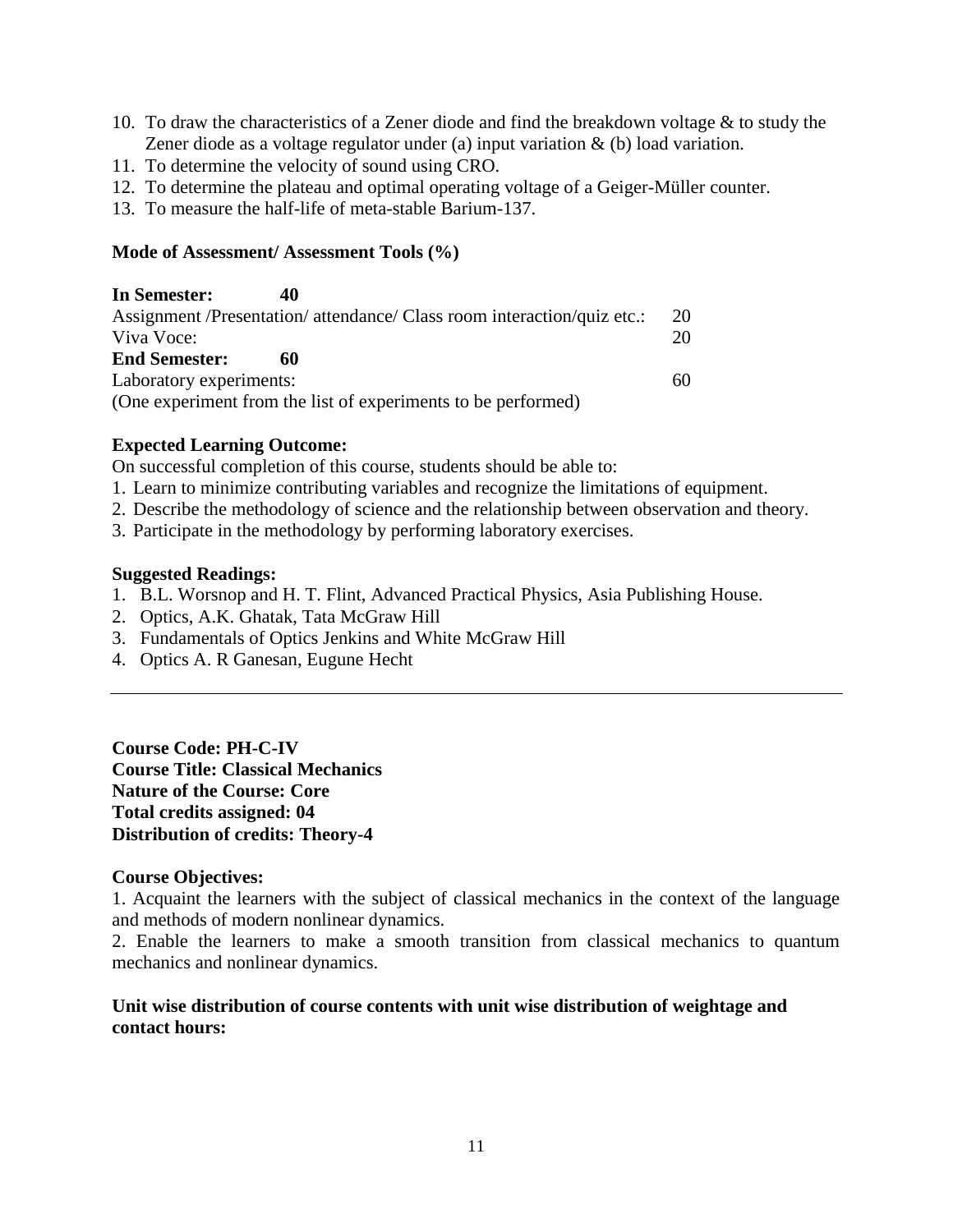#### **Unit I: (L 8, Marks 8)**

Review of Newtonian mechanics, Mechanics of a system of particles, Constraints of motion and their classification, Generalised co-ordinates, D' Alembert's principle, Lagrange's equations of motion, Hamilton's principle, Symmetries and conservation theorems, Cyclic coordinates. Flows in phase space, solvable vsintegrable, equilibria and linear stability theory, bifurcations in Hamiltonian systems.

## **Unit II: (L 15, Marks 15)**

Motion in a central potential, Maps, winding numbers and orbital stability, Hidden symmetry in the Kepler problem, Small Oscillations, Solution of one-dimensional harmonic oscillator problem, Forced oscillations in one dimension, Damped harmonic motion in one dimensiongeneral solution of the problem, Displacement as a function of time, Systems with many degrees of freedom, Eigen value equation and normal co-ordinates. Integrable and chaotic oscillations, return maps, area preserving maps, deterministic chaos.

## **Unit III: (L 12, Marks 12)**

Lagrangian dynamics and transformations in configuration space, geometry of motion in configuration space, canonical moment and covariance of Lagrange's equation in configuration space. Hamiltonian dynamics and transformations in phase space, Generating functions, Poisson brackets, Integrable canonical flows, Hamilton-Jacobi equation, Action-angle variables.

## **Unit IV: (L 15, Marks 15)**

Linear transformations, rotations and rotating frames, similarity transformations, linear transformations and eigen value problem, dynamics in rotating reference frames.

Rigid Body Dynamics, Definition of Rigid body, Eulerian Angles, Euler's theorem, Angular momentum and kinetic energy, Moment of inertia tensor, Euler's equation of motion, Symmetrical top, Integrable and non-integrable problems.

## **Unit V: (L 10, Marks 10)**

Noncanonical flows, flows on spheres, local vs complete integrability, globally integrablenoncanonical flows, attractors, Damped driven Euler-Lagrange dynamics, Liapunov exponents, geometry and integrability. Damped driven Newtonian systems, period doubling, fractal and multifractal orbits in phase space, strange attractors, the two frequency problem.

## **Mode of Assessment/ Assessment Tools (%)**

| In Semester:         | 40                                                                      |    |
|----------------------|-------------------------------------------------------------------------|----|
|                      | Assignment /Presentation/ attendance/ Class room interaction/quiz etc.: | 20 |
| <b>Written Test:</b> |                                                                         | 20 |
| <b>End Semester:</b> | 60                                                                      |    |
| Written Test:        |                                                                         | 60 |
|                      | (Equal weightage to be assigned to each credit)                         |    |

## **Expected Learning Outcome:**

1. Understand the basic concepts of Lagrangian and Hamiltonian dynamics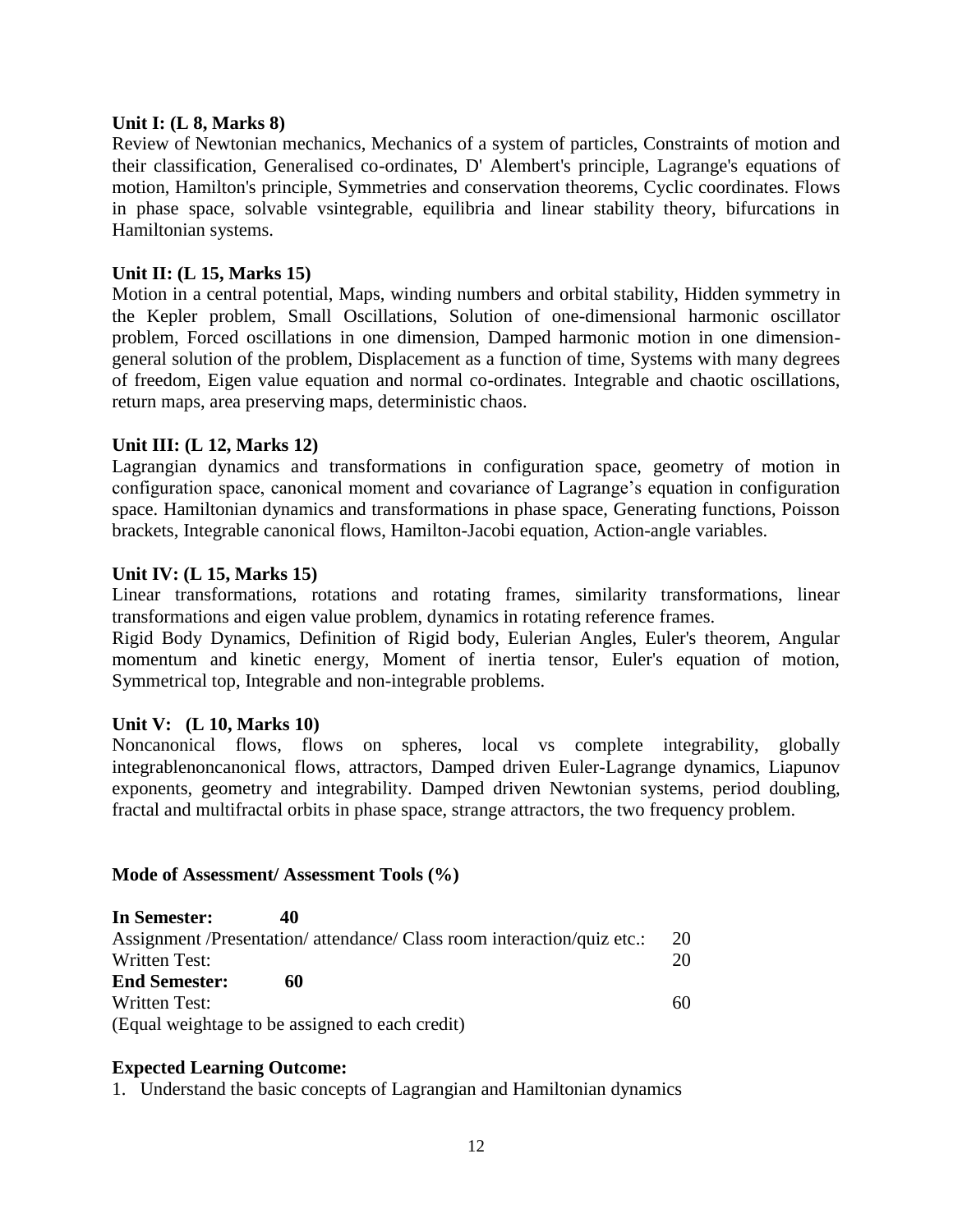- 2. Understand the basic concepts of modern nonlinear dynamics
- 3. Understand canonical and noncanonical flows
- 4. Make a smooth transition from classical to quantum mechanics

## **Suggested Readings:**

- 1. Classical Mechanics, Joseph L. McCauley, Cambridge University Press.
- 2. Classical Mechanics, H.Goldstein, Addison Wesley.
- 3. Classical Mechanics, N.C. Rana& P.S. Joag, Tata McGraw Hill.
- 4. Classical Mechanics of Particles and Rigid Bodies, Kiran C Gupta, Wiley Eastern Limited.
- 5. Introduction to Classical Mechanics, R.G. Takwale& P.S. Puranic, Tata McGraw Hill.

**Course Code: PH-C-V Course Title: Condensed Matter Physics Nature of the Course: Core Total credits assigned: 04 Distribution of credits: Theory – 04**

## **Course Objectives:**

At the completion of this course, a student will be able to

1. Familiarize with fundamentals of Condensed Matter Physics.

2. Know about different lattice structures, behavior and importance of crystalline state, contribution of X-Ray Diffraction in Crystallography, importance of defects and imperfections in a crystal etc.

3. Understand the behavior in solids that depend primarily on the motion of electrons inside the solid.

## **Unit wise distribution of course contents with unit wise distribution of weightage and contact hours:**

# **Unit I: Crystallography (L 12, Marks 12)**

Bravais lattices (two and three dimensions), typical crystal structures (sc, fcc, bcc, closed-packed structures), reciprocal lattice.

Interaction of X-Rays with matter, absorption of X-Rays, Elastic scattering from a perfect lattice, X-Ray diffraction, Bragg's law, Laue, Powder and Rotating Crystal method, Scattering Factor, Structure Factor.

# **Unit II: Imperfections in Crystalline solids (L 10, Marks 10)**

Introductory concepts, Point defect; Schottky, Frenkel defects, Color centers, Dislocations, Diffusion, Fick's law.

# **Unit III: Conduction electrons in crystalline solids (L 12, Marks 12)**

Periodic potential, Bloch theorem, Kronig Penney model, Electronic energy bands, E-k diagram, Brillouin zone, Effective mass, metals, insulators and semiconductors.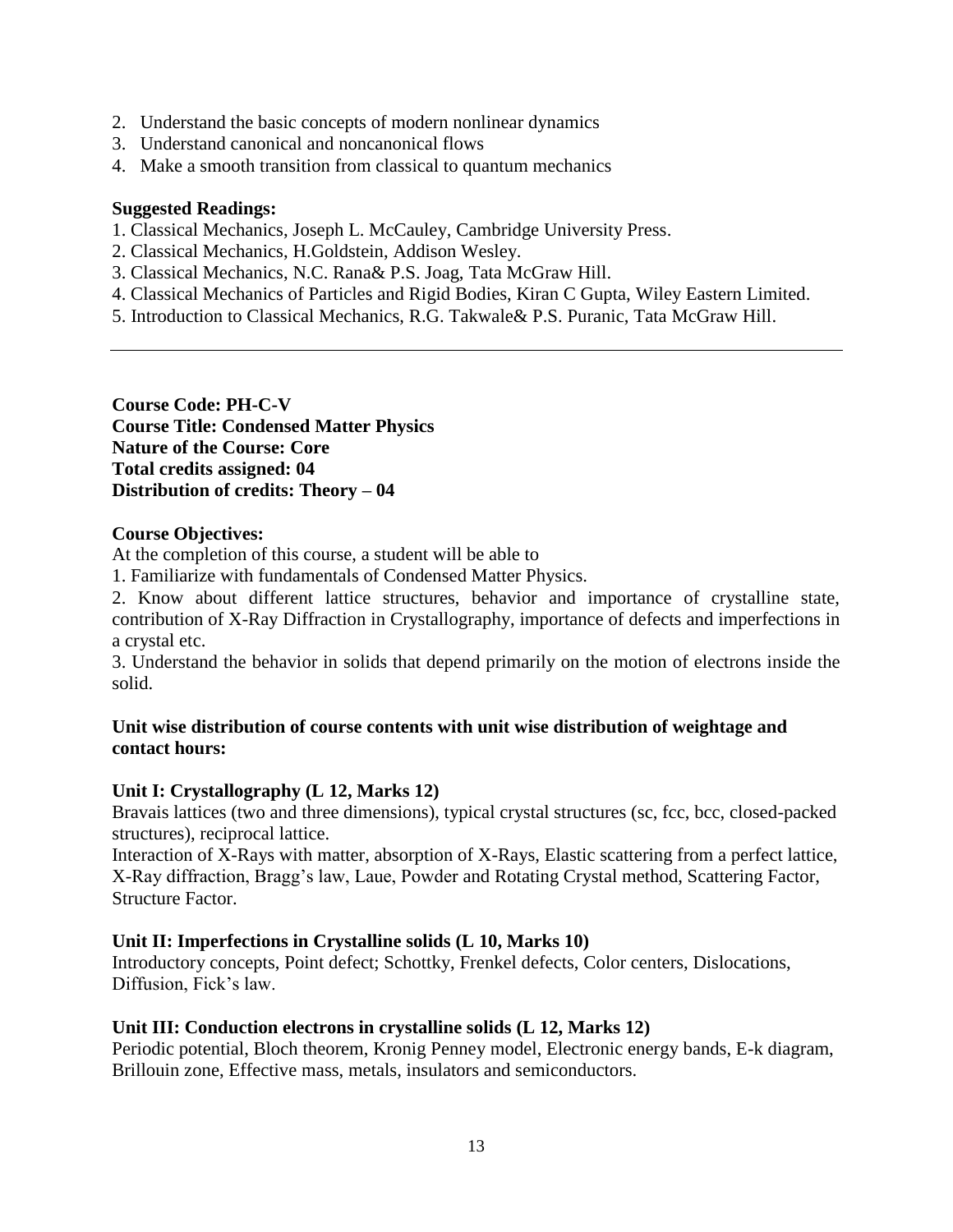## **Unit IV: Magnetic Properties of Materials(L 14, Marks 14)**

Introductory concepts, Langevin diamagnetism, Paramagnetism due to free ions (Quantum Theory) and conduction electrons (Pauli paramagnetism), Molecular field theory of Ferromagnetism, Domains, Hysteresis loop, Antiferromagnetism, Ferrimagnetism.

## **Unit V: Superconductivity (L 12, Marks 12)**

Introductory concepts, Meissner Effect, Type-I & Type-II superconductors, London equations, Thermodynamics of superconducting transition, Isotope effect, introduction to BCS theory, Cooper pair, Basic idea on High temperature superconductivity.

## **Mode of Assessment/ Assessment Tools (%)**

| In Semester:                                    | 40                                                                      |    |
|-------------------------------------------------|-------------------------------------------------------------------------|----|
|                                                 | Assignment /Presentation/ attendance/ Class room interaction/quiz etc.: | 20 |
| Written Test:                                   |                                                                         | 20 |
| <b>End Semester:</b>                            | 60                                                                      |    |
| Written Test:                                   |                                                                         | 60 |
| (Equal weightage to be assigned to each credit) |                                                                         |    |

## **Expected Learning Outcome:**

The course will

1. Equip a student with basic concepts of Condensed Matter Physics so that the knowledge can be applied for further development of the subject.

2. Enable a student to work in both theoretical and experimental aspects of Condensed Matter Physics.

3. Help the students in thorough learning of the concepts associated to the course through the numerical, quizzes, assignments, projects etc.

## **Suggested Readings:**

1. Introduction to Solid State Physics, C. Kittel, John Wiley & Sons.

2. Solid State Physics, A. J. Dekker, Macmillan India Ltd.

3. Elementary Solid State Physics, M. A. Omar, Pearson Education.

4. Crystallography Applied to Solid State Physics, A.R. Verma and O.N. Srivastava, New Age International.

5. Solid State Physics, N. W. Ashcroft and N. D. Mermin, Brooks/cole.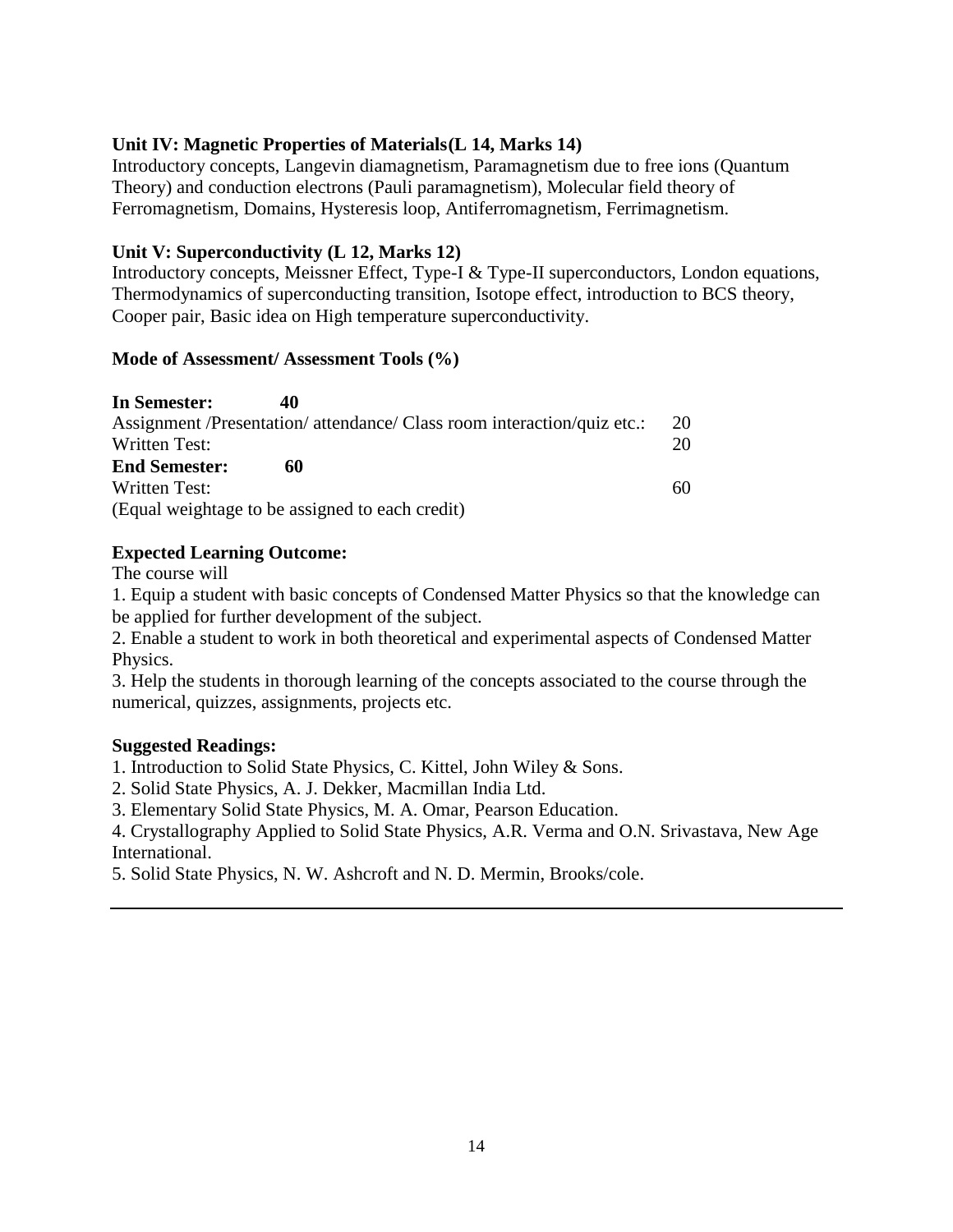**Course Code: PH-C-VI Course Title: General Lab II Nature of the Course: Core Total Credit assigned: 4 Distribution of Credits: Lab - 04** 

# **Course Objectives**:

At the completion of this course, a student will be able to

1. Understand the basic techniques of design and analysis of simple transistor and OPAMP circuit.

2. Apply the knowledge to design and study different electronic circuits.

# **List of Experiments:**

- 1. To realise the Network theorems. (Thevenins, Norton and superposition)
- 2. To study astable, monostable and bistablemultivibratorand to obtain the value of the unknown capacitors.
- 3. To design and study D/A converter using R-2R Ladder network.
- 4. (a)To design and study OPAMP as an inverting and non inverting amplifier. (b)To design and study OPAMP as a differentiator and integrator.
- 5. To draw the frequency response curve of an RC coupled amplifier with and without negative feedback and compare the bandwidth.
- 6. To design a transistor amplifier for a gain of 7 using Voltage divider biasing method.
- 7. To design a RC Oscillator and Wien Bridge Oscillator for generating Sinusoidal oscillation of frequency 200 Hz and 3 KHz.
- 8. To design square wave generator for a frequency of 500Hz and 2 KHz.
- 9. To design and construct basic flip-flops R-S, J-K, J-K Master slave flip-flops using gates and verify their truth tables.
- 10. To realize One & Two Bit Comparator and study of 7485 magnitude comparator.
- 11. To realize and study of Shift Register.
	- a) SISO (Serial in Serial out)
	- b) SIPO (Serial in Parallel out)
	- c) PIPO (Parallel in Parallel out)
	- d) PISO (Parallel in Serial out)
- 12. To design and test 3-bit binary asynchronous counter using flip-flop IC 7476 for thegiven sequence.
- 13. To study the characteristic curves of (i) FET (ii) MOSFET

## **Mode of Assessment/ Assessment Tools (%)**

| In Semester:            | 40                                                                      |    |
|-------------------------|-------------------------------------------------------------------------|----|
|                         | Assignment /Presentation/ attendance/ Class room interaction/quiz etc.: | 20 |
| Viva Voce:              |                                                                         | 20 |
| <b>End Semester:</b>    | 60                                                                      |    |
| Laboratory experiments: |                                                                         | 60 |
|                         | (One experiment from the list of experiments to be performed)           |    |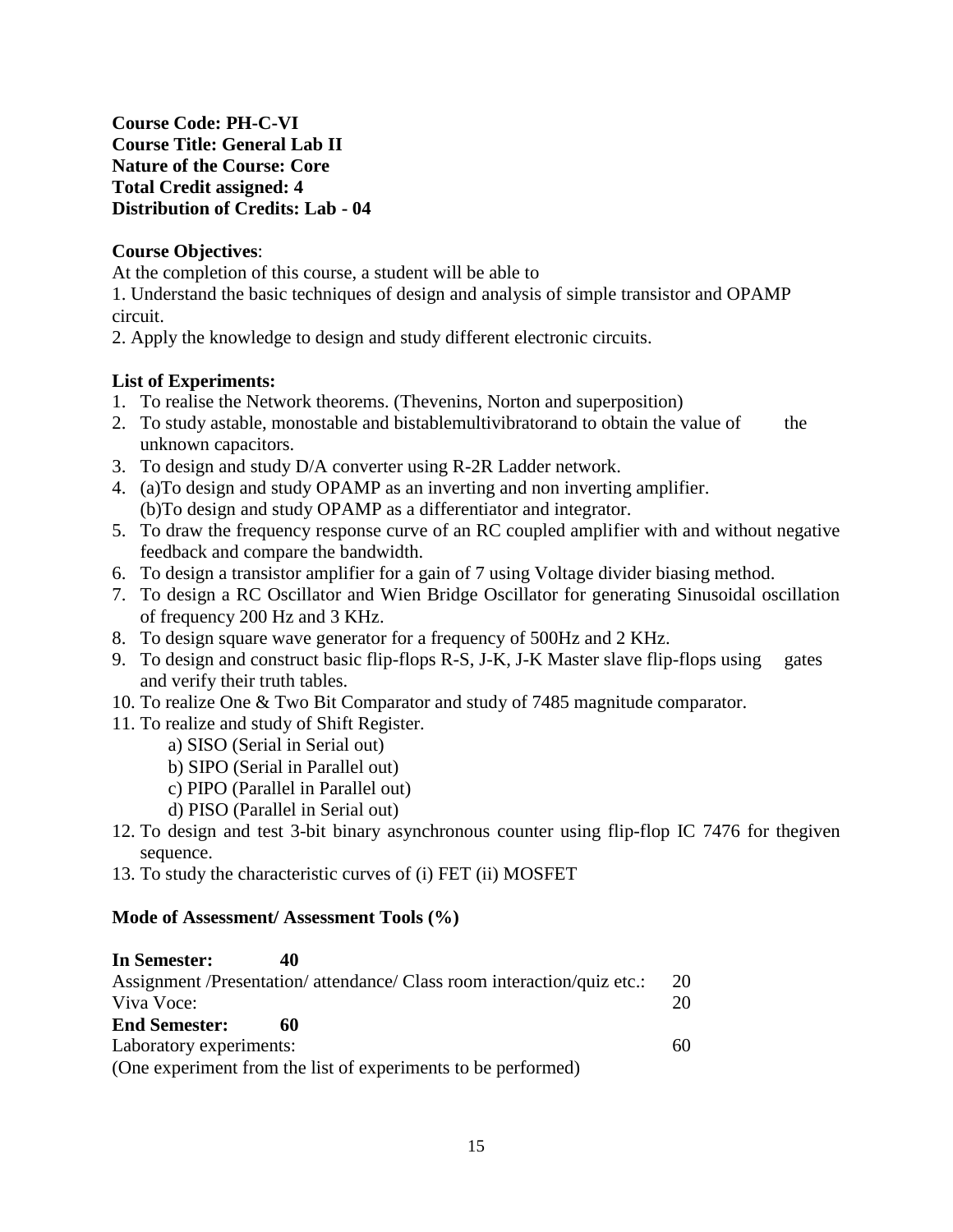## **Expected Learning Outcome:**

This course will enable the students to

1.Design electronic circuits using various electronic components.

2.Analyze the circuits and understand their behaviours.

## **Suggested Readings:**

- 1. Electronic Principles by Albert Malvino, McGraw Hill Education
- 2. Digital Principals and applications by Leach and Malvino, McGraw Hill Education

-----------------------------------------------------------------------------------------------------

## **Course Code: PH-C-VII Course Title: Electronics Nature of the Course: Core Total credits assigned: 04 Distribution of credits: Theory – 04**

## **Course Objectives**:

- 1. To disseminate working knowledge of electronic principle using semiconductor devices
- 2. To allow students to learn the fundamentals of both analog and digital electronic devices
- 3. To allow students to apply their knowledge for designing small electronic systems.
- 4. To introduce students to advanced digital systems like microprocessor and microcontroller
- 5. To imbibe the spirit of application oriented learning

## **Unit wise distribution of course contents with unit wise distribution of weightage and contact hours:**

## **Unit I: Transistor Fundamentals: (L 20, Marks20)**

Introduction to voltage and current source and measuring devices, Concept of source loading, implication and mitigation of source loading, BJT fundamentals and biasing techniques, β independence, Early effect, load line, amplifying action, Emitter follower, impedance matching application, ac models: T and  $\pi$ , analysis and design of small signal amplifier, IC circuit current mirror, open collector, pull up resistor. Bootstrapped and Darlington amplifier

Field effect transistors: JFET, MESFET and MOSFET, structure, working, derivation of the equations of IV characteristics under different conditions, active load, introduction to CMOS and FINFET technology.

## **Unit II: Integrated Circuits: Operational Amplifier (L 15, Marks15)**

Differential amplifier: circuit configuration, dual input, balanced output differential amplifier, DC-AC analysis, inverting and non-inverting inputs, operational amplifiers, CMRR, Slew rate etc open loop configuration-comparators, inverting and non-inverting amplifiers, OPAMP with feedback, negative, voltage-series feedback, voltage follower, applications of OPAMS-summing, integrator, differentiator, logarithmic amplifier, zero crossing detector etc to analog computation.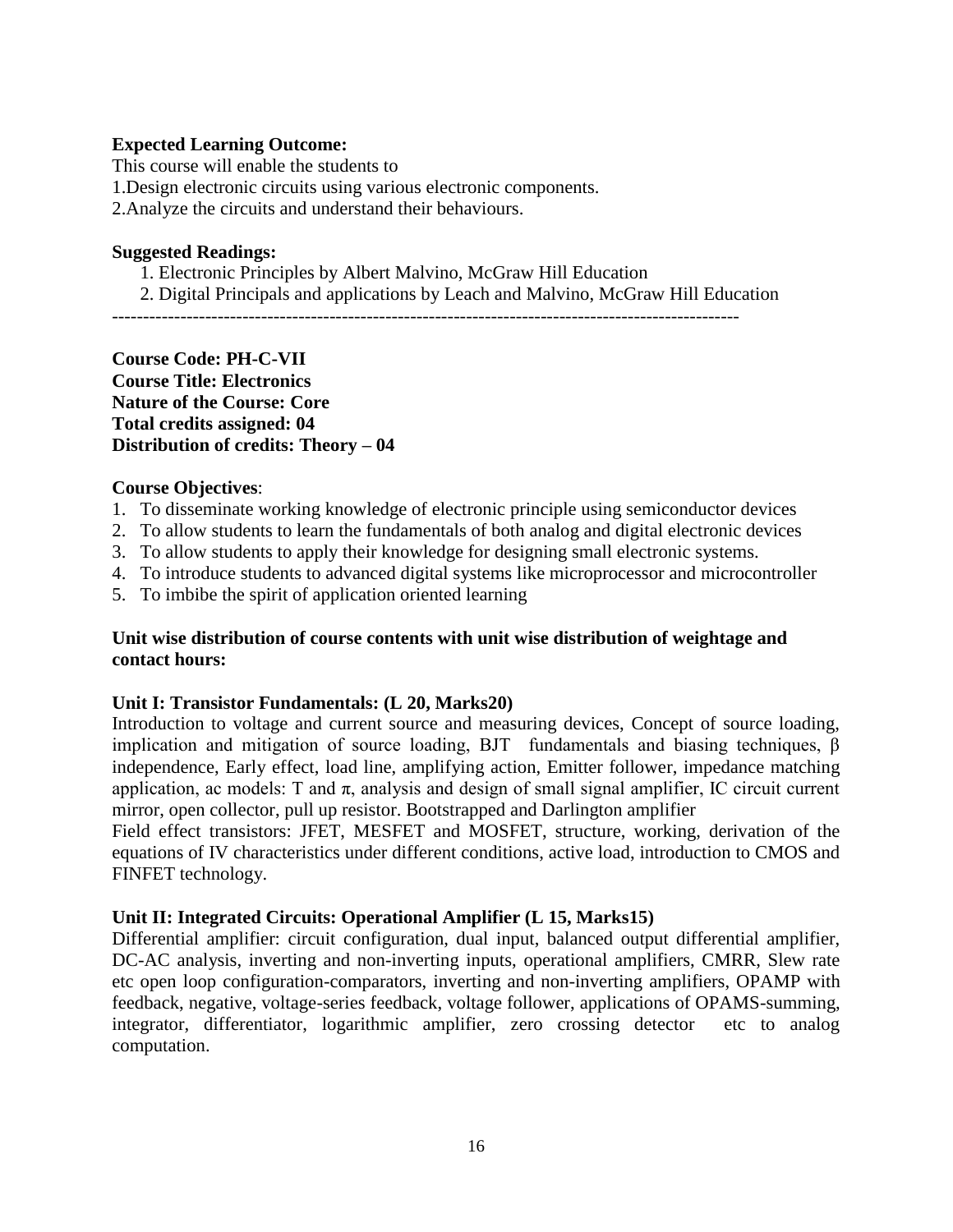## **Unit III: Digital Electronics (L 15, Marks 15)**

Review of Sequential circuits: flip flops,: RS, JK, D-,T-, M/S JK, Clock: level and edge triggered, preset and clear signals, race around and toggling condition and mitigations, counters: ring, synchronous, asynchronous, module of counter: decade counter, registers: shift register: parallel and serial input/output, multiplexer, demultiplexer, encoder, decoder, ADC: SA method, counter etc DAC: weighted resistor, R-2R ladder etc, RAM and ROM as memory element.

## **Unit IV: Introduction to Microprocessor and Microcontroller (L 10, Marks 10)**

Introduction to microprocessor: Architecture of digital computer system, Von Neumann and Harvard architecture, different microprocessors, architecture, pin diagram, different bus, programming model using intel 8085, register set, memory organization, instruction set, simple programming: addition, subtraction, multiplication etc. Introduction to 8051 microcontroller and embedded systems.

## **Mode of Assessment/ Assessment Tools (%)**

**In Semester: 40**  Assignment /Presentation/ attendance/ Class room interaction/quiz etc.: 20 Written Test: 20 **End Semester: 60**  Written Test: 60 (Equal weightage to be assigned to each credit)

# **Expected Learning Outcome:**

The student will be able to

- 1. Critically analyzeanalog and digital electronic circuits
- 2. Design small electronic systems as per design specifications
- 3. Write assembly language programs for doing simple arithmetic operation in microprocessor and microcontroller.
- 4. Apply their knowledge for real life problems solving in electronic

# **Suggested Readings:**

- 1. Electronic Principles A.P. Malvino Tata McGraw Hill
- 2. Op amps and Linear Integrated Circuits R.K. Gaekwad Prentice Hall of India
- 3. Modern Digital Electronics, R.P. Jain, 4th Edition, 2010, Tata McGraw Hill. □

4. Integrated Electronics: Analog and Digital Circuit Systems J. Millman and C. Halkias McGraw Hill

- 5. Digital Principles and Applications D.P. Leach and A.P. Malvino Tata McGraw Hill
- 6. Semiconductor Materials and Devices M.S. Tyagi John Wiley and Sons
- 7. Physics of Semiconductor Devices S.M. Sze Wiley Eastern Ltd.
- 8. The Art of Electronics P. Horowitz and W. Hill Cambridge University Press

9. Microprocessor Architecture Programming & applications with 8085, 2002, R.S. Goankar, Prentice Hall.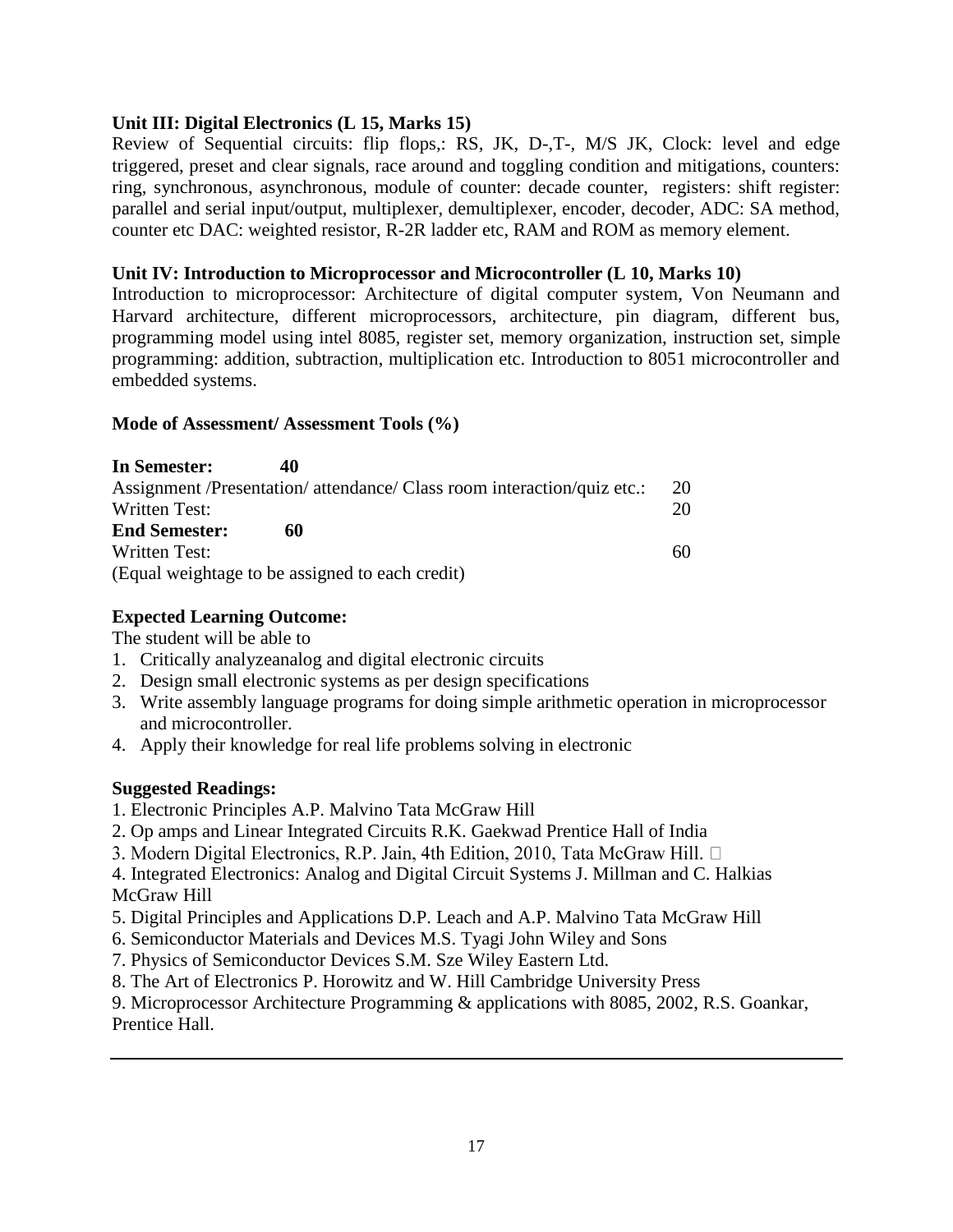# **Course Code: PH-C-VIII Course Title: Electrodynamics Nature of the Course: Core Total credits assigned: 04 Distribution of credits: Theory-03, Tutorial-1**

## **Course Objectives:**

- 1. This course utilizes physical and mathematical principles to provide in-depth analysis of the behaviour of electricity and magnetism in matter.
- 2. To apprise the students regarding the concepts of electrodynamics and Maxwell equations and use them in various situations.

## **Unit wise distribution of course contents with unit wise distribution of weightage and contact hours:**

# **Unit I: (L 9, T 4, Marks 13)**

Propagation of electromagnetic waves in different media, Dispersion, Frequency dependence of σ, μ and ε, dispersion in non-conductors, anomalous dispersion, free electrons in conductors and plasma, Wave Guides, TE waves in rectangular wave guide. Coaxial transmission lines Boundary value problems in spherical coordinate

## **Unit II: (L 12, T 10, Marks 22)**

Electromagnetic radiation: Retarded potentials, electric dipole radiation, radiation from anarbitrary distribution of charges and current, Lienard-Wiechert potentials, fields due touniformly moving charge, and accelerated charge, Linear and circular acceleration, angular distribution of radiated power, Bremhstrahlung and Synchrotron radiation, Radiation reaction,Abraham-Lorentz formula.

## **Unit III: (L 15, T 10, Marks 25)**

Structure of space-time, Four vectors and Lorentz transformation, Proper time and velocity, Relativistic energy and momentum.

Magnetism as relativistic phenomena,Potential formulation of relativistic electrodynamics Electromagnetic field tensor, Dual tensor, Covariant formulation of electrodynamics.

## **Mode of Assessment/ Assessment Tools (%)**

| In Semester:         | 40                                                                      |    |
|----------------------|-------------------------------------------------------------------------|----|
|                      | Assignment /Presentation/ attendance/ Class room interaction/quiz etc.: | 20 |
| <b>Written Test:</b> |                                                                         | 20 |
| <b>End Semester:</b> | 60                                                                      |    |
| Written Test:        |                                                                         | 60 |
|                      | (Equal weightage to be assigned to each credit)                         |    |

## **Expected Learning Outcome:**

After completion of the course, students will be able to: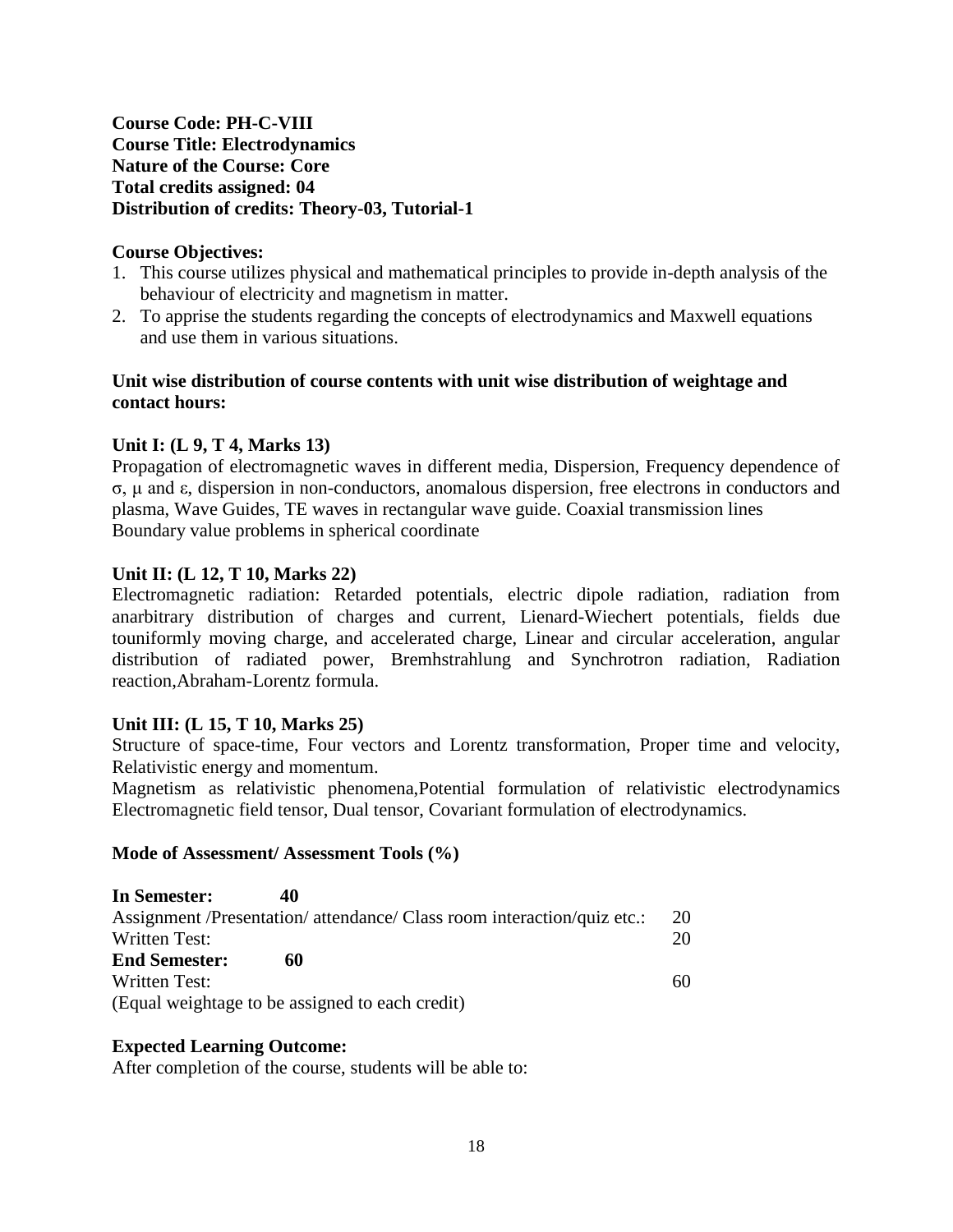- 1. Describe the nature of electromagnetic wave and its propagation through different media and interfaces.
- 2. Explain charged particle dynamics and radiation from localized time varying electromagnetic sources.
- 3. Understand potential formulation and magnetism in relativistic case.

## **Suggested Readings:**

- 1. Introduction to Classical Electrodynamics, D.J. Griffiths, Prentice Hall of India.
- 2. Classical Electrodynamics, J.D. Jackson, John Wiley.
- 3. Electromagnetic waves and Radiating systems, Edward C Jordan and Keith G. Balmain, PHI Pvt. Ltd.
- 4. 'Electromagnetic Wave and radiating systems', Jordan, E.C. and Balmain, K.G., Prentice Hall of India

**Course Code: PH-C-IX Course Title: Computational Methods Nature of the Course: Core Total credits assigned: 04 Distribution of credits: Theory-03, Lab-1**

## **Course Objectives:**

After successful completion of the course, the student will

- 1. Get hands on training in problem solving using FORTRAN language in LINUX operating system.
- 2. Learn various numerical methods to solve physical problems as well as programming of such methods.

## **Unit-wise distribution of Course contents with Unit-wise distribution of Weightage and Contact hours:**

**Unit I**: **(L 3, Practical 2, Marks 5)**

Windows and Unix user commands

## **Unit II**: **(L 15, Practical 5, Marks 20)**

FORTRAN programming, flow chart, integer and floating point arithmetic, expressions, built-in functions, executable and non-executable statements, assignment, control and input, output elements, subroutines and functions, operation with files, programming examples of numerical methods.

## **Unit III**: **(L 7, Practical 3, Marks 10)**

Significant digits, Approximations and errors in computing: introduction, data errors, round off error, truncation error, modeling error, significant digits, absolute and relative error, general formula of errors, error estimation.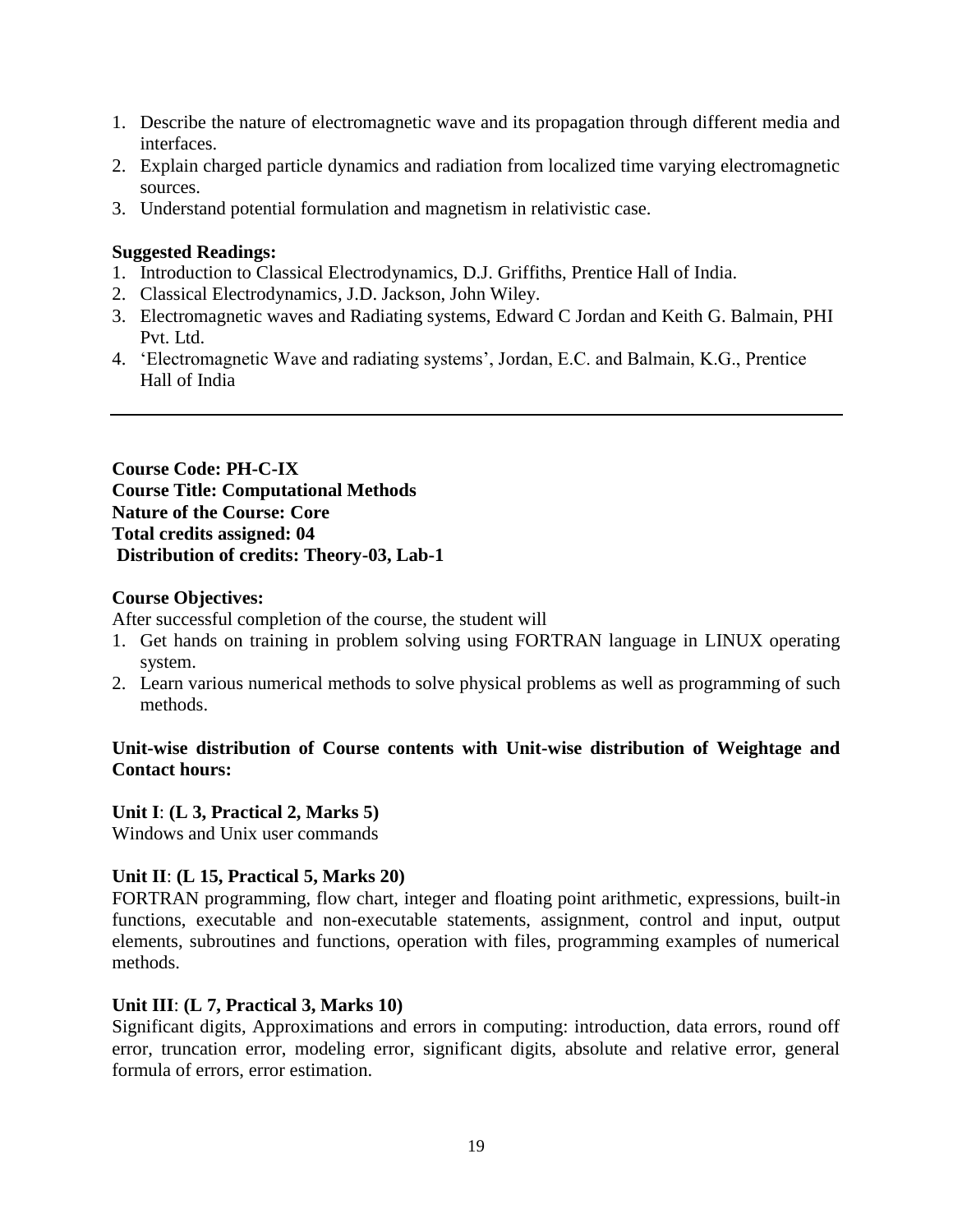## **Unit IV**: **(L 18, Practical 7, Marks 25)**

Elementary probability theory, random variables, binomial, Poisson and Normal distributions, central limit theorem, chi-square test.

Determination of root of functions, roots of nonlinear equations: Bisection method, method of false position, Newton-Raphson method, numerical integration by trapezoidal and Simpson's rule, numerical differentiation: Finite difference methods, central difference formula, extrapolation.

Solution of first order ordinary differential equation: Runge-Kutta method.

Linear and non-linear curve fitting: Lagrange interpolation polynomial, Newton-Gregory method.

#### **Mode of Assessment/ Assessment Tools (%)**

| In Semester:                                                            |    |
|-------------------------------------------------------------------------|----|
| Assignment /Presentation/ attendance/ Class room interaction/quiz etc.: | 20 |
| Written Test:                                                           | 20 |
| <b>End Semester:</b><br>60                                              |    |
| Written Test:                                                           | 60 |
| (Equal weightage to be assigned to each credit)                         |    |

## **Expected Learning Outcome:**

This course will enable the students to

- 1. Apply their knowledge on computer programming and numerical analysis in solving real physical problems.
- 2. Deal with scientific computing in different research areas of Physics.

## **Suggested Readings:**

- 1. Numerical Recipes in C/Fortran Press et al. Cambridge University Press
- 2. Fortran 77 V. Rajaraman Prentice Hall of India
- 3. Fortran 77 and numerical methods, C. Xavier
- 4. How to Solve it by Computer H. Drowmey Prentice Hall of India

## **Course Code: PH-C-X Course Title: Nuclear Physics Nature of the Course: Core Total credits assigned: 04 Distribution of credits: Theory – 04**

## **Course Objectives:**

After successful completion of the course, the student will

- 1. Have a basic knowledge of the nuclear force and its properties
- 2. Be able to visualize the nature of interaction of nucleons inside deuteron nucleus as well as in general nucleon-nucleon scattering
- 3. Be acquire knowledge about different theoretical models regarding nucleus as well as to apply those in determining nuclear properties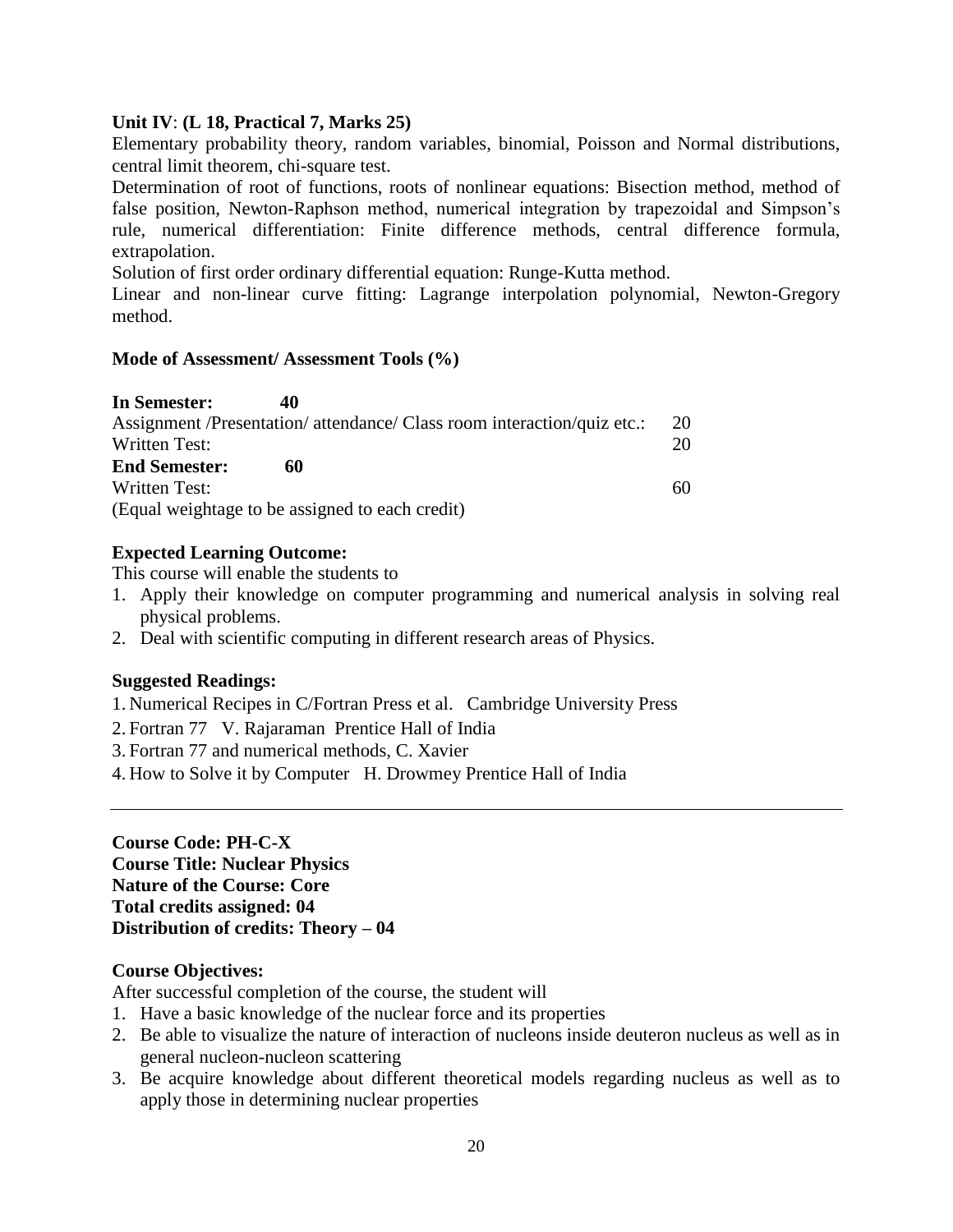- 4. Grasp knowledge about nuclear reactions and their various mechanisms along with an wide understanding of the decay process
- 5. Understand the basic forces in nature and classification of particles and study in detail conservations laws and quark models in detail
- 6. Know about the basic working principles of various nuclear detectors

# **Unit-wise distribution of Course contents with Unit-wise distribution of Weightage and Contact hours:**

# **Unit I: (L 10, Marks 10)**

Review of nuclear properties, Nuclear Forces: properties of nuclear forces, exchange forces, isotopic spin formalism, generalized Pauli's exclusion principle, meson theory of nuclear forces.

## **Unit II: (L 18, Marks 18)**

Two body problem: General form of nucleon-nucleon forces, the deuteron problem (ground states and excited states), central and tensor forces, nucleon-nucleon scattering at low energies. Nuclear models: Review of liquid drop model and its applications, shell model, L-S coupling, magnetic moment and Schmidt lines, limitations of the shell model.

## **Unit III: (L 15, Marks 15)**

Nuclear reactions: Reaction channels, nuclear reaction mechanisms, scattering cross-section, compound nucleus, partial wave analysis of nuclear reaction, resonance, Breit-Wigner single level formula, B-W formula incorporating spin, nuclear fission, neutrino hypothesis and general features of β-ray spectrum, Fermi's theory of β-decay, Curie plot, selection rules.

## **Unit IV: (L 12, Marks 12)**

Elementary Particle Physics: Fundamental forces, Elementary particles and their classification, characteristics of the elementary particles, quantum numbers, behaviour under charge conjugation, time reversal and parity operation, Isotopic multiplet and Gellmann-Nishijima scheme, SU (3) classification and Quark model, Standard model.

## **Unit V: (L 5, Marks 5)**

Detection of radiations: gas filled counters, scintillation detectors, semiconductor detectors.

## **Mode of Assessment/ Assessment Tools (%)**

| In Semester:         | 40                                                                      |    |
|----------------------|-------------------------------------------------------------------------|----|
|                      | Assignment /Presentation/ attendance/ Class room interaction/quiz etc.: | 20 |
| Written Test:        |                                                                         | 20 |
| <b>End Semester:</b> | 60                                                                      |    |
| Written Test:        |                                                                         | 60 |
|                      | (Equal weightage to be assigned to each credit)                         |    |

## **Expected Learning Outcome:**

This course will enable the students to

1. Develop knowledge regarding nucleus, its properties, nuclear force, nuclear reactions and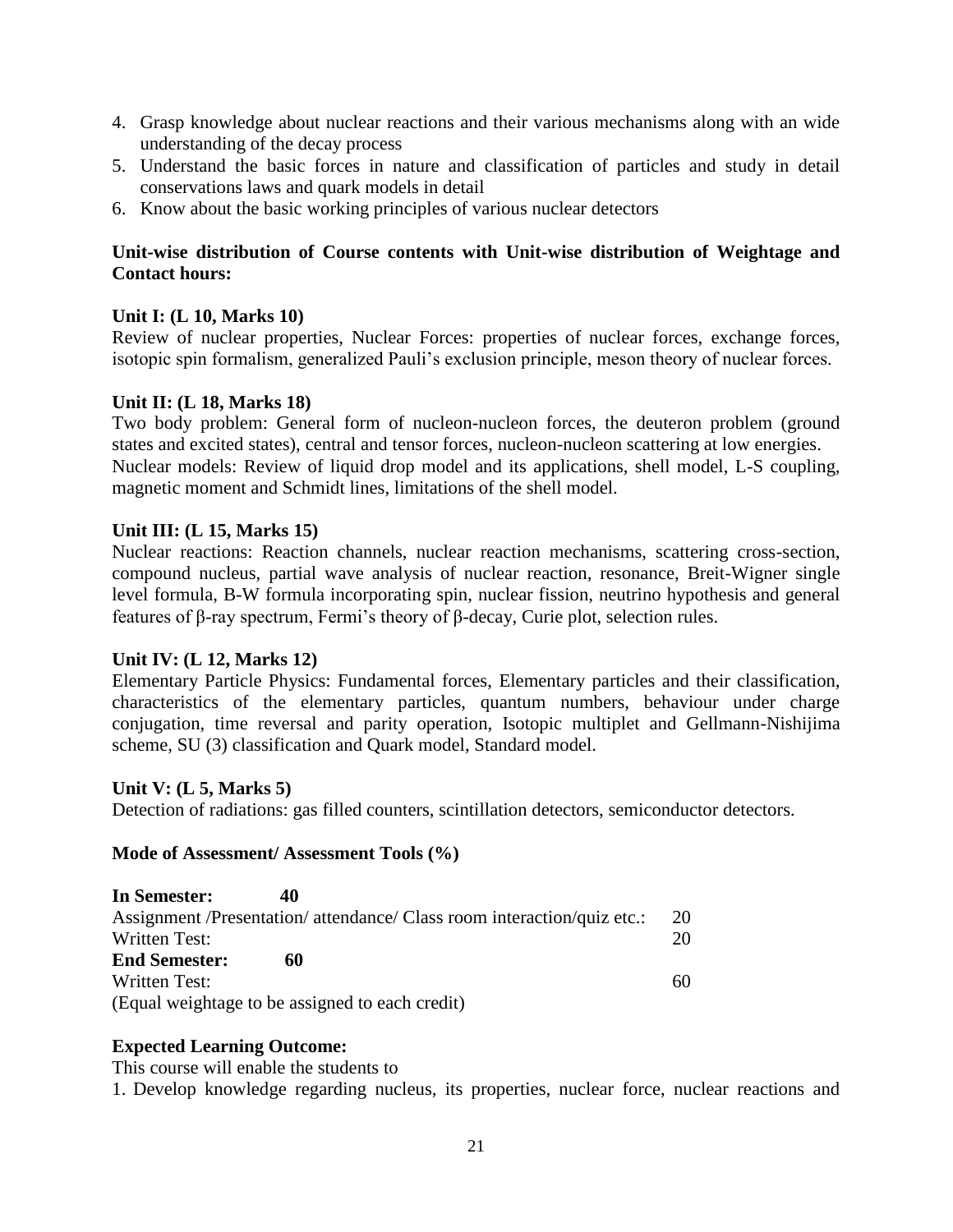mechanisms, nuclear detectors as well as elementary particles and the properties related to them

2. Successfully apply the same knowledge in solving problems in the field of nuclear and particle Physics.

## **Suggested Readings:**

- 1. Nuclear Structure Vol. 1(1969), A. Bohr and B.R Motteison
- 2. Nuclear Structure Vol. 2(1975), Benjamin and Reading A
- 3. Introductory Nuclear Physics, Kenneth S. Krane, Wiley, New York,1988
- 4. Atomic and Nuclear Physics Vol. 2, S.N. Ghosal, S. Chand and Co
- 5. Introduction to High Energy Physics, P.H. Perkins, Addison Wesley London,1982
- 6. Nuclear Physics Vol. 1 & 2, ShirokovYudin, Mir Publishers Moscow 1982
- 7. Introduction Elementary Particles, D.J. Griffiths, Harper and Row New York,1987
- 8. Introduction to Nuclear Physics, H.A. Enge Addison-Wesley,1975
- 9. Nucleon-Nucleon Interaction, G.E. Brown and A.D. Jackson North- Holland, Amsterdam, 1976
- 10. Theory of Nuclear Structure, M.K. Pal, Affliliated East-West Madras,1982
- 11. Introductory Nuclear Physics, Y.R. Wagmare, Oxford University Press, Bombay,1981
- 12. Elementary Particles, J.N. Longo, McGraw Hill, New York,1971
- 13. Atomic Nucleus, R.D. Evans, McGraw Hill, New York, 1955
- 14. Nuclear Physics 2nd ed., I. Kaplan, Narosa, Madras,1989
- 15. Concepts of Nuclear Physics, B.L. Cohen, Tata McGraw Hill, Bombay,1971
- 16. Nuclear Physics, R.R. Roy and B.P. Nigam, New Age International

## **Course Code: PH-C-XI**

**Course Title: Statistical Mechanics Nature of the Course: Core Total credits assigned: 04 Distribution of credits: Theory-03, Tutorial-1**

# **Course Objectives:**

The Statistical Mechanics is one of the most important branches of physics which is required to understand the properties matter in bulk on the basis of the dynamical behaviors of its microscopic constituents. As such the objectives of this course are:

(1) To introduce the advance concepts of Statistical Mechanics so that students will be equipped with a sufficient knowledge of the subject.

(2) To develop the critically thinking ability of students to understand the diverse physical phenomena.

(3) To develop the interest and ability among students to solved challenging physical problems by the application of techniques of Statistical Mechanics in future.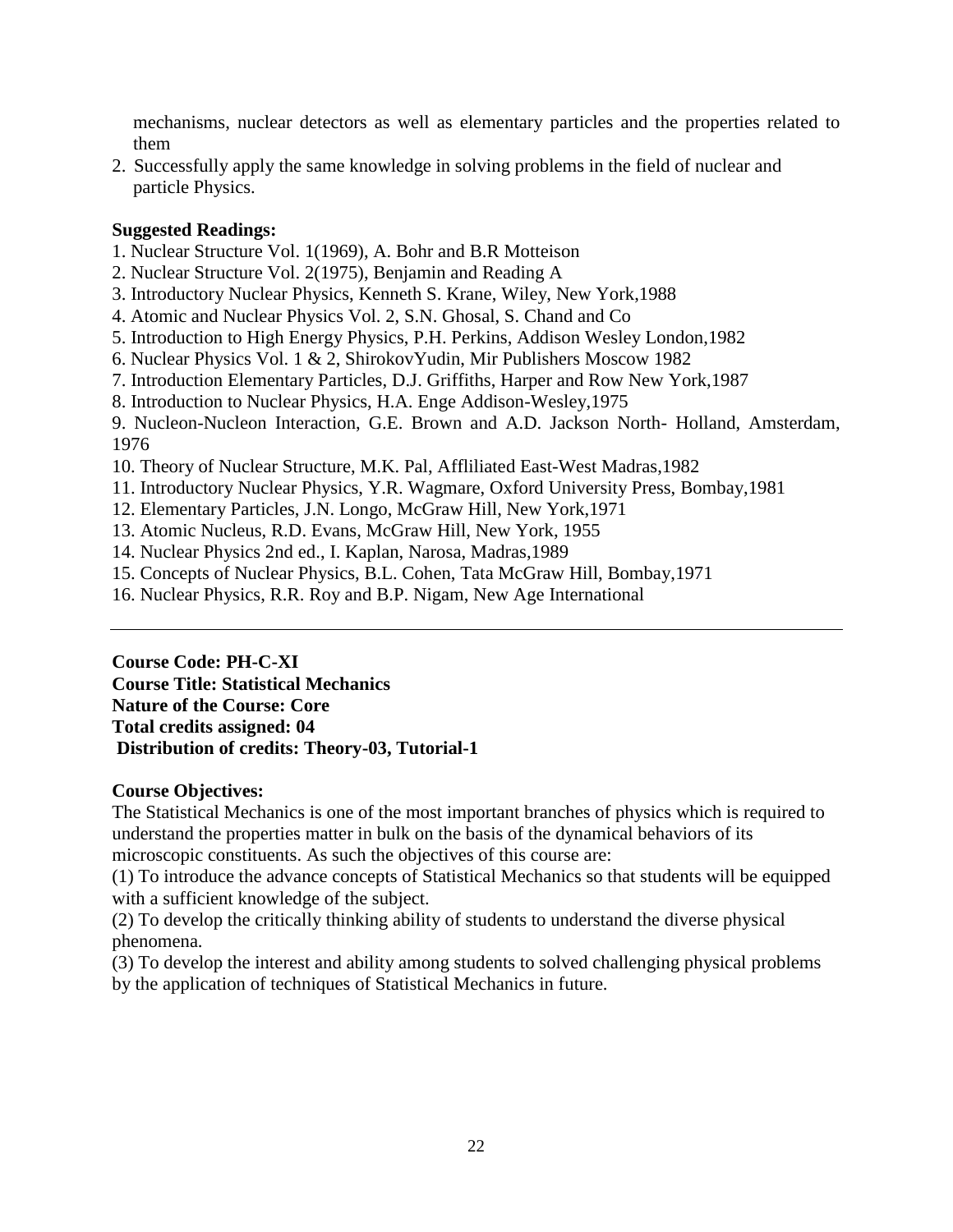## **Unit wise distribution of course contents with unit wise distribution of weightage and contact hours:**

## **Unit I: Introduction and formulation of quantum Statistics (L 9, T 3, Marks 10)**

Historical introduction of statistical mechanics, ergodic hypothesis, ensembles, partition function, grand partition function, postulates of quantum statistical mechanics, density matrix, pure and mixed states, density matrix and partition function of a system of free particles, classical limit of the partition function, BE and FD statistics.

## **Unit II: Ideal Bose and Fermi systems (L 10, T 3, Marks 15)**

Ideal Bose gases, Bose-Einstein condensation, thermodynamic behaviour of an ideal Fermi gas, Pauli paramagnetism, Landau diamagnetism.

## **Unit III: Statistical Mechanics of Interacting systems (L 11, T 4, Marks 18)**

Clusters, classical cluster expansion, formalism of second quantization, creation and annihilation operators and their properties for bosons and fermions, Hamiltonian in terms of second quantized operators, imperfect Bose and Fermi gases.

## **Unit IV: Phase transitions (L 8, T 2, Marks 10)**

Dynamical model of phase transition, the Ising model (one dimension), liquid helium, He-4and He-3, the lambda-transition, Tisza's two-fluid model, the theories of Landau and Feynman, equilibrium properties near absolute zero, superfluidity.

## **Unit V: Fluctuations (L 7, T 3, Marks 7)**

Mean square deviation, fluctuation in ensembles, thermodynamic fluctuations, spatial correlation in a fluid, Einstein-Smoluchowski theory of Brownian motion, approach to equilibrium: the Fokker-Planck equation.

## **Mode of Assessment/ Assessment Tools (%)**

| In Semester:         | 40                                                                      |           |
|----------------------|-------------------------------------------------------------------------|-----------|
|                      | Assignment /Presentation/ attendance/ Class room interaction/quiz etc.: | <b>20</b> |
| Written Test:        |                                                                         | 20        |
| <b>End Semester:</b> | 60                                                                      |           |
| Written Test:        |                                                                         | 60        |
|                      | (Equal weightage to be assigned to each credit)                         |           |

## **Expected Learning Outcome:**

After the completion of this course it is expected that:

(1) The students will be equipped with a sufficient knowledge of the Statistical Mechanics and hence will be able to look critically for analyzing any physical phenomena.

(2) May motivate students to solve any challenging physical problem in future.

(3) Will draw interest to the subject to pursue further higher study in future and will ultimately help to contribute new knowledge.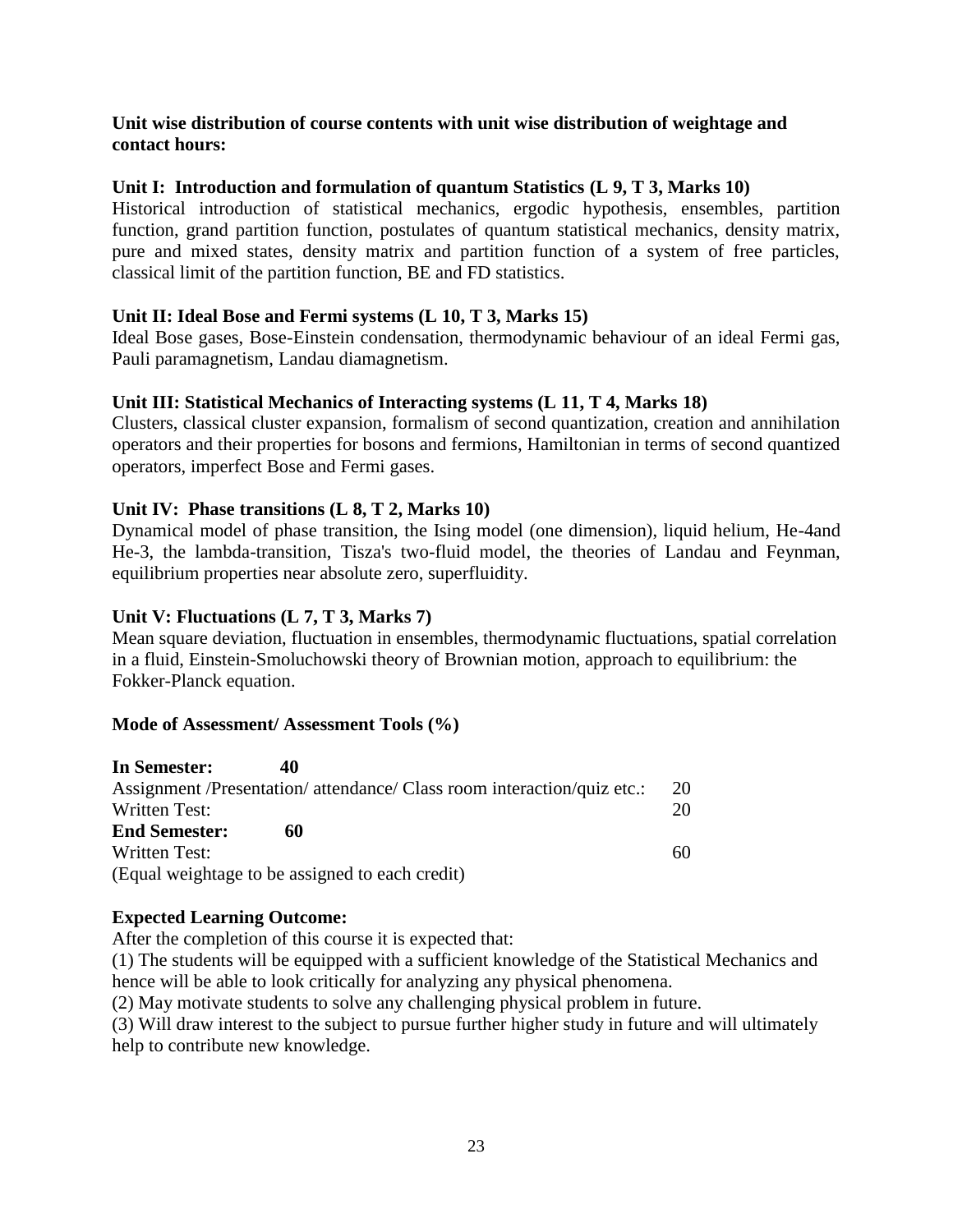#### **Suggested Readings:**

- 1. Statistical Mechanics, R. K. Patharia, Butterwork Heinemann.
- 2. Statistical Mechanics, K. Huang, John Wiley and Sons.
- 3. Statistical Mechanics, K. M. Khanna, Today and Tomorrow, New Delhi.
- 4. Statistical Mechanics, B. K. Agarwal, M. Eisner, New Age International Publishers.
- 5. Fundamentals of Statistical Mechanics, B.B. Laud, New Age International Publishers.
- 6. A Primer of Statistical Mechanics, R. B. Singh, New Age International Publishers

**Course Code: PH-C-XII Course Title: Atomic and Molecular Physics Nature of the Course: Core Total credits assigned: 04 Distribution of credits: Theory-04** 

#### **Course Objectives:**

The objective of this course is to make a student

- 1. Learn the physics of the atoms and molecules
- 2. Become familiar with various branches of spectroscopy and their applications
- 3. Equip with basic spectroscopic techniques and instrumentation
- 4. Learn to use spectroscopic techniques to identify materials
- 5. Learn theoretical background of laser and its application in various disciplines

#### **Unit wise distribution of course contents with unit wise distribution of weightage and contact hours:**

## **Unit I: Atomic Spectroscopy (L 23, Marks 23)**

Fine structure of hydrogen atom, relativistic correction, Lamb shift, Spectra of alkali atoms, spinorbit interaction and fine structure in alkali atoms, level scheme of two electron atoms-equivalent and nonequivalent electrons, ground and excited states of two electron atoms, interaction energy in L-S and j-j coupling for two electrons, Zeeman effect, Paschen-Back effect, Stark effect, hyperfine structure of hydrogen and alkali atoms, spectra of multi electron atoms, X-ray spectra, width and shape of spectral lines

## **Unit II: Molecular Spectroscopy (L 25, Marks 25)**

Regions of the spectrum, types of molecules, Rotational Spectra for rigid and non rigid rotators, isotopic effect in rotational spectra, intensity of spectral lines, information derived from rotational spectra, microwave spectrometer, Vibrational spectra for anharmonic oscillator, vibration-rotation spectra, Infra-red spectrometer, Electronic spectra of molecules-Born-Oppenheimer approximation, vibrational analysis of electronic band spectra, fine structure of electronic band spectra, Fortrat Diagram, Raman spectra, Raman spectrometer, Photoelectron spectroscopy, Spin resonance spectroscopy- NMR, ESR, Mössbauer spectroscopy, Fourier Transform Spectroscopy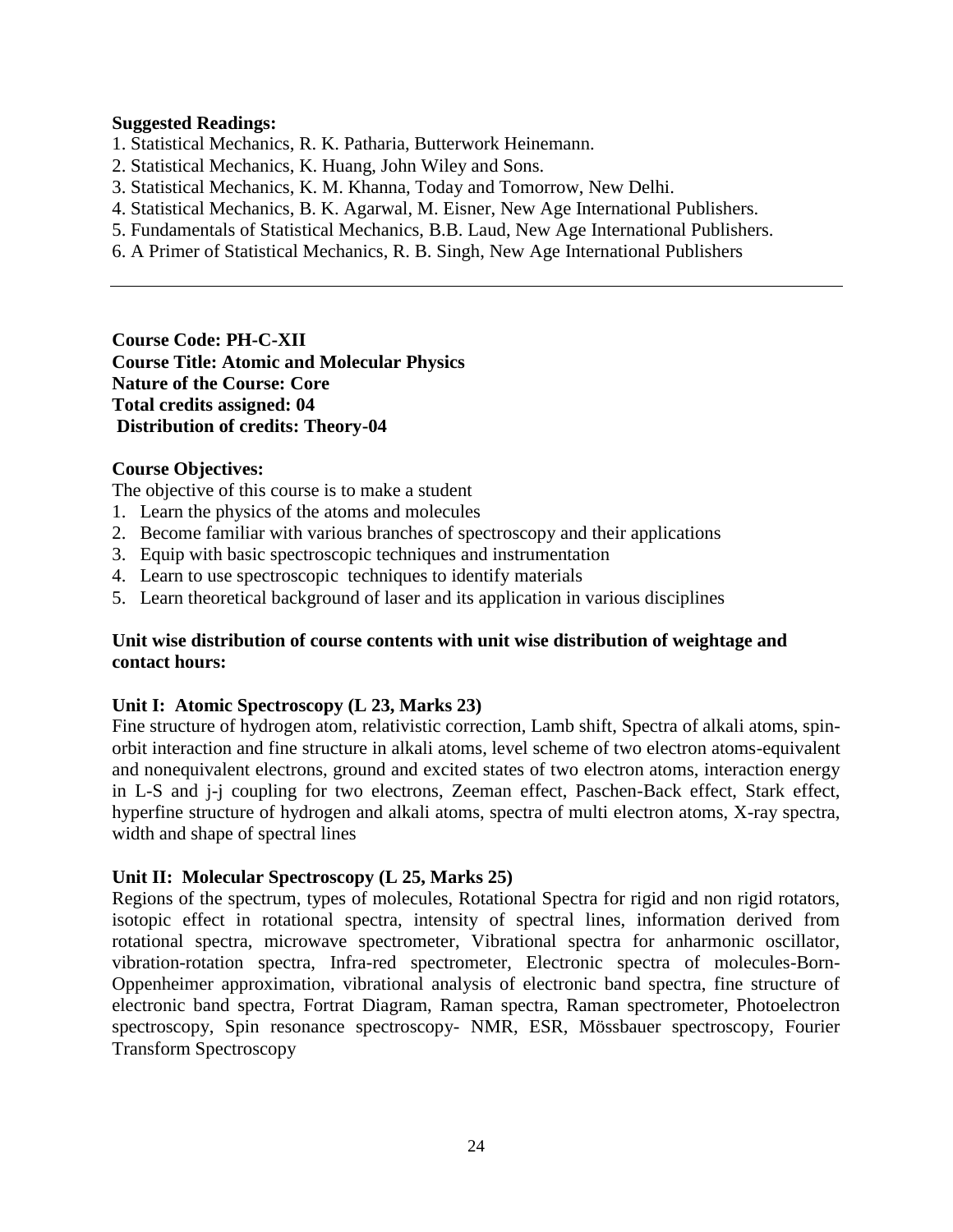## **Unit III: Laser Spectroscopy (L 12, Marks 12)**

Fundamentals of Lasers-properties, basic elements, threshold condition, rate equation, population inversion, Laser resonator and modes, types of laser- solid state laser, gas laser, semi conductor laser, applications of laser spectroscopy, Laser Cooling, Ammonia Masers-two level and three level

#### **Mode of Assessment/ Assessment Tools (%)**

| In Semester:         | 40                                                                      |     |  |
|----------------------|-------------------------------------------------------------------------|-----|--|
|                      | Assignment /Presentation/ attendance/ Class room interaction/quiz etc.: | -20 |  |
| Written Test:        |                                                                         | 20  |  |
| <b>End Semester:</b> | 60                                                                      |     |  |
| Written Test:        |                                                                         | 60  |  |
|                      | (Equal weightage to be assigned to each credit)                         |     |  |

## **Expected Learning Outcome**:

After completing this course a student can

- 1. Determine the atomic and molecular structures
- 2. Analyze and demonstrate a spectra to identify and quantify information about atoms and molecules
- 3. Demonstrate the interaction of electromagnetic spectra with matter and the associated type of spectroscopy
- 4. Identify elements present in a sample and in the universe using spectroscopic techniques
- 5. Apply knowledge of spectroscopy or laser spectroscopy in various disciplines of Physics, Chemistry, Atmospheric Science, Astronomy, Laser Communication, remote sensing etc

## **Suggested Readings:**

- 1. Physics of Atoms and Molecues, B. H. Bransden and C. J. Joachain, 2rd Edition, Dorling Kindersley (India) Pvt. Ltd,. Pearson Education in South Asia.
- 2. Atomic Spectra, H.E. White McGraw Hill.
- 3. Atomic Physics, Max Born, Dover Publications, Inc., New York.
- 4. Molecular spectroscopy,Banwell and McCash Tata McGraw Hill
- 5. Molecular Structure and Spectroscopy G. Aruldhas Prentice Hall of India
- 6. Molecular Spectra and Molecular Structure G. Herzberg, McGraw Hill
- 7. Lasers and Nonlinear Optics, B.B. Laud New Age International
- 8. Laser Spectroscopy-Basic Concepts and Instrumentation, Wolfgang Demtröder, Springer

\_\_\_\_\_\_\_\_\_\_\_\_\_\_\_\_\_\_\_\_\_\_\_\_\_\_\_\_\_\_\_\_\_\_\_\_\_\_\_\_\_\_\_\_\_\_\_\_\_\_\_\_\_\_\_\_\_\_\_\_\_\_\_\_\_\_\_\_\_\_\_\_\_\_\_\_\_\_

- 9. Modern Spectroscopy, J M Hollas, John wiley& Sons
- 10. Elements of Laser and Non-Linear Optics, G D Baruah, Prakashan, Meerut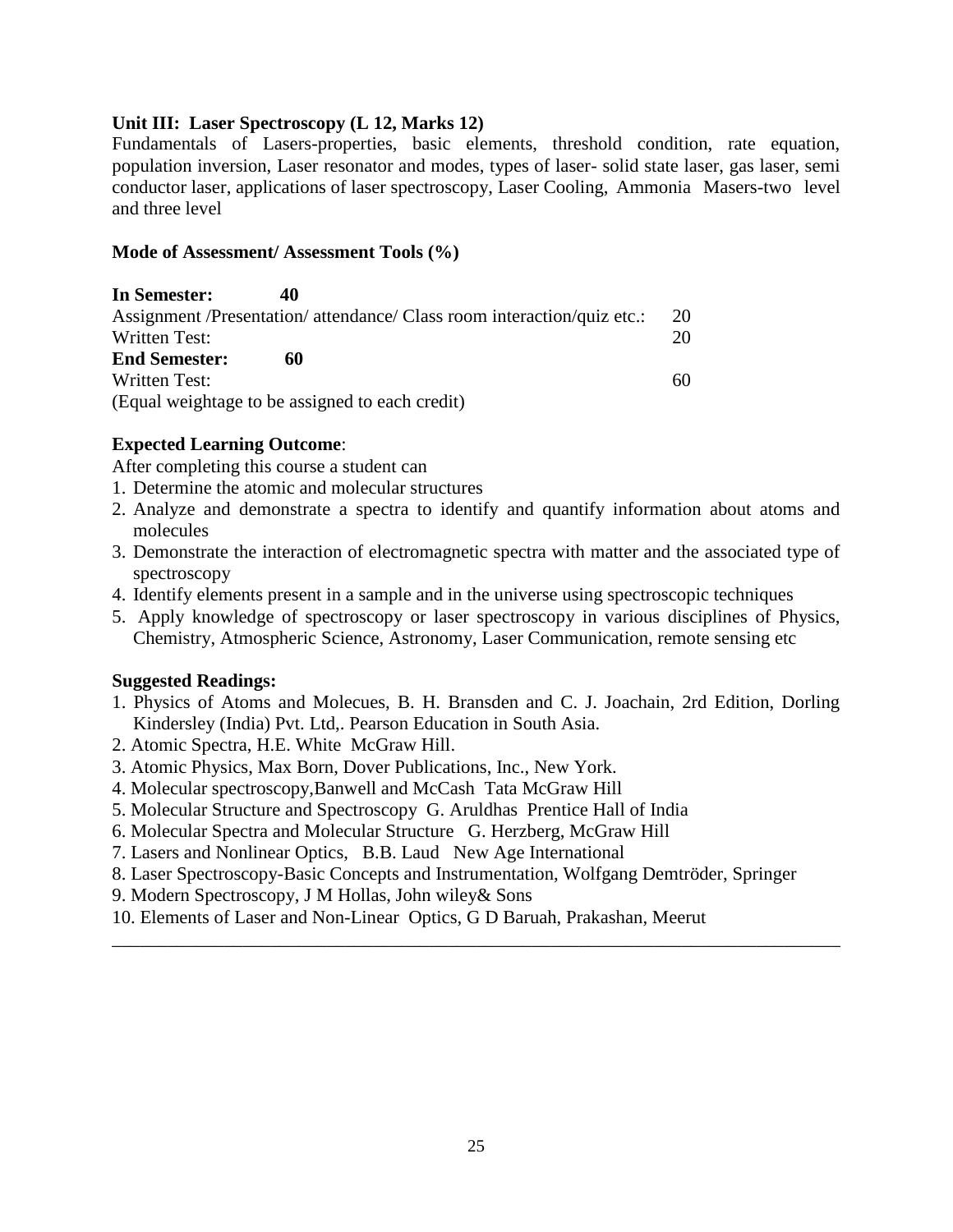#### **--------------------------------------------------------------------------------------------------------------------**

**Course Code: PH-DSE-IA Course Title: Theory of Relativity Nature of the Course: DSE Total credits assigned: 04 Distribution of credits: Theory – 04** 

## **Course Objectives**:

The objective of this course is to

- 1. Acquaint the learners with the special theory of relativity, space time continuum.
- 2. Introduce the basic concepts of tensor calculus
- 3. Introduce the learners to the general theory of relativity

# **Unit wise distribution of course contents with unit wise distribution of weightage and contact hours:**

# **Unit I: Special Theory of Relativity (L 20, Marks 20)**

Galilean transformation, Michelson-Morley experiment, Einstein's postulates, Lorentz Transformations and basic kinematical results of special relativity, addition of velocities, relativistic momentum and energy of a particle, four vectors, mathematical properties of the space-time of Special Relativity, matrix representation of Lorentz transformation, transformation of electromagnetic fields.

# **Unit II: Tensor Calculus (L 20, Marks 20)**

Tensors, Tensors as geometrical objects, covariant, contravariant and mixed tensors, contraction, covariant differentiation, the metric tensor, Christoffel symbols, Riemann curvature tensor, metric tensor and gravity, geodesics, parallel transport, Lie Transport and Killing vectors.

# **Unit III: General Theory of Relativity (L 20, Marks 20)**

Curvature of space time, properties of the curvature tensor, Bianchi identity, Ricci Tensor, physics in curved space time, Einstein field equation, general properties of gravitational field equations, spherically symmetric geometry, Schwarzschild metric, Freidman space-time, de Sitter space-time, Gravitational waves, generation of gravitational waves and properties.

# **Mode of Assessment/ Assessment Tools (%)**

| In Semester:         | 40                                                                      |    |
|----------------------|-------------------------------------------------------------------------|----|
|                      | Assignment /Presentation/ attendance/ Class room interaction/quiz etc.: | 20 |
| Written Test:        |                                                                         | 20 |
| <b>End Semester:</b> | 60                                                                      |    |
| Written Test:        |                                                                         | 60 |
|                      | (Equal weightage to be assigned to each credit)                         |    |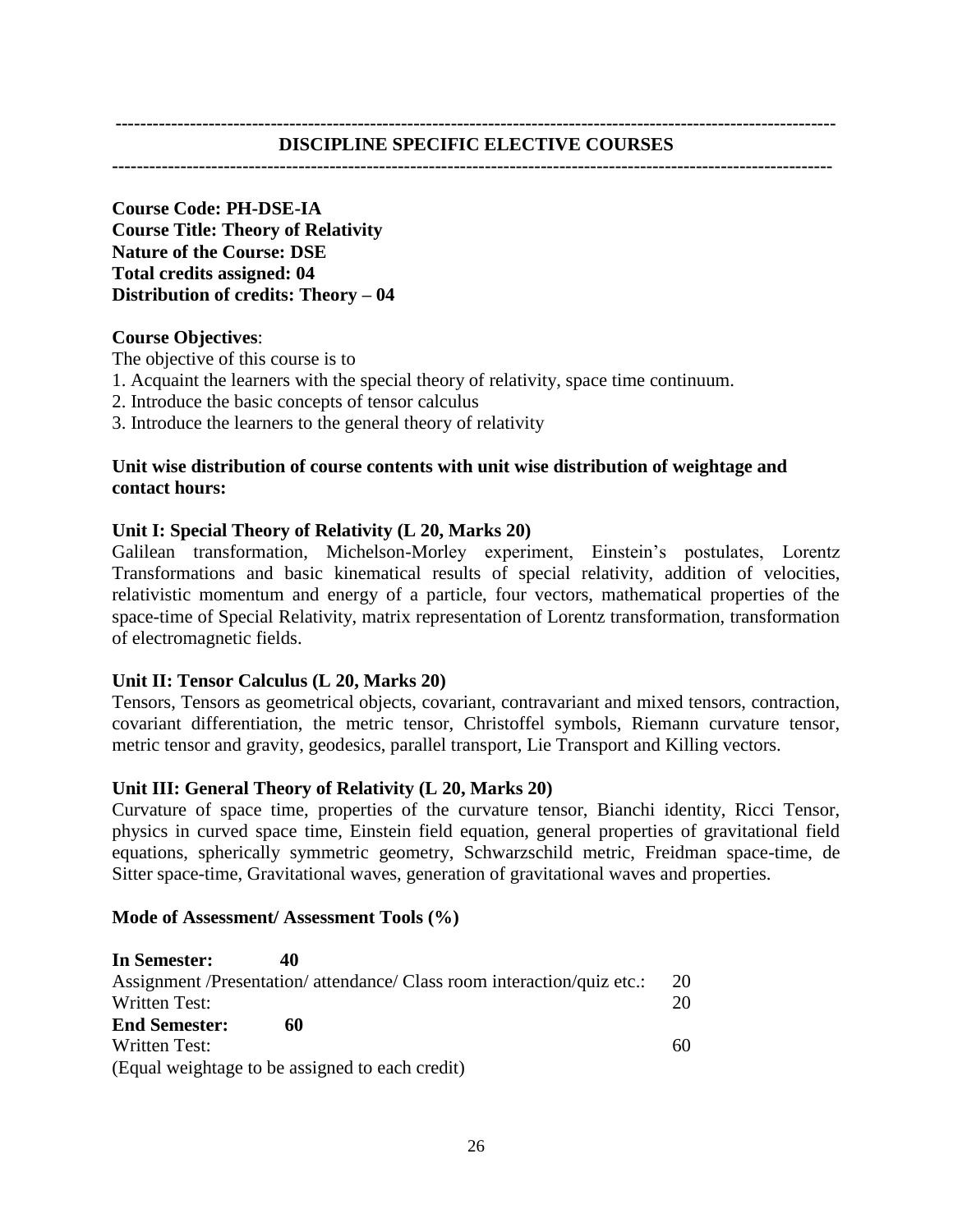## **Expected Learning Outcome:**

After successful completion of the course the student will be able to

- 1. Understand the ideas of space time continuum, four vectors.
- 2. Understand tensors as geometrical objects, understand coordinate free formulation of physical laws.

\_\_\_\_\_\_\_\_\_\_\_\_\_\_\_\_\_\_\_\_\_\_\_\_\_\_\_\_\_\_\_\_\_\_\_\_\_\_\_\_\_\_\_\_\_\_\_\_\_\_\_\_\_\_\_\_\_\_\_\_\_\_\_\_\_\_\_\_\_\_\_\_\_\_\_\_\_\_

- 3. Understand the basic ideas of geometrical formulation of gravity.
- 4. Understand basic ideas of cosmology.

## **Suggested Readings:**

- 1. Special Theory of Relativity, R. Resnick, McGraw Hill
- 2. Tensor Calculus, D.C. Kay, Schaum's Outlines
- 3. Tensor Calculus, P. A. M. Dirac, Prentice-Hall of India
- 4. Gravitation and Cosmology, S. Weinberg, McGraw Hill
- 5. Gravitation, T. Padmanabhan, Cambridge University Press
- 6. Gravitation, J. A. Wheeler, C. W. Misner and K. S.Thorne, Princeton University
- 7. Cosmology, J. V. Narlikar, Cambridge University Press

**Course Code: PH-DSE-IB Course Title: Atmospheric Physics Nature of the Course: DSE Total credits assigned: 04 Distribution of credits: Theory – 04** 

## **Course Objectives**:

The objective of this course is to

- 1. Introduce the physics and chemistry of the Earth's neutral atmosphere.
- 2. Give an in depth introduction to the atmospheric thermodynamics.
- 3. Introduce atmospheric aerosols and analyse its impact on the global climate.

## **Unit wise distribution of course contents with unit wise distribution of weightage and contact hours:**

## **Unit I: Introduction to Earth's Atmosphere (L 15, Marks 15)**

State of the earth's atmosphere: main constituents of dry air, CO2, Ozone, water vapor, aerosols; vertical thermal structure of the atmosphere: Troposphere, stratosphere, mesosphere, thermosphere and exosphere; Environmental lapse rate, hydrostatic equilibrium, hydrostatic equation

## **Unit II: Atmospheric Thermodynamics (L 15, Marks 15)**

Gas laws, ideal gas law, Dalton's law, first law of thermodynamics, equivalence between heat and work, thermal capabilities, isothermal, isochoric, isobaric transformation, adiabatic transformation, Poisson relation, thermodynamic properties of water, latent heat, Clausius-Clapeyron's relation, Approximation and consequences of Clausius-Clapeyron relation, moist air, mean molecular weight of dry and moist air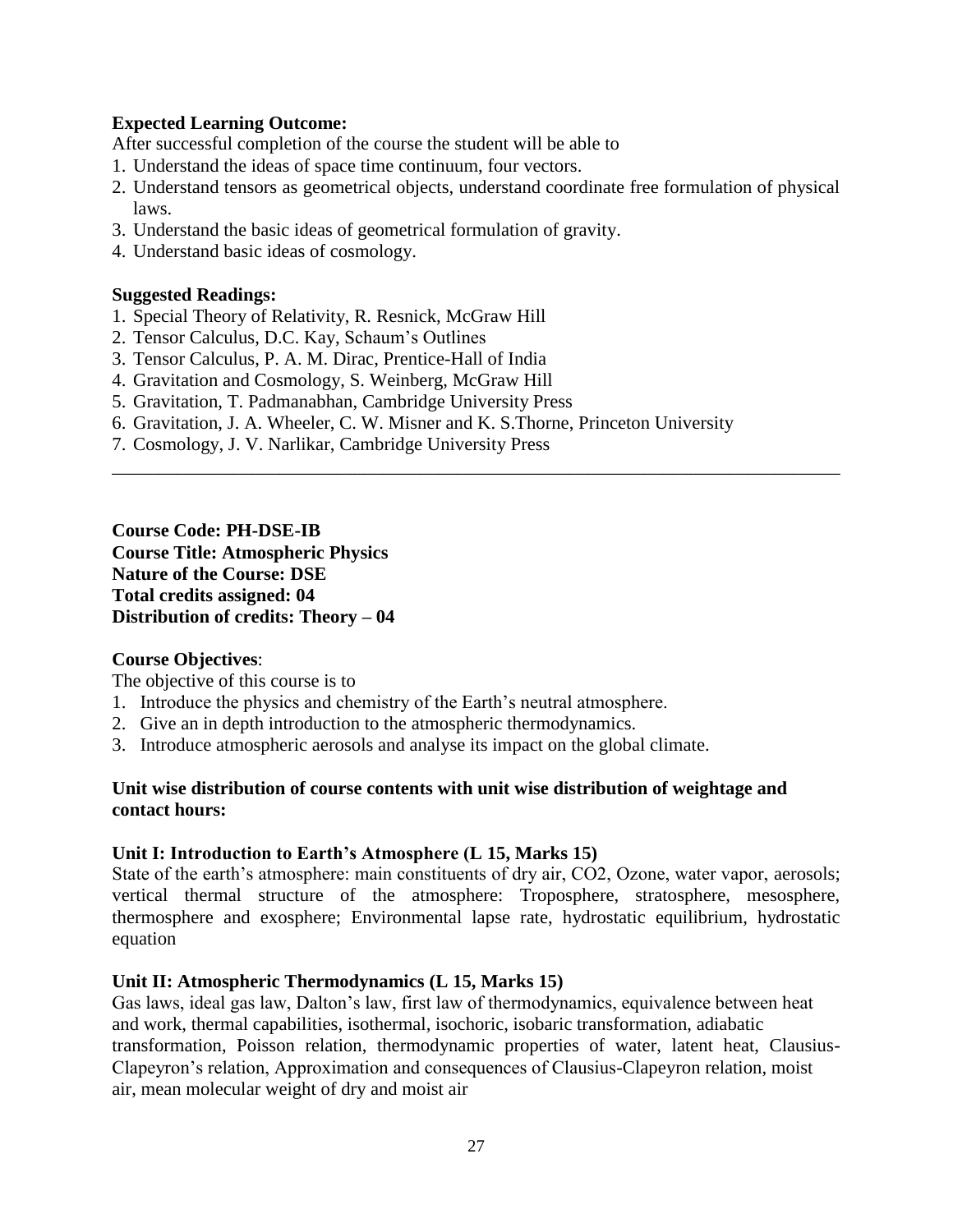# **Unit III: Chemistry of the Troposphere and Stratosphere (L 15, Marks 15)**

Ozone photochemistry, Chapman cycle, limitations of Chapman model, O3 photolysis, altitude, latitude, diurnal and seasonal variation of ozone, heterogeneous reaction, ozone distribution, HOx, NOx, CLOx cycles, Tropospheric ozone

# **Unit IV: Atmospheric Aerosols (L 15, Marks 15)**

Aerosols: optical and physical properties, chemical composition, size distribution, vertical distribution

Radiative transfer: Introduction to radiative transfer, radiative transfer equation, Beer-Bougher-Lambert law, Schwarzschild's equation and solution, equation of radiative transfer for plane parallel atmosphere and for 3D inhomogeneous media, Scattering of solar radiation: Rayleigh and Mie scattering

## **Mode of Assessment/ Assessment Tools (%)**

| In Semester:         | 40                                                                      |    |
|----------------------|-------------------------------------------------------------------------|----|
|                      | Assignment /Presentation/ attendance/ Class room interaction/quiz etc.: | 20 |
| Written Test:        |                                                                         | 20 |
| <b>End Semester:</b> | 60                                                                      |    |
| Written Test:        |                                                                         | 60 |
|                      | (Equal weightage to be assigned to each credit)                         |    |

# **Expected Learning Outcome:**

This course will enable the students to

- 1. Acquainted with the different layers of the atmosphere and the related physical phenomena.
- 2. Develop simple models of the atmosphere.
- 3. Understand the optical and microphysical properties of aerosol.
- 4. Understand the atmospheric chemistry of trace gases.

# **Suggested Readings:**

- 1. Meteorology for Scientists and Engineers, R Stull, Brooks/Cole, Thomson Learning
- 2. Atmospheric Chemistry and Physics, J H Seinfeld and S N Pandis, John Wiley and Sons
- 3. Introduction to Atmospheric Physics, D G Andrews, Cambridge University Press
- 4. Fundamentals of Atmospheric Modelling, M Z Jacobson, Cambridge University Press

\_\_\_\_\_\_\_\_\_\_\_\_\_\_\_\_\_\_\_\_\_\_\_\_\_\_\_\_\_\_\_\_\_\_\_\_\_\_\_\_\_\_\_\_\_\_\_\_\_\_\_\_\_\_\_\_\_\_\_\_\_\_\_\_\_\_\_\_\_\_\_\_\_\_\_\_\_\_

5. An Introduction to Atmospheric Radiation, K N Liou, Academic Press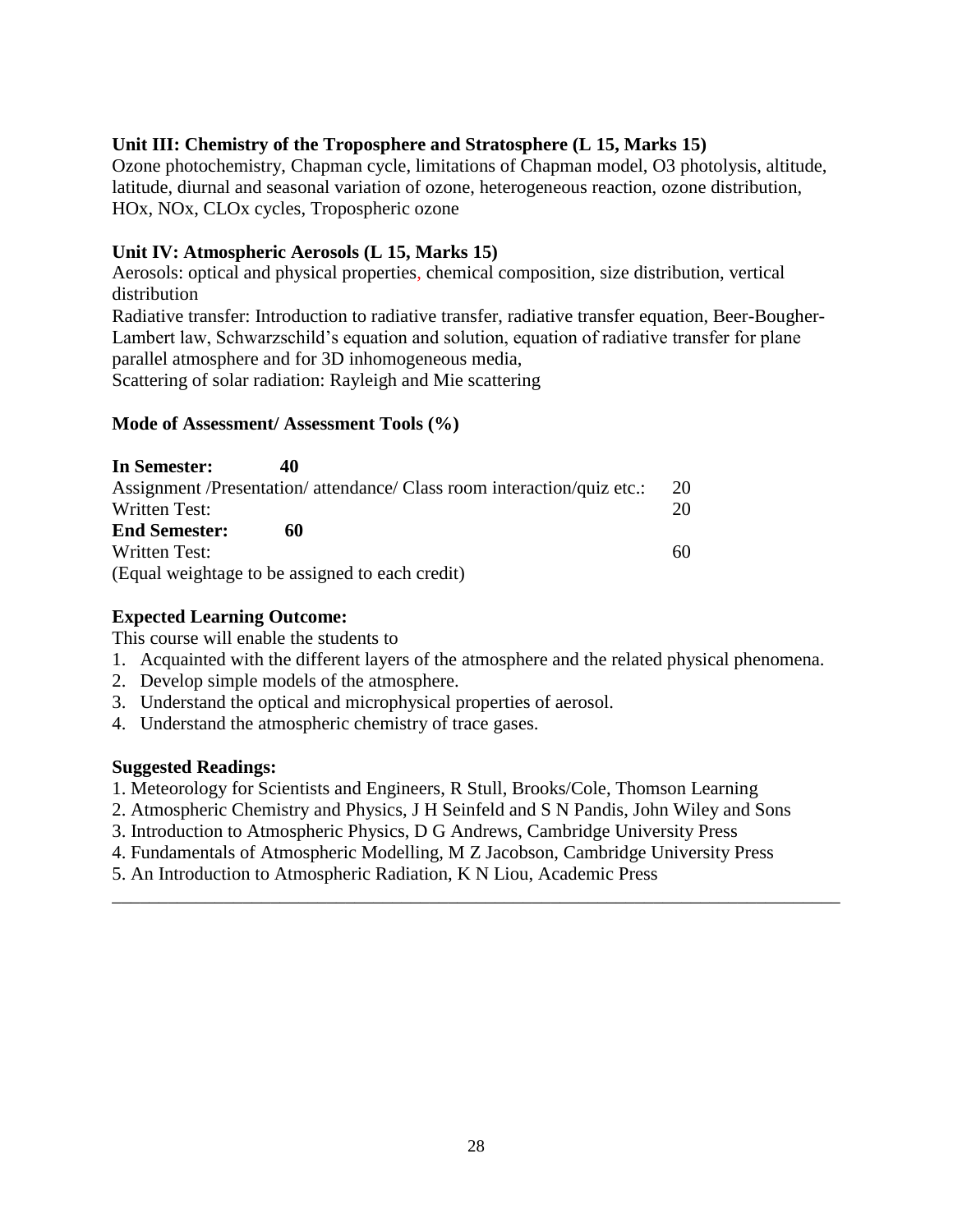**Course Code: PH-DSE-IIA Course Title: Plasma Physics Nature of the Course: DSE Total credits assigned: 04 Distribution of credits: Theory-03, Tutorial-01**

## **Course Objectives:**

The objective of the course is to

- 1. Understand collective nature of plasma dynamics.
- 2. Describe the motion of charged particles in varying electric and magnetic fields.
- 3. Derive fluid description of collective plasma motion.
- 4. Learn foundations of plasma waves and instabilities.

## **Unit wise distribution of course contents with unit wise distribution of weightage and contact hours:**

#### **Unit I: (L 8, T 4, Marks 12)**

Definition of plasma, Concept of temperature, Debye shielding, plasma parameters, criterion for plasma, Classification of Plasma, Applications of Plasma Physics.

## **Unit II: (L 8, T 6, Marks 14)**

Motion of charged particles in electromagnetic fields uniform E and B fields, non-uniform fields, diffusion across magnetic fields, varying E and B fields, Adiabatic invariants, Magnetic mirror

## **Unit III: (L 10, T 7, Marks 17)**

Plasma as fluids: Introduction, relation of plasma physics to ordinary electromagnetics, Fluid equation of motion, Fluid drifts perpendicular and parallel to B, Plasma approximation. Plasma confinement

## **Unit IV: (L 10, T 7, Marks 17)**

Wave phenomena in plasma: phase and group velocities, plasma oscillation, electron plasma waves, ion-acoustic waves, propagation parallel and perpendicular to the magnetic field, propagation through ionosphere and magnetosphere; Space and Astrophysical Plasma, Van Allen Belts

#### **Mode of Assessment/ Assessment Tools (%)**

| In Semester:         | 40                                                                      |    |
|----------------------|-------------------------------------------------------------------------|----|
|                      | Assignment /Presentation/ attendance/ Class room interaction/quiz etc.: | 20 |
| <b>Written Test:</b> |                                                                         | 20 |
| <b>End Semester:</b> | 60                                                                      |    |
| Written Test:        |                                                                         | 60 |
|                      | (Equal weightage to be assigned to each credit)                         |    |

## **Expected Learning Outcome:**

On completion of the course, the student shall be able to: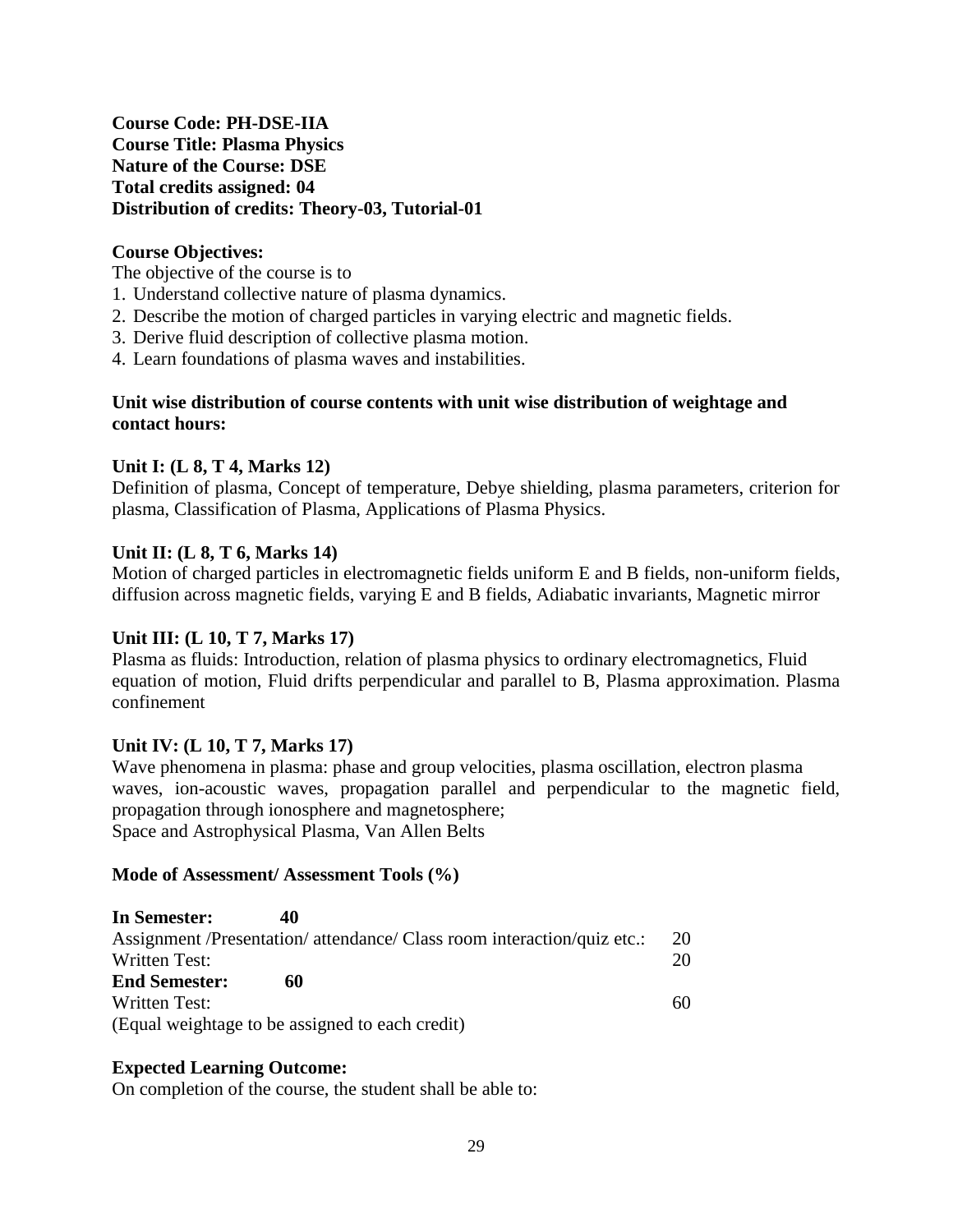- 1. Define plasma and its fundamental parameters, distinguish the single particle approach, fluid approach and kinetic statistical approach to describe different plasma phenomena
- 2. Determine the velocities (drift velocities) of charged particles moving in electric and magnetic fields that are either uniform or vary slowly in space and time
- 3. Classify the electrostatic and electromagnetic waves that can propagate in magnetised and non-magnetised plasmas, and describe the physical mechanisms generating these waves
- 4. Define and determine the basic transport phenomena such as plasma resistivity, diffusion (classical and anomalous) and mobility as a function of collision frequency and of the fundamental parameters for both magnetised and non-magnetised plasmas

## **Suggested Readings:**

- 1. Introduction to plasma physics, F. F. Chen, Springer.
- 2. Fundamentals of plasma physics, R. A. Bittencourt, Springer-Verlag NY Inc.
- 3. Principles of plasma diagnostics, I. H. Hutchinson, Cambridge University Press.

**Course Code: PH-DSE-IIB Course Title: Advanced Quantum Mechanics Nature of the Course: DSE Total credits assigned: 04 Distribution of Credits: Theory - 4**

## **Course Objectives:**

The objective of the course is to

- 1. Acquaint the learners with the approximation methods in Quantum Mechanics.
- 2. Introduce the quantum mechanical treatment of scattering
- 3. Introduce the learners to the relativistic quantum mechanics

## **Unit wise distribution of course contents with unit wise distribution of weightage and contact hours:**

## **Unit I: Scattering Theory (L 10, Marks 10)**

The Lipmann-Schwinger Equation, the Born Approximation, Optical Theorem, Eikonel Approximation, Free Particle States: Plane versus Spherical waves, Method of partial waves, Low-energy scattering and Bound states, Resonance scattering, Identical Particles and Scattering

## **Unit II: Path Integral Approach (L 25, Marks 25)**

Quantum mechanical law of motion: Classical Action, quantum mechanical amplitude, the sum over paths, examples: the free particle, diffraction through a slit. Path integral as a functional, evaluation of path integrals, perturbation method in quantum mechanics, transition elements.

## **Unit III: Relativistic Quantum Mechanics (L 25, Marks 25)**

Brief overview of Special Theory of Relativity, Four vectors, Klein Gordon Equation, Dirac Equation, Spin angular momentum, Dirac matrices, covariant form of Dirac equation, Zitterbewegung, Ideas of Second Quantization, Quantization of Klein Gordon and Dirac fields.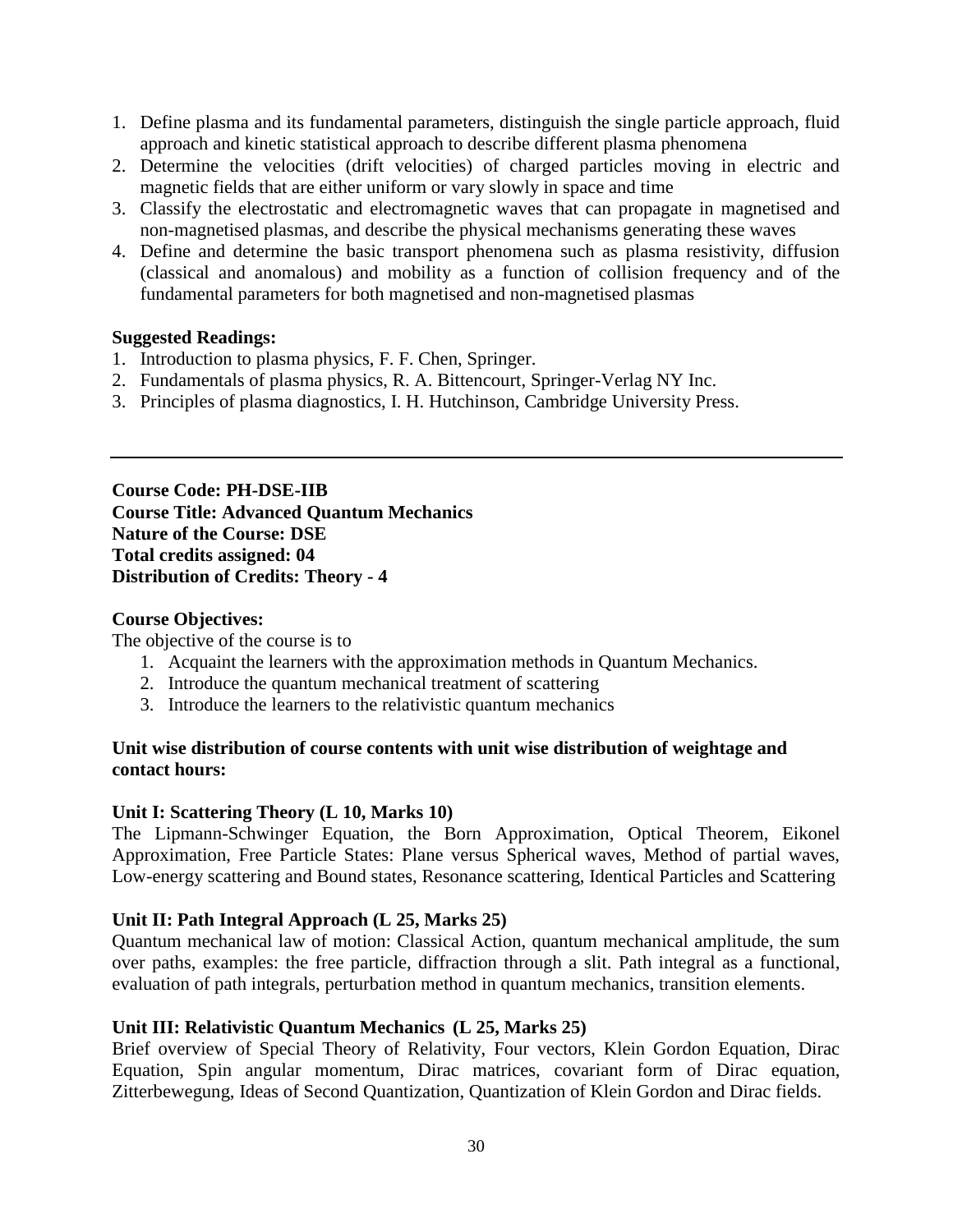## **Mode of Assessment/ Assessment Tools (%)**

| In Semester:         | 40                                                                      |    |
|----------------------|-------------------------------------------------------------------------|----|
|                      | Assignment /Presentation/ attendance/ Class room interaction/quiz etc.: | 20 |
| Written Test:        |                                                                         | 20 |
| <b>End Semester:</b> | 60                                                                      |    |
| <b>Written Test:</b> |                                                                         | 60 |
|                      | (Equal weightage to be assigned to each credit)                         |    |

# **Expected Learning Outcome:**

After completion of the course the student will be able to

- 1. Understand the idea of different approximation techniques in quantum mechanics
- 2. Understand the quantum mechanical approach to scattering
- 3. Understand the consequences of incorporating special theory of relativity in quantum mechanics.

## **Suggested Readings:**

- 1. Modern Quantum Mechanics, J.J. Sakurai, Addison Wesley.
- 2. Quantum Mechanics, L.I. Schiff, McGraw Hill.
- 3. Quantum Mechanics, Bransden and Joachain, Pearson Education.
- 4. Quantum Mechanics and Path Integrals, R.P. Feynman, Dover Publications.
- 5. Advanced Quantum Mechanics, J. J. Sakurai, Prentice Hall of India.
- 6. Quantum Mechanics, R. Shankar, Kluwer Academic/Plenum Publishers.
- 7. Relativistic Quantum Mechanics, J. D. Bjorken and S. D. Drell, McGraw Hill.

**Course Code: PH-DSE-IIIA Course Title: High Energy Physics I Nature of the Course: DSE Total credits assigned: 04 Distribution of Credit: Theory - 4**

## **Course Objectives:**

At the completion of this course, a student will be able to

- 1. Express physical quantities in natural units.
- 2. Explain the physics of relativistic wave equations.
- 3. Use the formulation of quantum field theory in a number of fields.
- 4. Apply the concepts of quantum field theory to quantum electrodynamics.

## **Unit wise distribution of course contents with unit wise distribution of weight age and contact hours:**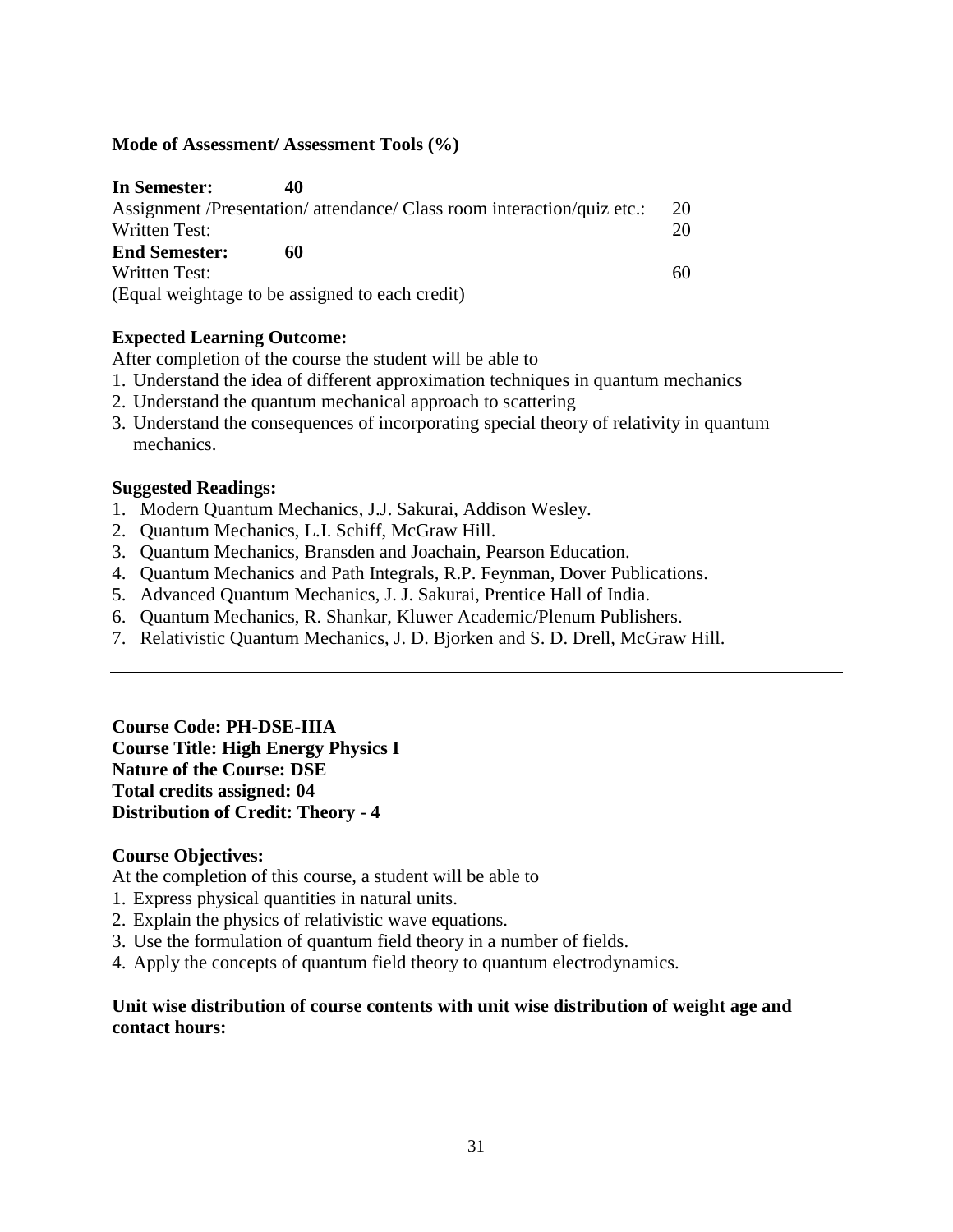## **Unit I: Relativistic Wave Equations (L 10, Marks 10)**

Natural units, Lorentz covariance and four vector notation; Klein-Gordon equation; Dirac equation and its covariant form, Dirac gamma matrices, adjoint equation and conserved current, solution of the Dirac equation (free particle spinors), negative energy states, antiparticles, normalization of spinor and the completeness relations, Lorentz covariance of Dirac equation, bilinear covariants, Dirac equation for zero mass particles (the two-component neutrino), helicity states.

## **Unit II: Quantum Field theory (L 25, Marks 25)**

Concept of field and quantization, Lagrangian of a field, Schwinger's action principle, Fock space states and their eigenvalues, method of second quantization, canonical quantization of scalar, vector and spinor fields, energy, momentum and charge of the field, vacuum in field theory, propagators; C, P, T transformation properties of scalar and vector fields.

## **Unit III: Quantum Electrodynamics (L 25, Marks 25)**

S-matrix, covariant perturbation theory, path integral formalism, Feynman diagram (rules in momentum space), Wicks theorem, calculation of second order process, electron interaction with electromagnetic field, Mott scattering, Compton scattering (Klein-Nishima formula), Møller scattering, Bhaba scattering, bremsstrahlung, vacuum polarization, self-energy of electron.

## **Mode of Assessment/ Assessment Tools (%)**

| In Semester:         |    |                                                                         |    |
|----------------------|----|-------------------------------------------------------------------------|----|
|                      |    | Assignment /Presentation/ attendance/ Class room interaction/quiz etc.: | 20 |
| Written Test:        |    |                                                                         | 20 |
| <b>End Semester:</b> | 60 |                                                                         |    |
| Written Test:        |    |                                                                         | 60 |
|                      |    | (Equal weightage to be assigned to each credit)                         |    |

## **Expected Learning Outcome:**

- 1. After the completion of this course, it is expected that this course will
- 2. Enable a student to acquire the basics of quantum field theory and realize its importance.
- 3. Enable a student to apply the framework of field theory to quantum electrodynamics.
- 4. Prepare a student for advanced topics in field theory and particle physics.
- 5. Motivate a student to pursue a career in high energy physics.

## **Suggested Readings:**

- 1. Introduction to Elementary Particles, D. J. Griffiths, John Wiley & Sons.
- 2. Quarks and Leptons,FranciseHalzen and Alan D. Martin, John Wiley & Sons.
- 3. Introduction to High Energy Physics Donald H. Perkings, Cambridge University Press.
- 4. Gauge Theory of Elementary Particle Physics, T.P.Cheng and L.F. Li Oxford Univ. Press.
- 5. Physics of Elementary Particles, H. Muirhead, Pergamon Press.
- 6. Quantum Field Theory, Lewis H. Ryder, Cambridge University Press.
- 7. An Introduction to Quantum Field Theory, M. E. Peskin and D.V. Scroeder, Levant Books.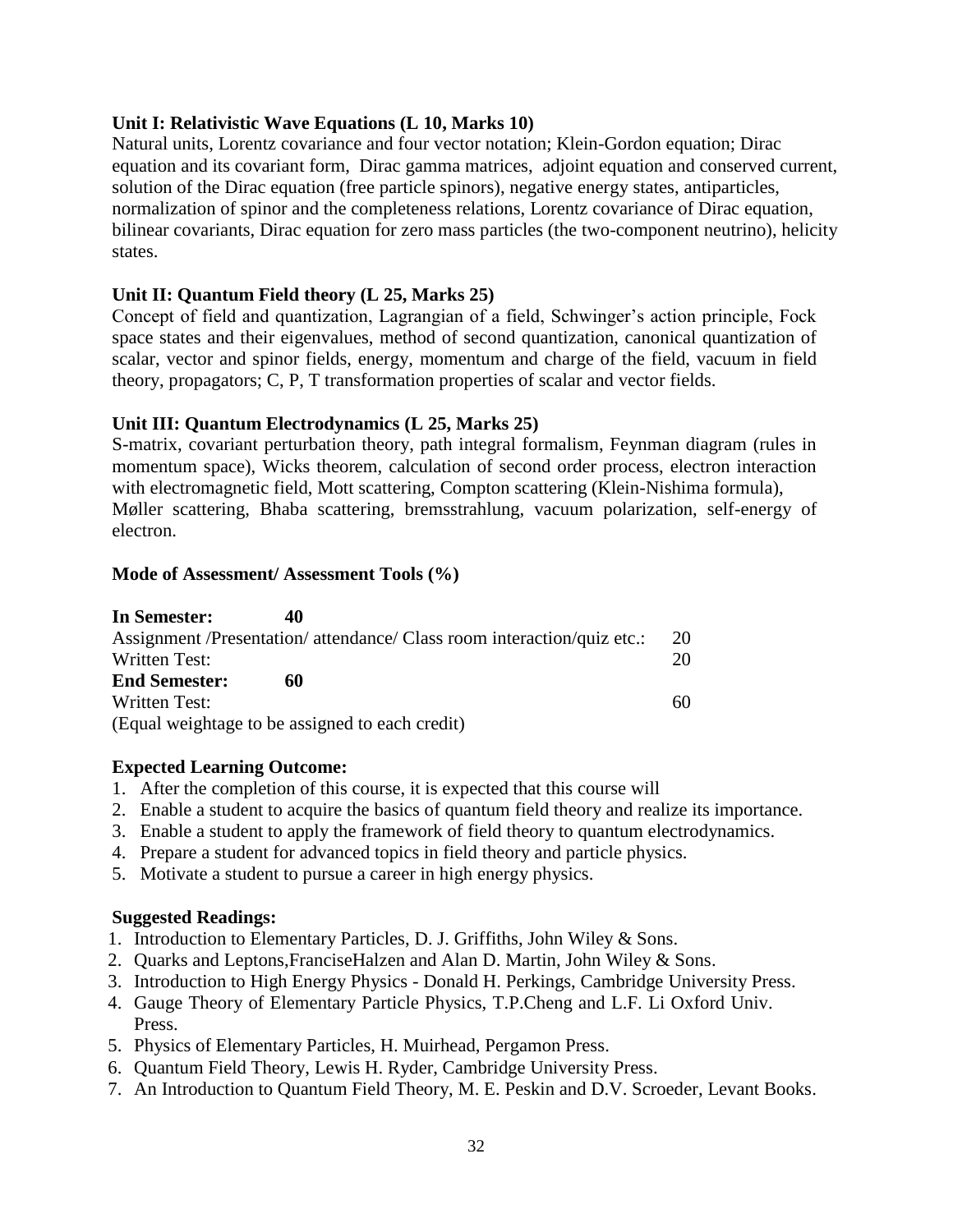- 8. Field Quantization, W. Greiner and J. Reinhardt, Springer.
- 9. A First Book of Quantum Field Theory, A. Lahiri and P.B. Pal, Narosa.
- 10. QFT Lecture Notes I and II- David Tong, Cambridge University Press.

**Course Code: PH-DSE-IIIB Course Title: Condensed Matter Physics I Nature of the Course: DSE Total credits assigned: 04 Distribution of credits: Theory – 04**

## **Course Objectives:**

- At the completion of this course, a student will be able to
- 1. Gather a broader knowledge of Electronic Properties of Solids.
- 2. Understand the chronology in the Development of the Electron theory in Metals.
- 3. Understand comparatively the Polarisation and Magnetisation behavior in a solid.

## **Unit wise distribution of course contents with unit wise distribution of weightage and contact hours:**

#### **Unit I: Electron theory (L 16, Marks 16)**

Free electron theory, Energy levels and density of states, Fermi energy, Boltzmann equation, relaxation time, electrical and thermal conductivity of metals, Wiedmann Franz law, nearly free electron model, tight binding method.

## **Unit II: Dielectric and Ferroelectric Properties (L 16, Marks 16)**

Polarization, Langevin's theory, Clausius- Mossotti relation, static dielectric constant of solids, complex dielectric constant & dielectric loss, dielectric relaxation, Debye equation. dipole theory of ferroelectricity, thermodynamics of ferroelectricity, first and second order transitions, anti-ferroelectricity.

## **Unit III: Magnetic Properties of a System (L 14, Marks 14)**

Hartree and Hartree-Fock approximation, Hartree exchange and Heisenberg Hamiltonian, the ground state and excited states in Hartree-Fock approximation, Heisenberg ferromagnet and spin waves.

## **Unit IV: Superconductivity (L 14, Marks 14)**

Isotope effect, electron-phonon interaction, BCS theory, flux quantization in a superconducting ring, superconducting tunneling, AC and DC Josephson effects, Ginsberg – Landau theory, SQUIDS.

## **Mode of Assessment/ Assessment Tools (%)**

| In Semester:         | 40                                                                      |    |
|----------------------|-------------------------------------------------------------------------|----|
|                      | Assignment /Presentation/ attendance/ Class room interaction/quiz etc.: |    |
| Written Test:        |                                                                         | 20 |
| <b>End Semester:</b> | 60                                                                      |    |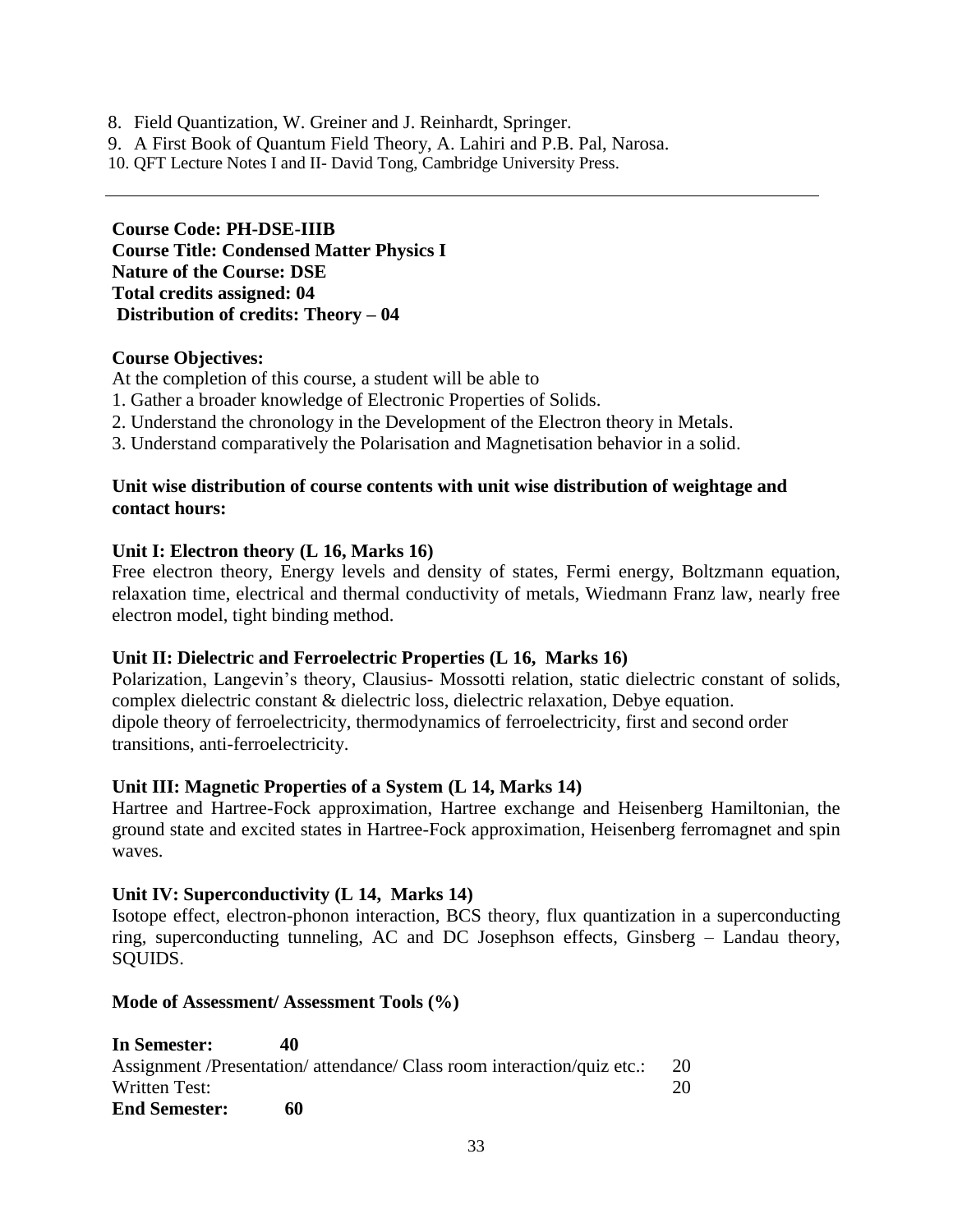Written Test: 60

(Equal weightage to be assigned to each credit)

## **Expected Learning Outcome:**

The course will

1. Equip a student with quantum mechanical tools for the solution of Condensed Matter Physics problems.

2. Enable a student to work in both theoretical and experimental aspects of Electronic Behavior of Solids.

3. Enable the students for further study and contribution towards the development of the subject.

## **Suggested Readings:**

- 1. The Theory of transport phenomena in solids, J. M. Ziman, Oxford University Press
- 2. Solid State Physics, N.W. Ashcroft and N.D. Mermin, Brooks/Cole
- 3. Intermediate Quantum Theory of Crystalline Solids, A.O.E. Animallu, Prentice Hall
- 4. Quantum Theory of Solids, C. Kittel, John Wiley International
- 5. Elements of Solid State Physics, J.P. Srivastava, Prentice Hall India
- 6. Introduction to Solid State Theory, O. Madelung, Springer-Verlag
- 7. Quantum Theory of Solid State, J Callaway, Academic Press
- 8. Theoretical Solid State Physics, A. Huang, Elsevier

**Course Code: PH-DSE-IIIC Course Title: Communication Electronics Nature of the Course: DSE Total credits assigned: 04 Distribution of credits: Theory – 04** 

## **Course Objectives**:

At the completion of this course, a student will be able to

1. Understand the basic techniques of electronic communication like modulation, multiplexing etc.

2. Apply the knowledge to understand the current generation communication technologies.

## **Unit wise distribution of course contents with unit wise distribution of weightage and contact hours:**

# **Unit I:Modulation Techniques (L 8, Marks 8)**

Sampling theorem, quantization, pulse code modulation (PCM), Dynamic range, companding, Delta modulation, granular noise, slope overloading, adaptive delta modulation, differential PCM, Noise in communication system-representation of noise and signal-to-noise ratio at output, white noise.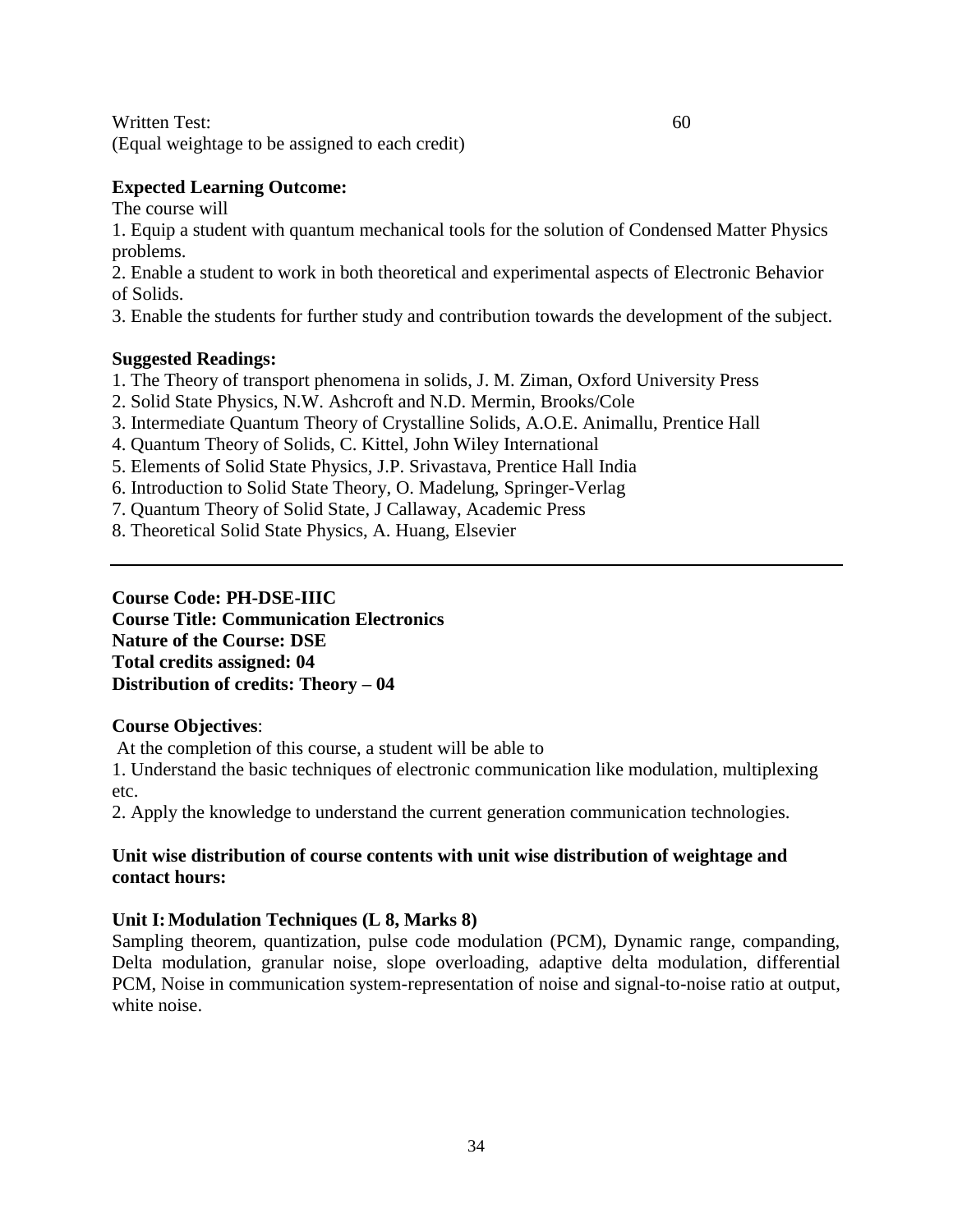## **Unit II:Digital modulation technique (L 10, Marks 10)**

Concept of bit rate, baud, bandwidth, ASK, FSK, BPSK, QPSK, 8PSK, 16PSK, QAM, probability of error and bit error, data communication codes, bar codes, error detection, error correction.

## **Unit III: Spread spectrum and Multiple accessing (L 6, Marks 6)**

Frequency hopping, DSSS.CDMA, TDM, FDM, WDM

## **Unit IV: Microwave Communication (L 10, Marks 10)**

Loss in free space, microwave frequencies and bands, propagation of microwaves, effective height of antenna in LOS communication, field strength of tropospheric waves, atmospheric effects on propagation, Fresnel zone problem, ground reflection, fading sources.

## **Unit V: Antennas (L 7, Marks 7**)

Basic antenna theory, beam-width, directivity, antenna efficiency, gain, Hertzian dipole, antenna parameters, dipole arrays, folded dipole, log-periodic antenna, loop antenna, UHF and microwave antennas, microstrip antenna, scattering parameters and their measurements, vector network analyser,

## **Unit VI: Radar Systems (L 5, Marks 5)**

Radar block diagram and operation, radar frequencies, pulse considerations, radar range equation and derivation, pulsed and CW radar, minimum detectable signal, pulse repetition frequency.

## **Unit VII:Cellular Communication (L 7, Marks 7)**

Cell splitting, frequency reuse, roaming and hand off, architecture of cellular mobile communication network, AMPS, IS, GSM system of communication, GPRS, EDGE, 3G and 4G systems.

## **Unit VIII: Satellite Communication (L 6, Marks 6)**

Satellite orbits, geostationary satellites, antenna look angles, frequency allocations, satellite system link models, up link, down link, cross link, transponders, satellite system parameters, satellite system link equation.

#### **Mode of Assessment/ Assessment Tools (%)**

| In Semester:         | 40                                                                      |    |
|----------------------|-------------------------------------------------------------------------|----|
|                      | Assignment /Presentation/ attendance/ Class room interaction/quiz etc.: | 20 |
| Written Test:        |                                                                         | 20 |
| <b>End Semester:</b> | 60                                                                      |    |
| Written Test:        |                                                                         | 60 |
|                      | (Equal weightage to be assigned to each credit)                         |    |

## **Expected Learning Outcome:**

This course will enable the students to

1. Identify the basic techniques of communication like modulation, multiplexing.

2. Analyze the modulations schemes and their applicability.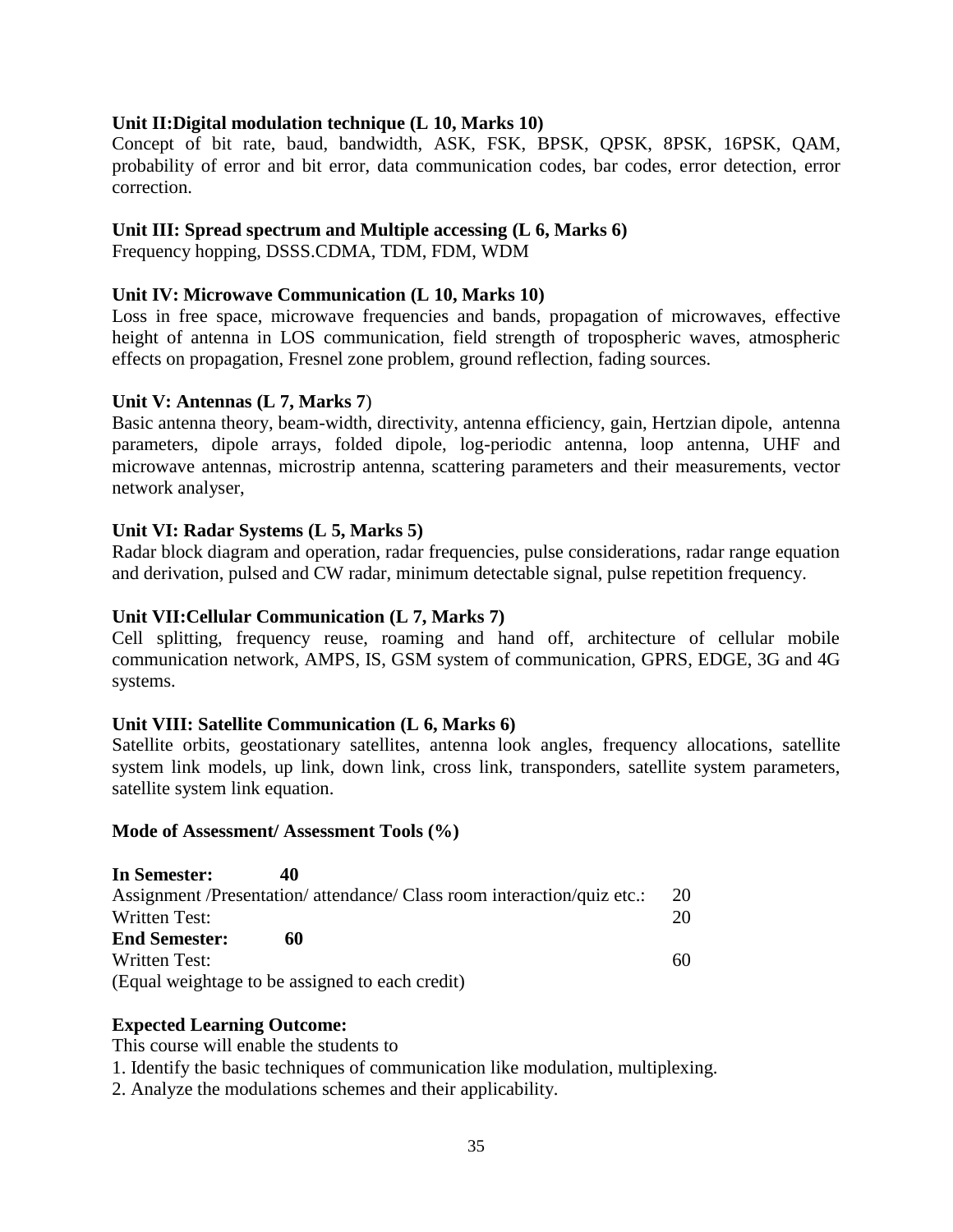3. Analyze present generation systems related to microwave communication, cellular communications, satellite communication.

## **Suggested Readings:**

- 1. Advanced Electronic Communication Systems, W. Tomasi, Pearson Education India.
- 2. Principles of electronic communication systems, L E Frenzel, McGraw Hill Education
- 3. Electronic Communication Systems, G. Kennedy, McGraw Hill Education
- 4. Microwave Devices and Circuits, S Y Liau, Pearson Education India.
- 5. Introduction to RADAR Systems, M Skolnik, McGraw Hill Education.
- 6. Data and Computer Communications, W. Stallings, Pearson Education India
- 7. Antenna and Wave Propagation, J D Kraus, McGraw Hill Education

**-------------------------------------------------------------------------------------------------------**

**Course Code: PH-DSE-IIID Course Title: Advanced Mathematical Physics Nature of the Course: DSE Total credits assigned: 04 Distribution of Credit: Lecture - 3, Tutorial - 1**

## **Course Objectives:**

At the completion of this course, a student will be able to

- 1. Write a complex problem in higher level Physics in the language in Mathematics.
- 2. Identify a range of diverse mathematical techniques to formulate and solve a complex problem in higher level Physics.
- 3. Analyze various mathematical concepts and methods required in higher level Physics.
- 4. Apply the knowledge and understanding of these mathematical techniques to gain insight into a number of advance branches of physics like Theoretical Physics, Particle and High Energy Physics, Physics of Gravity, Cosmology etc.

# **Unit wise distribution of course contents with unit wise distribution of weightage and contact hours:**

# **Unit I: Nonlinear Dynamics (L 16, T 5, Marks 20)**

Overview: Significance of nonlinearity; one-dimensional flows: flows on the line and the circle, fixed points and stability, existence and uniqueness, impossibility of oscillation, potentials; bifurcations: saddle-node bifurcation, transcritical bifurcation, pitchfork bifurcation, imperfect bifurcations and catastrophes, ghosts and bottlenecks, applications to physical problems; twodimensional flows: linear systems, classification of linear system; phase plane: phase portraits, fixed points and linearization; chaos: strange attractors, chaos on a strange attractor, Lorentz map, Logistic map, Henon map, Liapunov exponent; Fractals: countable and uncountable sets, selfsimilarity, dimension of self-similar fractals, applications to physical problems.

# **Unit II: Topology (L 13, T 5, Marks 18)**

Overview: topology and geometry in physics, maps, linear maps, images and kernels, dual vector space; topological spaces: definition and types, compactness, connectedness; homeomorphisms and topological invariants; Nielsen-Olensen vortex, topological excitations; homology and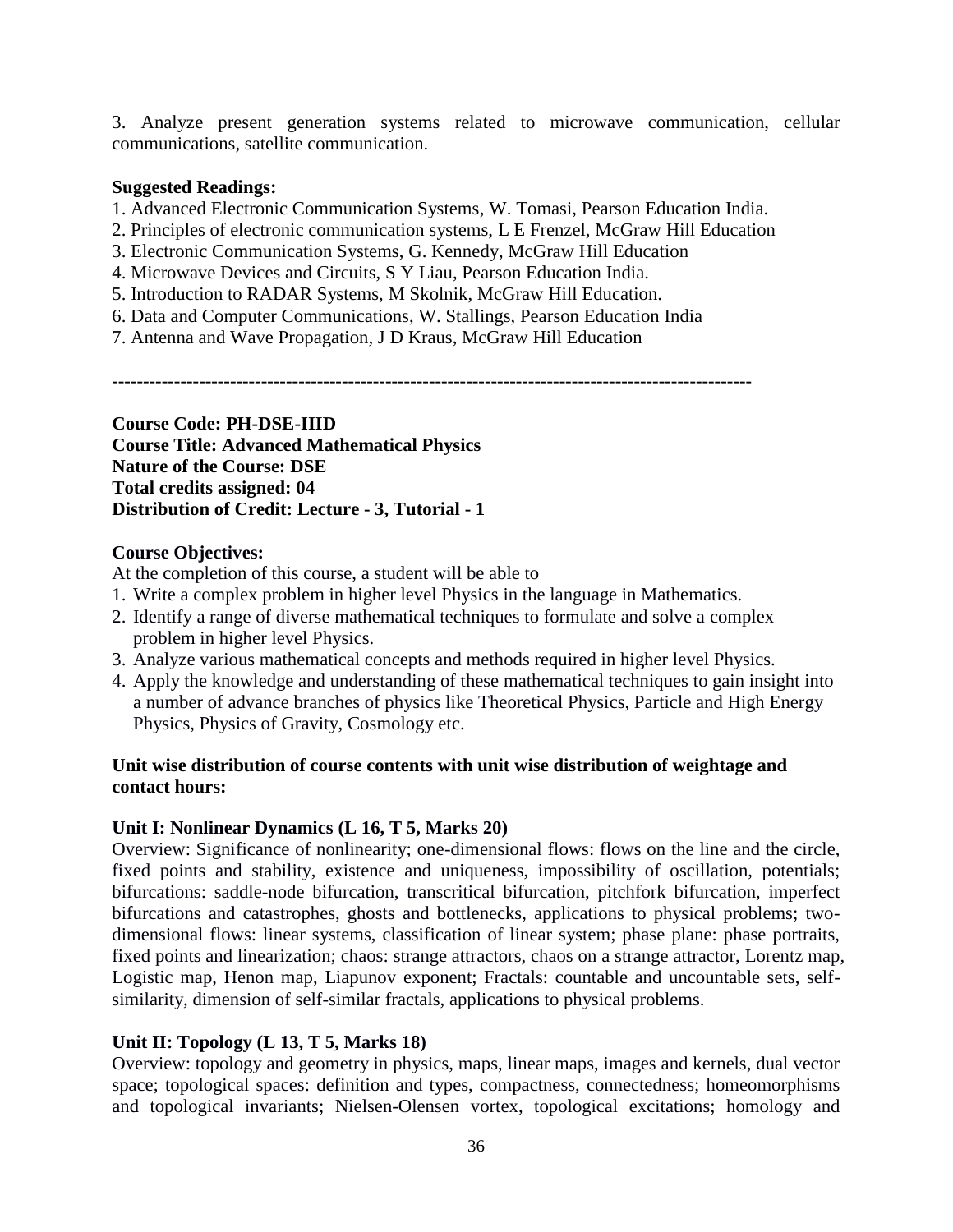homotopy groups; fibre, vector and principal bundles; anomaly, abelian and non-abelian anomaly; some examples and applications.

## **Unit III: Differential Geometry (L 16, T 5, Marks 22)**

Manifolds: definition, calculus of manifolds; Killing vectors: definition, Killing vector fields, conformal Killing vector fields; non-coordinate bases, differential forms, duality transformation; sub manifolds; complex manifolds: definition, calculus on complex manifolds, complexifications, complex differential forms; Hermitian manifolds: definition, Hermitian differential geometry, Kahler form, torsion and curvature; Kahler manifolds: definition, Kahler geometry, Kahler differential geometry; moduli space; matter fields and covariant derivatives; some examples and applications.

## **Mode of Assessment/ Assessment Tools (%)**

| In Semester:         | 40                                                                      |    |
|----------------------|-------------------------------------------------------------------------|----|
|                      | Assignment /Presentation/ attendance/ Class room interaction/quiz etc.: | 20 |
| Written Test:        |                                                                         | 20 |
| <b>End Semester:</b> | 60                                                                      |    |
| Written Test:        |                                                                         | 60 |
|                      | (Equal weightage to be assigned to each credit)                         |    |

# **Expected Learning Outcome:**

After the completion of this course it is expected that this course will

- 1. Equip students with required mathematical skills to succeed in Physics.
- 2. Develop the analyzing ability of the students to solve critical problems in Physics.
- 3. Enable the students to pursue a research career in Physics and will ultimately help to contribute new knowledge.

# **Suggested Readings:**

1. Nonlinear Dynamics and Chaos, S. H. Strogatz,Perseus Books Publishing.

2. Stability, Instability and Chaos: An Introduction to the Theory of Nonlinear Differential

Equations, P. Glendinning, Cambridge University Press.

- 3. Introduction to Applied Nonlinear Dynamical Syatem and Choas, Stephen Wiggins, Springer.
- 4. Geometry, Topology and Physics, M. Nakahara, IOP Publishing.
- 5. Calculus on Manifolds, M. Spivak, Addition-Wesley Publishing.
- 6. Topology, Geometry and Gauge Fields, G. L. Naber, Springer.
- 7. Topology and Geometry in Physics, E. Bick and F. D. Steffen (Eds.), Springer.

**Course Code: PH-DSE-IIIE Course Title: Laser Spectroscopy I Nature of the Course: DSE Total credits assigned: Theory-04 Distribution of credits: (L 3, T 1)**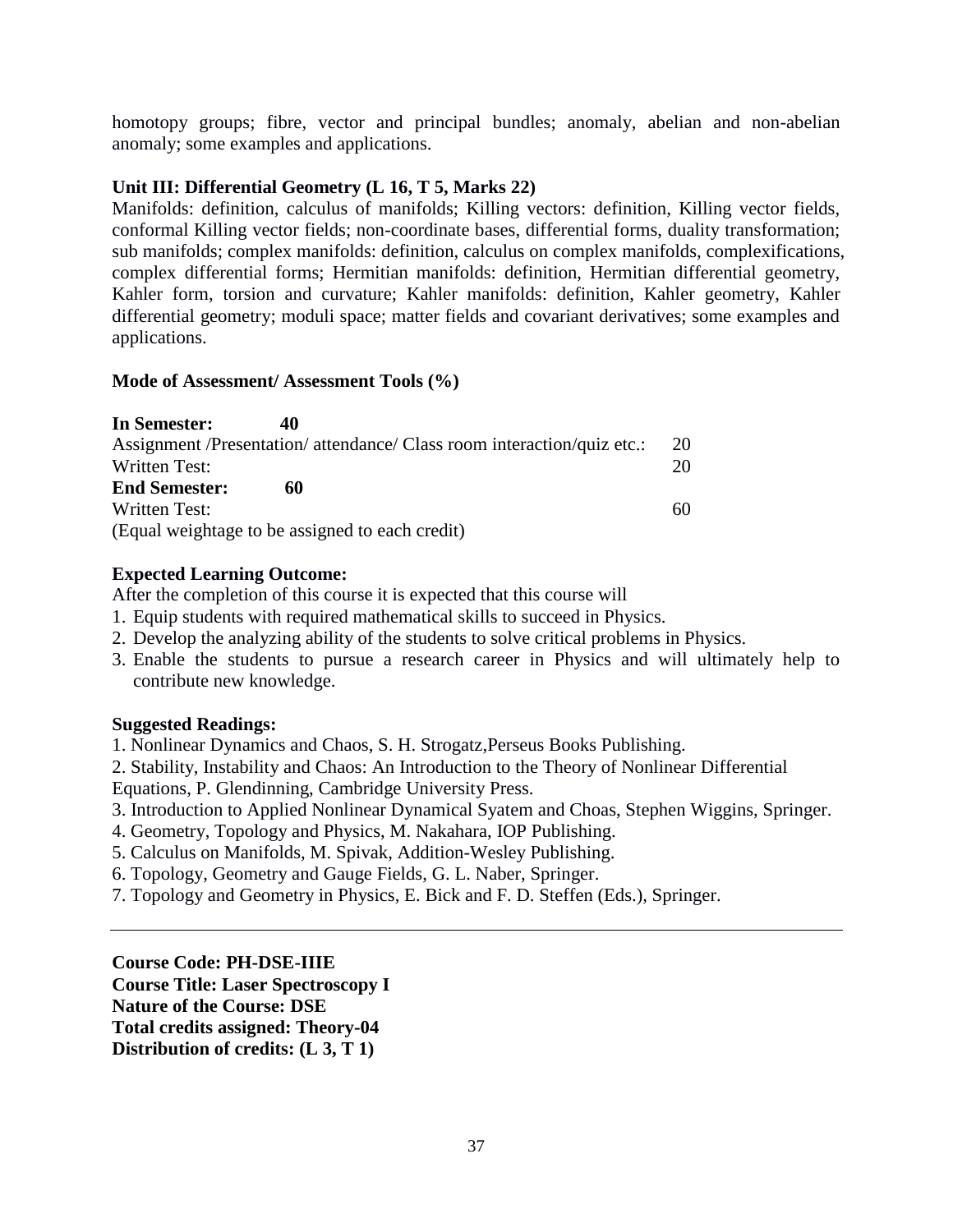## **Course Objectives:**

- 1. Familiarize with various branches of spectroscopy
- 2. Equip with the knowledge on spectroscopic techniques and instrumentation
- 3. Learn to use spectroscopic techniques to apply in wide range of areas
- 4. Learn theoretical background of laser, its importance as spectroscopic light source and different types

## **Unit wise distribution of course contents with unit wise distribution of weightage and contact hours:**

## **Unit I: Matter-radiation interaction (L 15, T 5 Marks 20)**

Overview of different Spectroscopic techniques, absorption and emission of radiation, Einstein's coefficients, Coherent properties of radiation fields, Transition probabilities- weak and strong field approximation, Cavity radiation-counting the number of cavity modes, Plank's law for cavity modes, basic photometric quantities, widths and profiles of spectral lines, overview of spectroscopic instrumentations-detection of light, interferometers, photo emissive detectors

## **Unit II: Lasers as spectroscopic light source (L 20, T 5 Marks 25)**

Basic elements of lasers, development and growth of a laser beam, saturation intensity, growth factor, properties of lasers- coherency, directionality, monochromaticity light amplification, threshold condition for laser oscillation, laser amplifiers, spectral characteristics, laser rate equations- three and four level systems, laser resonators-longitudinal and transverse cavity modes, Types of lasers with examples: solid state, gas laser, Dye laser, and semiconductor lasers, liquid and chemical lasers, free-electron lasers, excimer lasers, X-ray laser, Advantages of Lasers in spectroscopy

## **Unit III: Time resolved laser spectroscopy (L 10, Marks 10)**

Generation of short laser pulses-Q-switched lasers, mode locking of lasers, laser amplifiers, femtosecond pulses, measurement of ultrashot pulses, life time measurements with lasers, pump and probe techniques, gamma ray lasers

## **Unit IV: Applications of laser spectroscopy (L 10, T 5 Marks 15)**

Applications of lasers- Physics, Chemistry, Environmental Research, Material Science, Biology, Medical Science, communication, Atmospheric optics, industry, Holography

## **Mode of Assessment/ Assessment Tools (%)**

| In Semester:         | 40                                                                      |    |
|----------------------|-------------------------------------------------------------------------|----|
|                      | Assignment /Presentation/ attendance/ Class room interaction/quiz etc.: | 20 |
| Written Test:        |                                                                         | 20 |
| <b>End Semester:</b> | 60                                                                      |    |
| <b>Written Test:</b> |                                                                         | 60 |
|                      | (Equal weightage to be assigned to each credit)                         |    |

# **Expected Learning Outcome**:

On completion of the course, the student will be able to: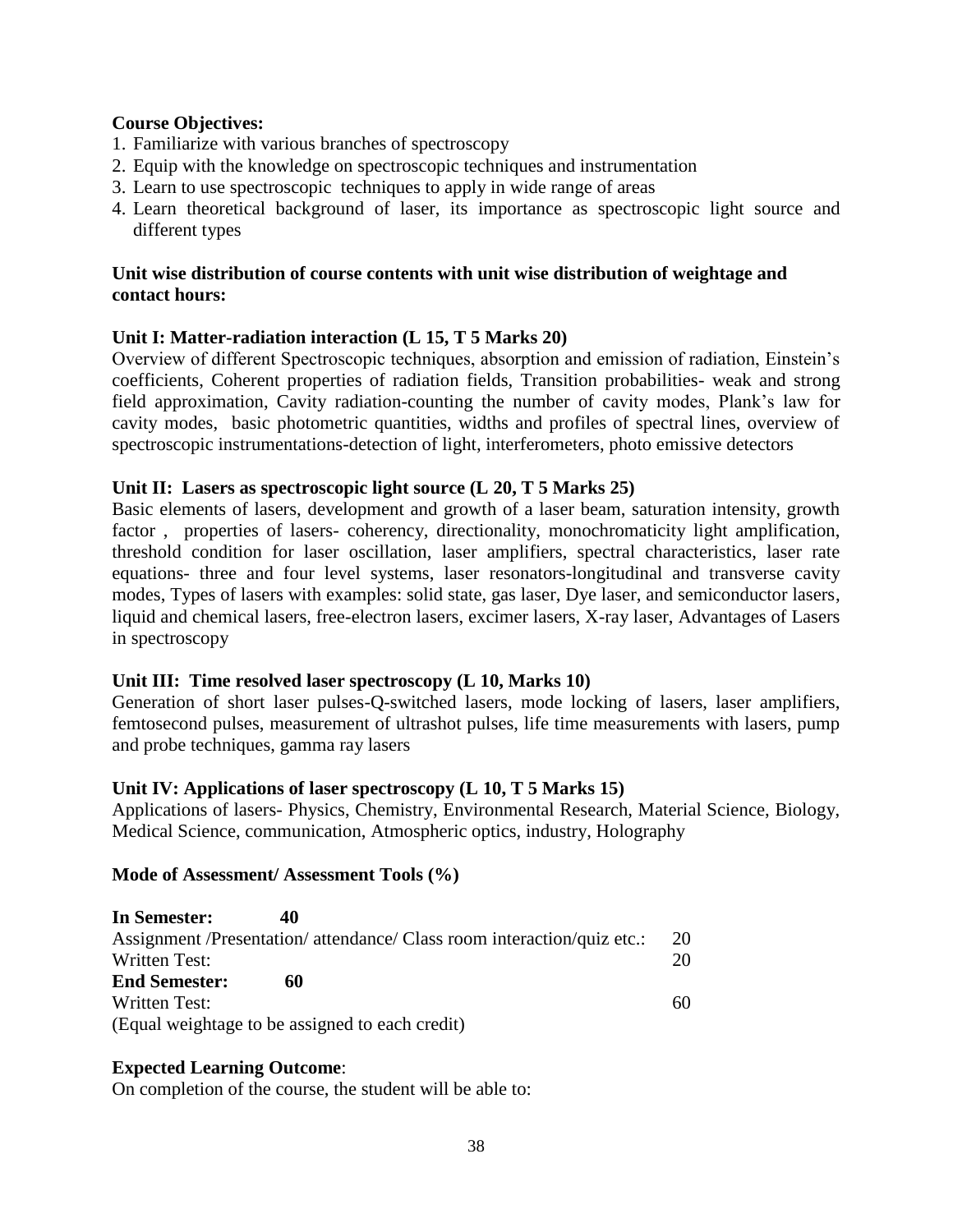- 1. Understand and explain fundamental concepts in laser spectroscopy
- 2. Compare the function and properties of different types of lasers
- 3. Use laser spectroscopic instruments in practice in physics and allied disciplines
- 4. Demonstrate the production mechanism of conventional as well as ultrafast lasers

## **Suggested readings:**

- 1. Molecular Spectra and Molecular Structure G. Herzberg McGraw Hill
- 2. Molecular Structure and Spectroscopy, G Aruldhas, PHI Learning Pvt Ltd, Delhi
- 3. Fundamental of Molecular Spectroscopy, Banwell and McCash, Tata McGraw Hill

**\_\_\_\_\_\_\_\_\_\_\_\_\_\_\_\_\_\_\_\_\_\_\_\_\_\_\_\_\_\_\_\_\_\_\_\_\_\_\_\_\_\_\_\_\_\_\_\_\_\_\_\_\_\_\_\_\_\_\_\_\_\_\_\_\_\_\_\_\_\_\_\_\_\_\_\_\_\_**

- 4. Laser Spectroscopy, W. Demtrider, Springer
- 5. Laser Fundamentals, W T Silfvast, Cambridge University press
- 6. Lasers and Non-linear Optics, B B Laud, New age international limited, publishers
- 7. Elements of Laser and Non-Linear Optics, G D Baruah, Prakashan, Meerut

**Course Code: PH-DSE-IVA Course Title: High Energy Physics II Nature of the Course: DSE Total credits assigned: 04 Distribution of credits: Theory – 04** 

## **Course Objectives:**

At the completion of this course, a student will be able to

- 1. Classify the elementary particles and their interactions.
- 2. Explain the physics of fundamental particles and their interactions.
- 3. Analyze the formulation of group theory.
- 4. Apply group theory to quark model and different interactions.

## **Unit wise distribution of course contents with unit wise distribution of weightage and contact hours:**

## **Unit I: Introduction to Elementary Particles (L 20, Marks 20)**

Historical introduction and classification of elementary particles, intrinsic properties of elementary particles, behaviour of elementary particles under: charge conjugation (C), parity (P), time reversal (T) and G-parity; Gell-Mann-Nakano-Nishijima law, eightfold way (Gell-Mann and Ne'eman classification).

# **Unit II: Group Theory and The Quark Model (L 20, Marks 20)**

Symmetries in physics, Lie groups, unitary and special unitary groups  $(U(1), SU(2))$  and SU(3)), Tensor method in SU(n), Young tableaux, Isospin symmetry the quark model, quarkmass formulas, Zweig rule and charm quark, heavy quarks beyond charm, quark color, hadron wave functions, quark model predictions: magnetic moment, hadron masses.

# **Unit III: Particle Interactions (L 20, Marks 20)**

Fundamental interactions (electromagnetic, weak, strong and gravitational) and their characteristics, conservation laws and decay modes, charged leptonic weak interactions,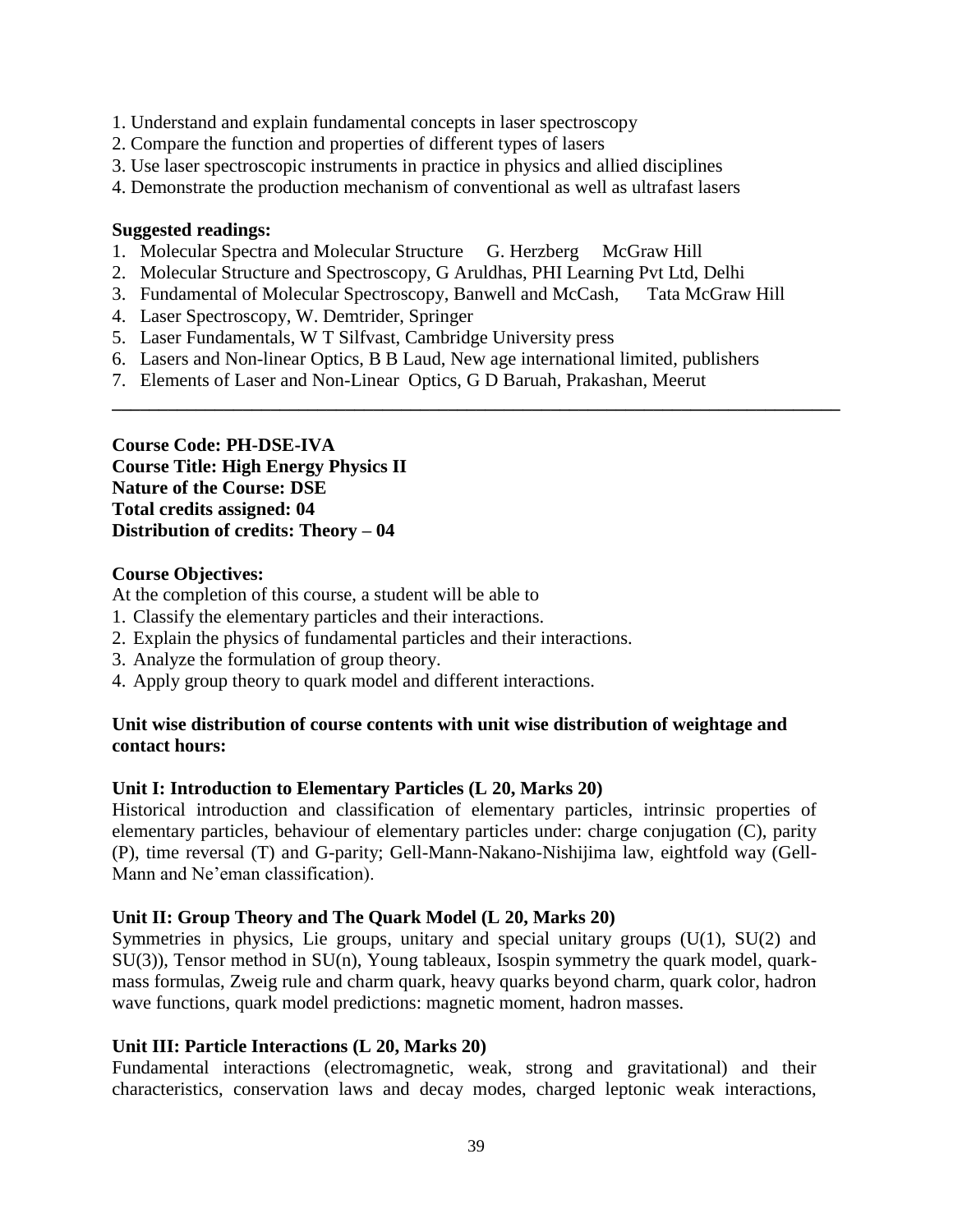decays of muon, neutron and charged pions, neutral weak interactions, Fermi theory of weak interaction, V-A interaction, Cabibbo angles, weak mixing angles, CP violation, CPT theorem.

## **Mode of Assessment/ Assessment Tools (%)**

| In Semester:         | 40                                                                      |    |
|----------------------|-------------------------------------------------------------------------|----|
|                      | Assignment /Presentation/ attendance/ Class room interaction/quiz etc.: | 20 |
| Written Test:        |                                                                         | 20 |
| <b>End Semester:</b> | 60                                                                      |    |
| Written Test:        |                                                                         | 60 |
|                      | (Equal weightage to be assigned to each credit)                         |    |

# **Expected Learning Outcome:**

After the completion of this course, it is expected that this course will

- 1. Enable a student to acquire the basic knowledge of elementary particles and their interactions.
- 2. Enable a student to apply the framework of group theory to particle physics.
- 3. Prepare a student for advanced topics in field theory and particle physics.
- 4. Motivate a student to pursue a career in high energy physics.

# **Suggested Readings:**

- 1. Introduction to Elementary Particles, D. J. Griffiths, John Wiley & Sons.
- 2. Quarks andLeptons,FranciseHalzen and Alan D. Martin, John Wiley & Sons.
- 3. Introduction to High Energy Physics, Donald H. Perkings, Cambridge University Press.
- 4. Gauge Theory of Elementary Particle Physics, T.P.Cheng and L.F. Li, Oxford Univ. Press.
- 5. Physics of Elementary Particles, H. Muirhead, Pergamon Press.
- 6. Quantum Field Theory, Lewis H. Ryder, Cambridge University Press.
- 7. An Introduction to Quantum Field Theory, M. E. Peskin and D.V. Scroeder, Levant Books.
- 8. Field Quantization, W. Greiner and J. Reinhardt, Springer.
- 9. A First Book of Quantum Field Theory, A. Lahiri and P.B. Pal, Narosa.
- 10. QFT Lecture Notes I and II, David Tong, Cambridge University.

**Course Code: PH-DSE-IVB Course Title: Condensed Matter Physics II Nature of the Course: DSE Total credits assigned: 04 Distribution of credits: Theory – 04** 

# **Course Objective:**

The objective of the course is to

- 1. Provide basic knowledge on Lattice vibration and some properties of solid related to lattice vibration.
- 2. Develop the basic knowledge of the thin film Physics. It will provide the knowledge of preparation and characterization of thin films and its application in devices.
- 3. Enhance the knowledge on semiconducting properties and optical effect in semiconductors.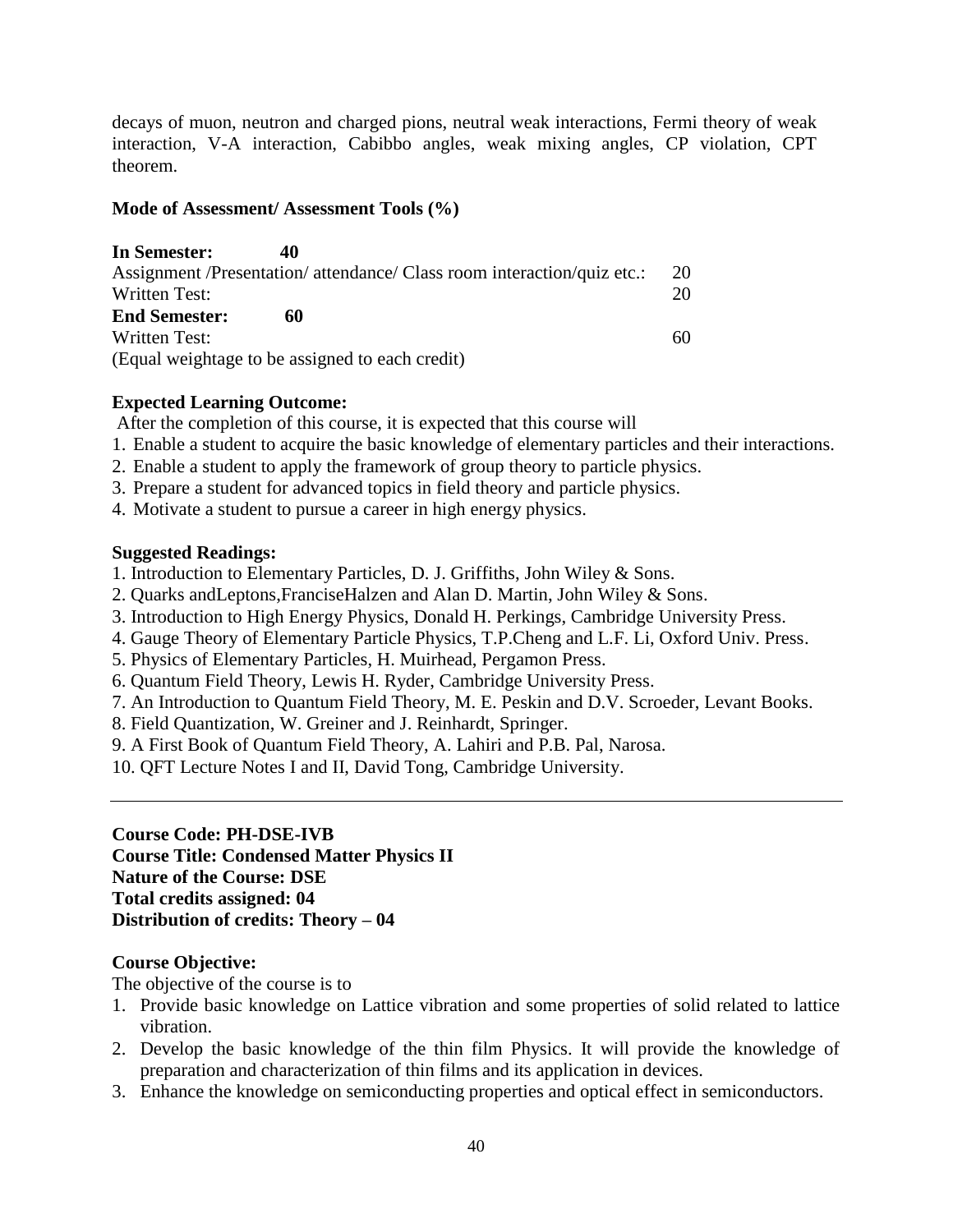# **Unit wise distribution of course contents with unit wise distribution of weightage and contact hours:**

# **Unit I: Lattice vibrations (L 15, Marks 15)**

Harmonic approximation, monatomic and diatomic linear lattices, dispersion relations, normal modes, phonons, infrared absorption in ionic crystals, lattice dynamics in three dimensions (harmonic& adiabatic approximation), normal modes of a monatomic 3-dimensional Bravais lattice.

quantum theory of harmonic crystal, lattice specific heat, anharmonic effects, thermal expansion, the Grueneisen parameter, normal and umklapp processes.

# **Unit II: Thin films (L 20, Marks 20)**

Introductory concepts, methods of preparation of thin films (vacuum evaporation, chemical vapour deposition, sputtering), thickness determination, conductivity of thin films, effect of thickness on transport properties, Thomson's theory and Fuch's theory, elementary concepts of surface crystallography, surface structure analysis of thin films (SEM, TEM and AFM)

# **Unit III: Semiconductors (L 25, Marks 25)**

Intrinsic and extrinsic semiconductors, mobility and electrical conductivity, Fermi level, Hall effect.

Rectifying properties of barriers, Schottky theory of M.S contact, surface states, p-n junction rectifiers, transistors and solar cells

Photovoltaic device principles, equivalent circuit of solar cell, temperature effects, solar cell materials, devices and efficiencies.

Optical and high frequency effects in semiconductors, optical constants, free carrier absorption, fundamental absorption, direct and indirect transitions, lattice absorption.

# **Mode of Assessment/ Assessment Tools (%)**

| In Semester:         | 40                                                                      |    |
|----------------------|-------------------------------------------------------------------------|----|
|                      | Assignment /Presentation/ attendance/ Class room interaction/quiz etc.: | 20 |
| Written Test:        |                                                                         | 20 |
| <b>End Semester:</b> | 60                                                                      |    |
| Written Test:        |                                                                         | 60 |
|                      | (Equal weightage to be assigned to each credit)                         |    |

# **Expected Learning Outcome:**

After the completion of the course the student will be able to

- 1. Use the knowledge in fabrication of different thin film semiconductor devices.
- 2. Pursue some research or project work on semiconducting thin film device.

## **Suggested Readings:**

- 1. Introduction to Solid State Theory, O. Madelung, Springer-Verlag
- 2. Quantum Theory of Solid State, J Callaway, Academic Press
- 3. Theoretical Solid State Physics, A. Huang, Elsevier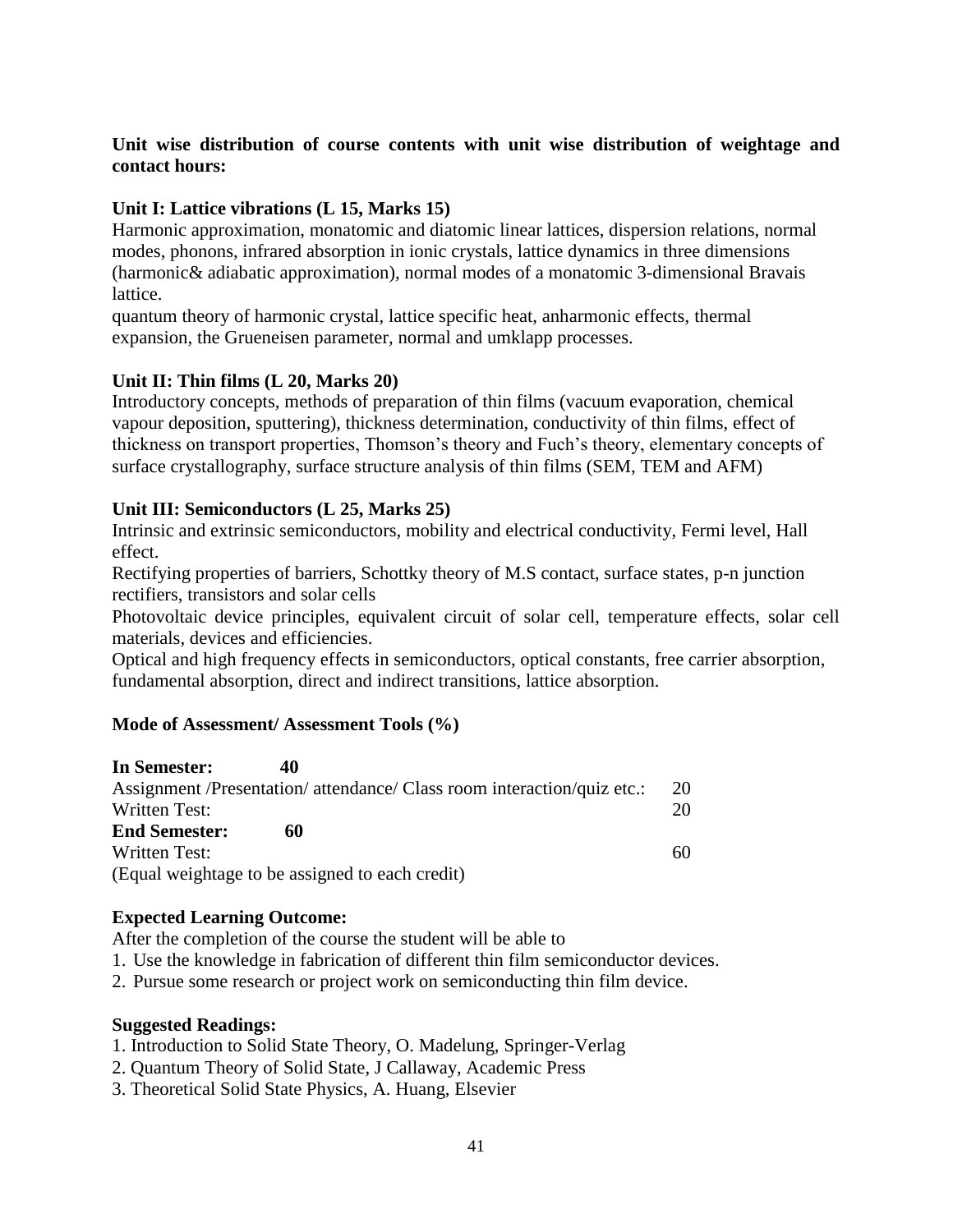- 4. Handbook of Thin Film Technology, Michelle and Glang, McGraw Hill
- 5. Semiconductors, R.A. Smith, Cambridge university Press
- 6. Thin Film Fundamentals, A. Goswami, New Age International
- 7. Physics of Semiconductor Devices, S. M. Sze, Wiley

**Course Code: PH-DSE-IVC Course Title: Digital and Optical Electronics Nature of the Course: DSE Total credits assigned: 04 Distribution of credits: Theory-04**

#### **Course Objectives:**

Objective of the course is to

- 1. Introduce students to microcontroller and programming for building digital systems.
- 2. Introduce students to digital signal and signal processing principles
- 3. Introduce students to optical electronic systems
- 4. Provide students with fundamental principles of optical devices
- 5. Introduce students to optical communication systems

#### **Unit wise distribution of course contents with unit wise distribution of weightage and contact hours:**

#### **Unit I: Digital system using Microcontroller/Microprocessor (L 10, Marks 12)**

8085 programming, introduction to specification and architecture of microcontroller, 8051 family, instruction set, addressing mode, programming, time delay generation, look up table implementation etc.

#### **Unit II: Introduction to digital signal processing (L 15, Marks 12)**

Introduction to digital signals-discrete time signals, classification: power and energy signals, deterministic and random signals etc. digital processing systems, introduction to discrete time linear invariant signals, impulse response and convolution, digital Fourier transform and Ztransform, pole zero analysis for stability, implication of poles and zeroes location, finite duration and infinite duration impulses, FIR and IIR filters.

#### **Unit III: Optical electronics: Review of semiconductor and optics (L 10, Marks 12)**

The optical regime in electro-magnetic spectrum: characteristics, advantages/disadvantages, advantage over electronic system: faster, higher band width, economic, security etc., energy bands in solids, the E-k diagram, semiconductor optoelectronic materials, total internal reflection and scattering of light in attenuating medium, light propagation in wave guides.

## **Unit IV: Optical sources, medium, amplifier, transmitter (L 15, Marks15)**

Source: LED, LASER, diode as lasing medium, LASER basics, LASER diode: Device structure, materials and characteristics.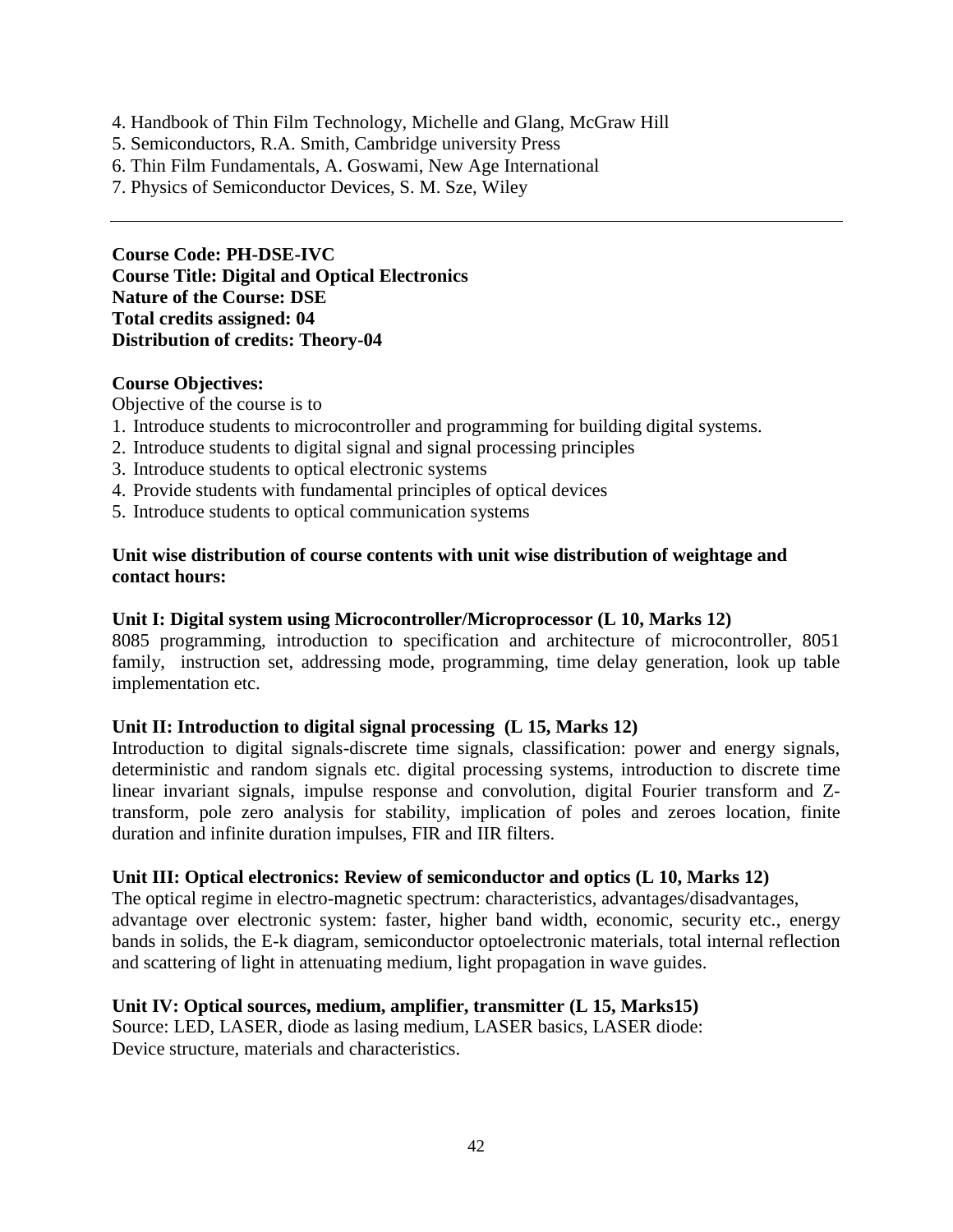Medium: Optical fiber, classification, material and construction, properties, attenuation, dispersion (chromatic and anomalous), numerical aperture, modes of propagation, modal dispersion: Step index and graded index fibers, losses in fibers, different loss processes.

Detector: electroluminescence. photo detectors, semiconductor detectors, photo diode, P-I-N photodiode, avalanche photo diode (APD) and photo transistor, noise in photo-detection; detector performance characteristics

Semiconductor Optical Amplifiers & Modulators**:** Semiconductor optical amplifiers (SOA), SOA characteristics and some applications

# **Unit V: Optical communication system (L 10, Marks 9)**

Basic architecture of an optical communication link, multiplexing techniques, Wavelength Division Multiplexing (WDM), components of the system: Optical couplers, tunable sources and filters, optical MUX/DEMUX, fiber grating, optical add drop multiplexer (OADM), optical circulators, attenuators, optical cross connects.

# **Mode of Assessment/ Assessment Tools (%)**

| In Semester:         | 40                                                                      |     |
|----------------------|-------------------------------------------------------------------------|-----|
|                      | Assignment /Presentation/ attendance/ Class room interaction/quiz etc.: | -20 |
| Written Test:        |                                                                         | 20  |
| <b>End Semester:</b> | 60                                                                      |     |
| Written Test:        |                                                                         | 60  |
|                      | (Equal weightage to be assigned to each credit)                         |     |

# **Expected Learning Outcome:**

The student will be able to

- 1. Critically analyze microcontroller based digital electronic circuits
- 2. Write assembly language programs for microprocessor and microcontroller controlled devices.
- 3. Analyze optical electronic devices
- 4. Critically analyze optical communication systems

5. Apply the knowledge of optical electronics to make innovative optical products for real life problem solving.

# **Suggested Readings:**

- 1. The 8051 Microcontroller and Embedded system,Mazidi, Mazidi and McKinlay, Pearson Education
- 2. Optical Electronics,Ghatak and Thyagarajan, Cambridge University Press
- 3. Introduction to Fiber Optics, Ghatak and Thyagarajan, Cambridge University Press
- 4. Advanced Electronic Communication systems,W. Tomasi, PHI Learning Pvt.Ltd.
- 5. Microprocessor Architechture Programming and Applications with 8085, R. Gaonkar, PENRAM Publication.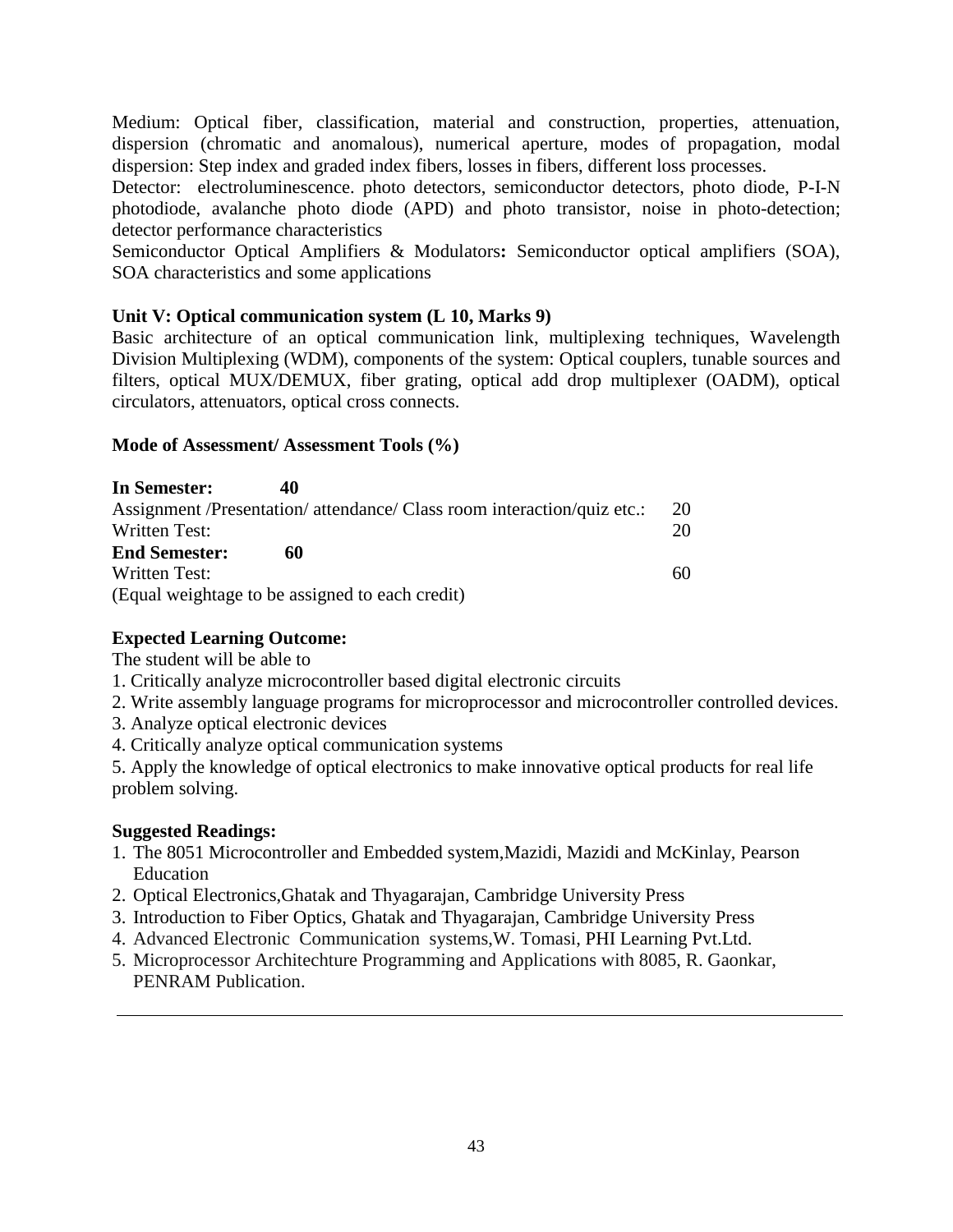**Course Code: PH-DSE-IVD Course Title: Space Physics Nature of the Course: DSE Total credits assigned: 04 Distribution of credits: Theory-04**

## **Course Objectives:**

Objective of the course is to

- 1. Introduce the Physics of the Earth's ionosphere.
- 2. Introduce the atmospheres of the solar system planets.
- 3. Introduce the Physics of the Sun.
- 4. Introduce radio astronomy.

## **Unit wise distribution of course contents with unit wise distribution of weightage and contact hours:**

## **Unit I: Physics of the Earth's Ionosphere (L 15, Marks 15)**

Introduction, principle of formation, Chapman's hypothesis, ionization by energetic particles, X rays, chemical recombination, vertical transport, D, E, and F layers, ionospheres of the low and middle latitudes, in situ and remote measurement techniques-Langmuir probe, ionosonde, GPS

## **Unit II: Planetary Atmospheres (L 15, Marks 15)**

Thermosphere-thermal structure, Exosphere-atmospheric escape, density distribution, Physical properties of Planetary Atmospheres: Terrestrial planets, Jovian planets

## **Unit III: Physics of the Sun (L 15, Marks 15)**

Structure of the Sun, solar wind, solar wind formation in the corona, solar wind interaction with the magnetosphere, solar cycle, solar flares, CME, Geomagnetic effect

## **Unit IV: Radio Astronomy (L 15, Marks 15)**

Introduction, power, spectral power, brightness, discrete radio sources, flux density, blackbody radiation, Planck's law, radio sky, galactic radio noise, radio sources Fundamentals of radio telescopes, GMRT **Mode of Assessment/ Assessment Tools (%)** 

| In Semester:         | 40                                                                      |    |
|----------------------|-------------------------------------------------------------------------|----|
|                      | Assignment /Presentation/ attendance/ Class room interaction/quiz etc.: | 20 |
| Written Test:        |                                                                         | 20 |
| <b>End Semester:</b> | 60                                                                      |    |
| Written Test:        |                                                                         | 60 |
|                      | (Equal weightage to be assigned to each credit)                         |    |

# **Expected Learning Outcome:**

After the completion of this course the student will be able to

- 1. Understand the basic plasma process in the Earth's ionosphere.
- 2. Acquainted with planetary atmospheres.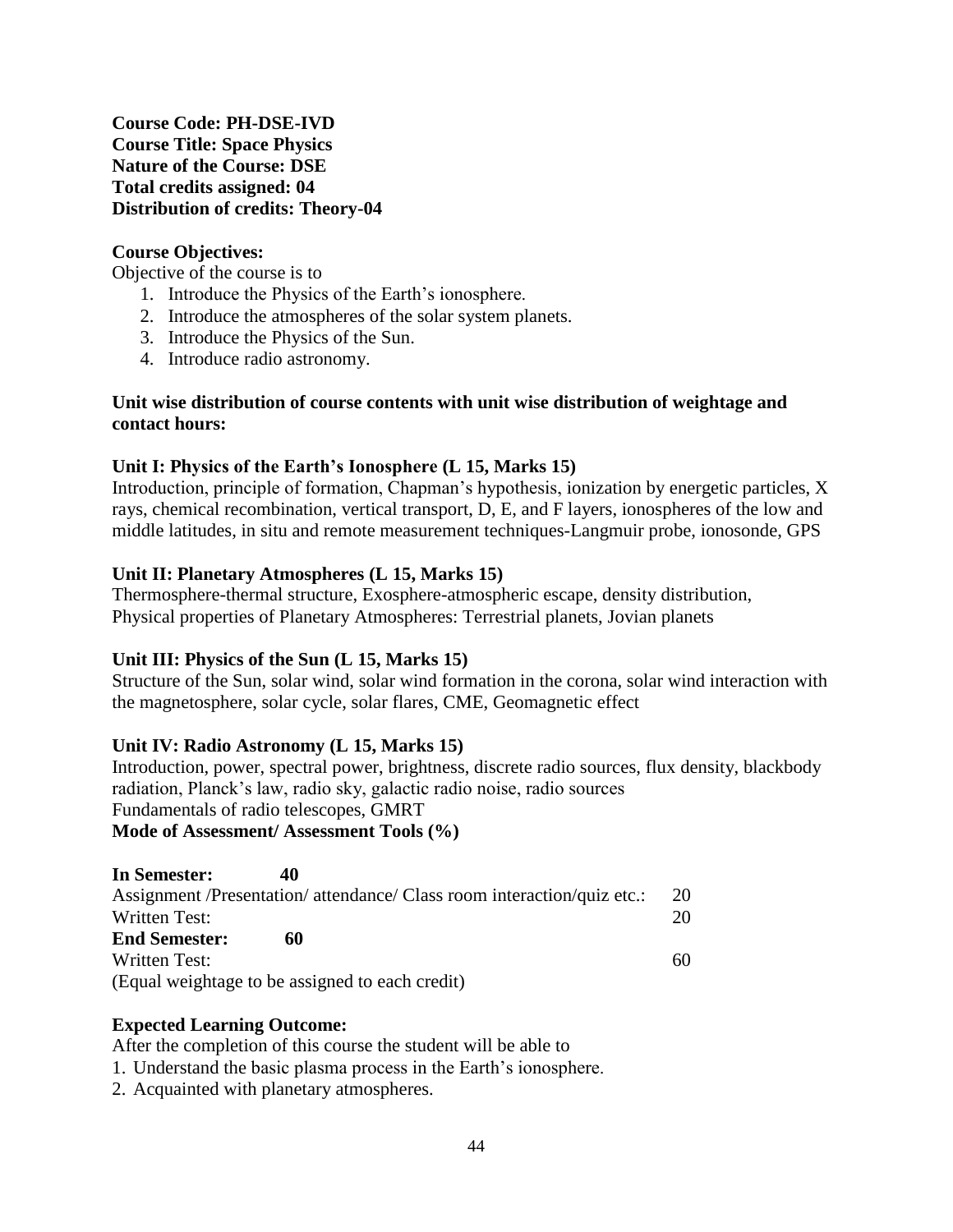- 3. Learn about Sun, Solar wind, CME, solar wind interaction with the magnetosphere, Solar Terrestrial environment.
- 4. Understand the fundamentals of radio astronomy.

#### **Suggested Readings**:

- 1. Earth's Ionosphere, Plasma Physics and Electrodynamics, M C Kelley, Academic Press
- 2. The Solar Terrestrial Environment, J K Hargreaves, Cambridge University Press
- 3. Physics of Planetary Ionospheres, S J Bauer, Springer Verlag
- 4. Space Plasma Physics, A C Das, Narosa Publishing House

5. Radio Astronomy, J D Kraus, McGraw Hill

-------------------------------------------------------------------------------------------------------------

**Course Code: PH-DSE-IVE Course Title: Laser Spectroscopy II Nature of the Course: DSE Total Credit Assigned: 4 Distribution of credits: (L 3, T 1)**

## **Course Objectives:**

Objective of the course is to

- 1. Understand the basic principles of non linear spectroscopy
- 2. Familiarize with principles and instrumentations in modern non linear spectroscopy
- 3. Equip with the knowledge on different techniques of laser Raman spectroscopy and applications
- 4. Familiarize with recent developments in Laser Spectroscopy

## **Unit wise distribution of course contents with unit wise distribution of weightage and contact hours:**

## **Unit I: Nonlinear Spectroscopy (L 10, T 5 Marks 15)**

Linear and nonlinear absorption, hole burning and lamb dips, Saturation spectroscopy, two photon and multi photon spectroscopy, polarization spectroscopy-basic principle and advantages, special techniques of nonlinear spectroscopy, Ionization spectroscopy, laser induced fluorescence

## **Unit II: Laser Raman Spectroscopy (L 10, T 5 Marks 15)**

Tunable Raman lasers, Nonlinear Raman spectroscopy- stimulated Raman scattering, Coherent Anti-Stokes Raman Spectroscopy (CARS), hyper Raman effect, inverse Raman scattering, photo-acoustic Raman spectroscopy, spin-flip Raman spectroscopy, Applications of Laser Raman Spectroscopy

## **Unit III: Atom and ion optics (L 10, T 5 Marks 15)**

Laser Cooling and Trapping of Atoms, slowing of atomic beams, Doppler cooling, Bose-Einstein condensation, Atom lasers, spectroscopy of single ions: ion trapping, Quantum jumps, Laser spectroscopy in storage rings, Atom interferometry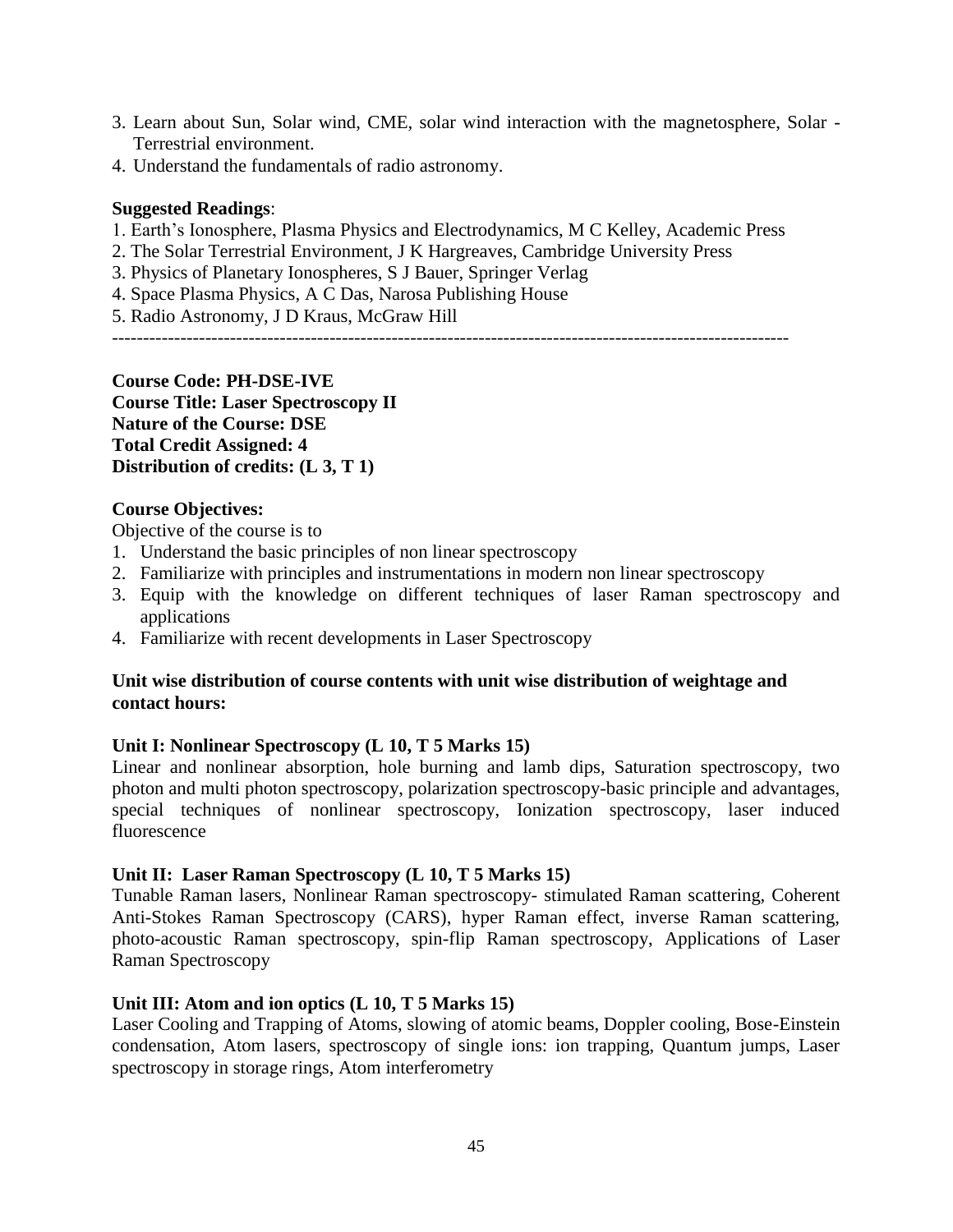Ramsey fringes, squeezing and its application to gravitational wave detectors, Laser breakdown spectroscopy and its application

## **Unit IV: Coherent Spectroscopy (L 10, T 5 Marks 15)**

Level crossing spectroscopy-Hanle Effect, quantum mechanical model, Quantum beat spectroscopy-basic principle and experimental technique, Photon echoes, correlation spectroscopy

## **Mode of Assessment/ Assessment Tools (%)**

**In Semester: 40**  Assignment /Presentation/ attendance/ Class room interaction/quiz etc.: 20 Written Test: 20 **End Semester: 60**  Written Test: 60 (Equal weightage to be assigned to each credit)

## **Expected Learning Outcome:**

After the completion of this course the student will be able to

- 1. Understand and explain concepts in non linear spectroscopy
- 2. Demonstrate the use of modern laser spectroscopic instruments in practice
- 3. Demonstrate the advantages of use of laser spectroscopy in recent discoveries in Physics and various other areas
- 4. Use laser spectroscopic techniques in research.

## **Suggested Readings:**

- 1. Laser Spectroscopy, W. Demtroder, Springer
- 2. Laser Fundamentals, W T Silfvast, Cambridge University press
- 3. Lasers and Non-linear Optics, B B Laud, New age international limited publishers
- 4. Principles of Fluorescence Spectroscopy, J.R. Lakowicz, Springer
- 5. High Resolution Spectroscopy, J.M. Hollas, John Wiley and Sons
- 6. Introduction to IR and Raman Spectroscopy, N. Colthup, L. Daly, S. Wiberley, Elsevier
- 7. Physics of Atoms and molecules, B.H. Brasden and C.J. Joachain, Prentice Hall.

**Course Code: PH-DSE-VA Course Title: High Energy Physics III Nature of the Course: DSE Total credits assigned: 04 Distribution of credits: Theory – 04** 

## **Course Objectives:**

At the completion of this course, a student will be able to

- 1. Explain the basics of gauge theories.
- 2. Analyze symmetry breaking in gauge theories.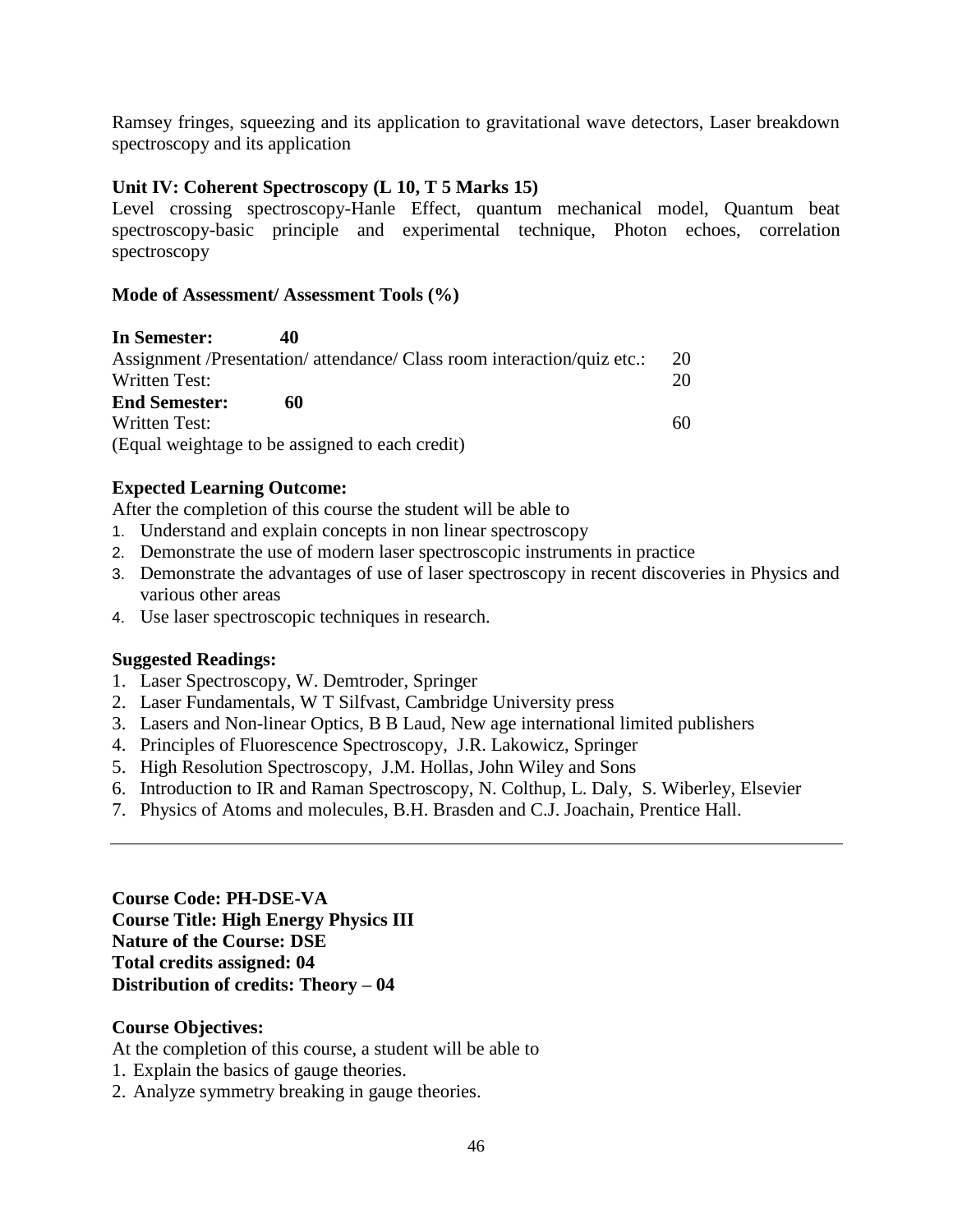- 3. Apply the knowledge of gauge theory to QCD.
- 4. Outline a number of areas in beyond the standard model physics.

#### **Unit wise distribution of course contents with unit wise distribution of weightage and contact hours:**

#### **Unit I: Gauge Theories (L 15, Marks 15)**

Noether's theorem, gauge theories of interactions, gauge symmetries (global and local), abelian and non-abelian gauge theories (Yang-Mills theories).

#### **Unit II: Symmetry Breaking in Gauge Theories (L 20, Marks 20)**

Spontaneous symmetry breaking, Goldstone theorem and Goldstone bosons, Higgs mechanism and Higgs boson, electro-weak theory (Glashow-Weinberg-Salam theory), favour-conserving neutral-current process, weak mixing angle (GIM mechanism), standard model, LHC and discovery of Higgs boson.

#### **Unit III: Quantum Chromodynamics (QCD) (L 20, Marks 20)**

Hadron production in  $e^-e^{\square}$  annihilation ( $e^-e^{\square} \rightarrow qq$ ), fragmentation functions and their scaling properties, concepts of form factors and charge radii, deep-inelastic scattering and structure functions, parton model, Bjorken scaling and its violation, asymptotic freedom, gauge theory of quark-quark interactions, lattice gauge theory and color confinement, quark-gluon plasma.

#### **Unit IV: Physics Beyond Standard Model (elementary ideas) (L 5, Marks 5)**

Particle physics cosmology interface, grand unified theories (GUTs) and proton decay possibilities, supersymmetry and minimal supersymmetric standard model (MSSM), neutrino oscillation and neutrino mass, magnetic monopoles, solitons, instantons, string and superstring theories, extra dimensions.

#### **Mode of Assessment/ Assessment Tools (%)**

| In Semester:<br>40                                                      |    |
|-------------------------------------------------------------------------|----|
| Assignment /Presentation/ attendance/ Class room interaction/quiz etc.: | 20 |
| <b>Written Test:</b>                                                    | 20 |
| <b>End Semester:</b><br>60                                              |    |
| Written Test:                                                           | 60 |
| (Equal weightage to be assigned to each credit)                         |    |

#### **Expected Learning Outcome:**

After the completion of this course, it is expected that this course will

- 1. Enable a student to acquire the basic knowledge of gauge theories.
- 2. Enable a student to familiarize with the standard model.
- 3. Prepare a student for advanced topics in field theory and particle physics.
- 4. Motivate a student to pursue a career in high energy physics.

#### **Suggested Readings:**

1. Introduction to Elementary Particles, D. J. Griffiths, John Wiley & Sons.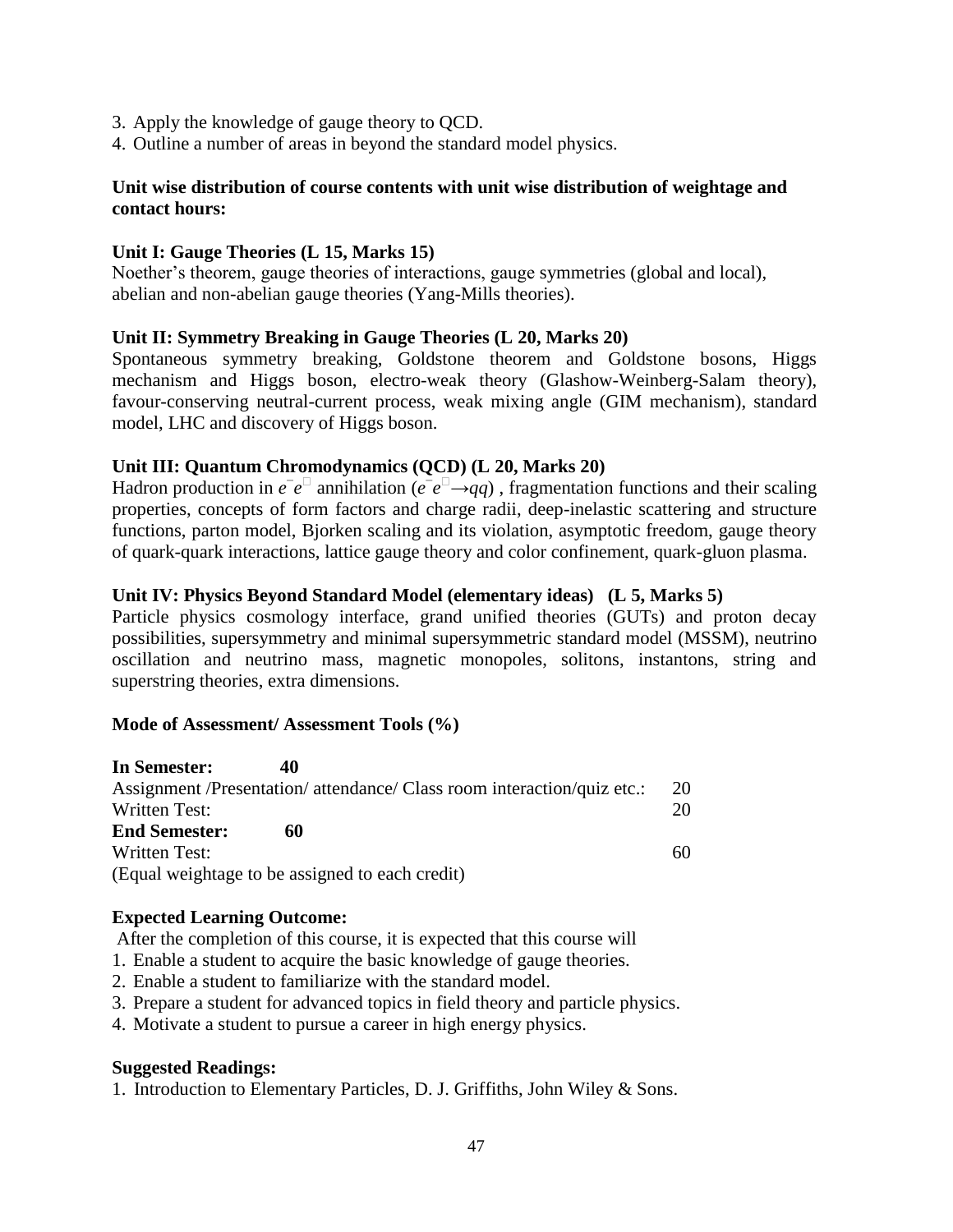- 2. Quarks and Leptons,FranciseHalzen and Alan D. Martin, John Wiley & Sons.
- 3. Introduction to High Energy Physics, Donald H. Parkings, Cambridge University Press.
- 4. Gauge Theory of Elementary Particle Physics, T.P.Cheng and L.F. Li, Oxford Univ. Press.
- 5. Physics of Elementary Particles, H. Muirhead, Pergamon Press.
- 6. Quantum Field Theory, Lewis H. Ryder, Cambridge University Press.
- 7. An Introduction to Quantum Field Theory, M. E. Paskin and D.V. Scroeder, Levant Books.

\_\_\_\_\_\_\_\_\_\_\_\_\_\_\_\_\_\_\_\_\_\_\_\_\_\_\_\_\_\_\_\_\_\_\_\_\_\_\_\_\_\_\_\_\_\_\_\_\_\_\_\_\_\_\_\_\_\_\_\_\_\_\_\_\_\_\_\_\_\_\_\_\_\_\_

- 8. Field Quantization, W. Greiner and J. Reinhardt, Springer.
- 9. A First Book of Quantum Field Theory, A. Lahiri and P.B. Pal, Narosa.
- 10. QFT Lecture Notes I and II, David Tong, Cambridge University.

**Course Code: PH-DSE-VB Course Title: Condensed Matter Physics Lab Nature of the Course: DSE Total credits assigned: 04 Distribution of credits: Lab – 04**

## **Course Objectives:**

At the completion of this course, a student will be able to

1. Gather a broader knowledge on the experimental techniques of solid state Physics

2. Understand the basic concepts in hands on mode through the basic solid state physics experiments.

## **List of Experiments:**

1. To Determine the Lange g-factor by Electron Spin Resonance Method

2. To determine the Curie temperature of phase transition for (a) ferroelectric materials and (b) for ferrites

- 3. To determine the Boltzmann Constant.
- 4. To determine the Stefan's Constant.
- 5. To determine the Neel temperature of an anti-ferromagnetic material by Gouy's method.
- 6. To prepare and measure the thickness of a thin film.
- 7. To study the thermo luminescence of an F-center.
- 8. To study the Hall Effect and determine the different parameters.

## **Mode of Assessment/ Assessment Tools (%)**

| In Semester:            | 40 |                                                                         |    |
|-------------------------|----|-------------------------------------------------------------------------|----|
|                         |    | Assignment /Presentation/ attendance/ Class room interaction/quiz etc.: | 20 |
| Viva Voce:              |    |                                                                         | 20 |
| <b>End Semester:</b>    | 60 |                                                                         |    |
| Laboratory experiments: |    |                                                                         | 60 |
|                         |    | (One experiment from the list of experiments to be performed)           |    |

# **Expected Learning Outcome:**

The course will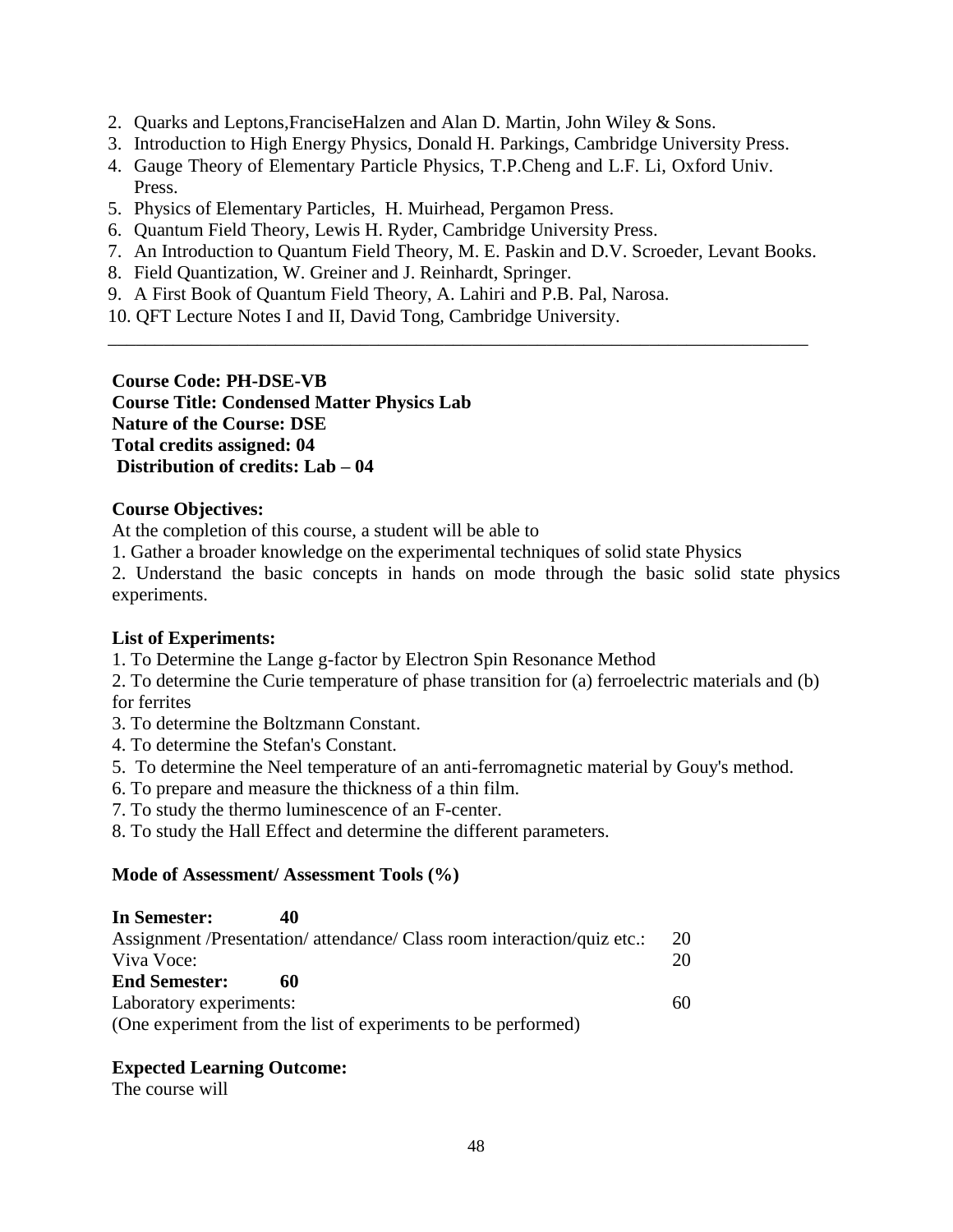- 1. Equip a student with different experimental techniques used for determination of various properties of solids.
- 2. Enhance the laboratory skill of a student which will help a student to experimental research work in the area.

\_\_\_\_\_\_\_\_\_\_\_\_\_\_\_\_\_\_\_\_\_\_\_\_\_\_\_\_\_\_\_\_\_\_\_\_\_\_\_\_\_\_\_\_\_\_\_\_\_\_\_\_\_\_\_\_\_\_\_\_\_\_\_\_\_\_\_\_\_\_\_\_\_\_\_\_\_\_

3. Enable a student to understand the subject in some more detail.

## **Suggested Readings:**

- 1. Introduction to Solid State Physics, C. Kittel, John Wiley & Sons
- 2. Solid State Physics, A. J. Dekker, Macmillan India Ltd
- 3. Thin Film fundamentals, PallavChowdhury, New Age International
- 4. Solid State Physics, S.O. Pillai, New Age International

**Course Code: PH-DSE-VC Course Title: Electronics Lab Nature of the Course: DSE Total credits assigned: 04 Distribution of credits: Lab-04** 

## **Course Objectives:**

- 1. To allow students to learn the electronic principles using hands-on philosophy
- 2. To allow students to design small analog circuit systems like small signal amplifier, filter comparator etc.
- 3. To allow students to apply their knowledge for assembly language programming to do arithmetic operations and make small data processing software.
- 4. To introduce students to use microprocessor and microcontroller to interface peripheral devices
- 5. To introduce students to radiation pattern of antenna through measurement.
- 6. To introduce students to optical electronics components and measurements.

## **List of experiments to be performed:**

Guidelines: 70% experiments needs to be performed for claiming 4 credits. All analog experiments except the antenna radiation patter are to be assembled by the students in either breadboard or PCB.(No-Kit allowed for analog experiments). Each student will use Simulation software like Simulink for designing the analog circuits. The design parameter for each student would be decided by the course teacher and the students final circuit needs to perform as per the design specification. Microprocessor/microcontroller experiments can be conducted using preassembled kits but each student is required to write one unique program for passing the course.

1. To design a two stage small signal amplifier using transistor for a gain of 10/15/20 etc for a bandwidth of 10/50/100KHz.

Additional experiments: Use Darlington pair/bootstrapping to improve input impedance

- 2. To design an RC low/high pass filter for 25/30 dB at different cut off frequencies. Ripple acceptance criteria to be changed for each set of students.
- 3. To design a Schmitt trigger comparator for given (e.g. 2V/3V, 1V/4V etc) LTP and UTP.
- 4. To use 8085 kit for arithmetic operations like addition, subtraction, division, multiplication, factoring etc. One additional experiments to be given to each students to judge his learning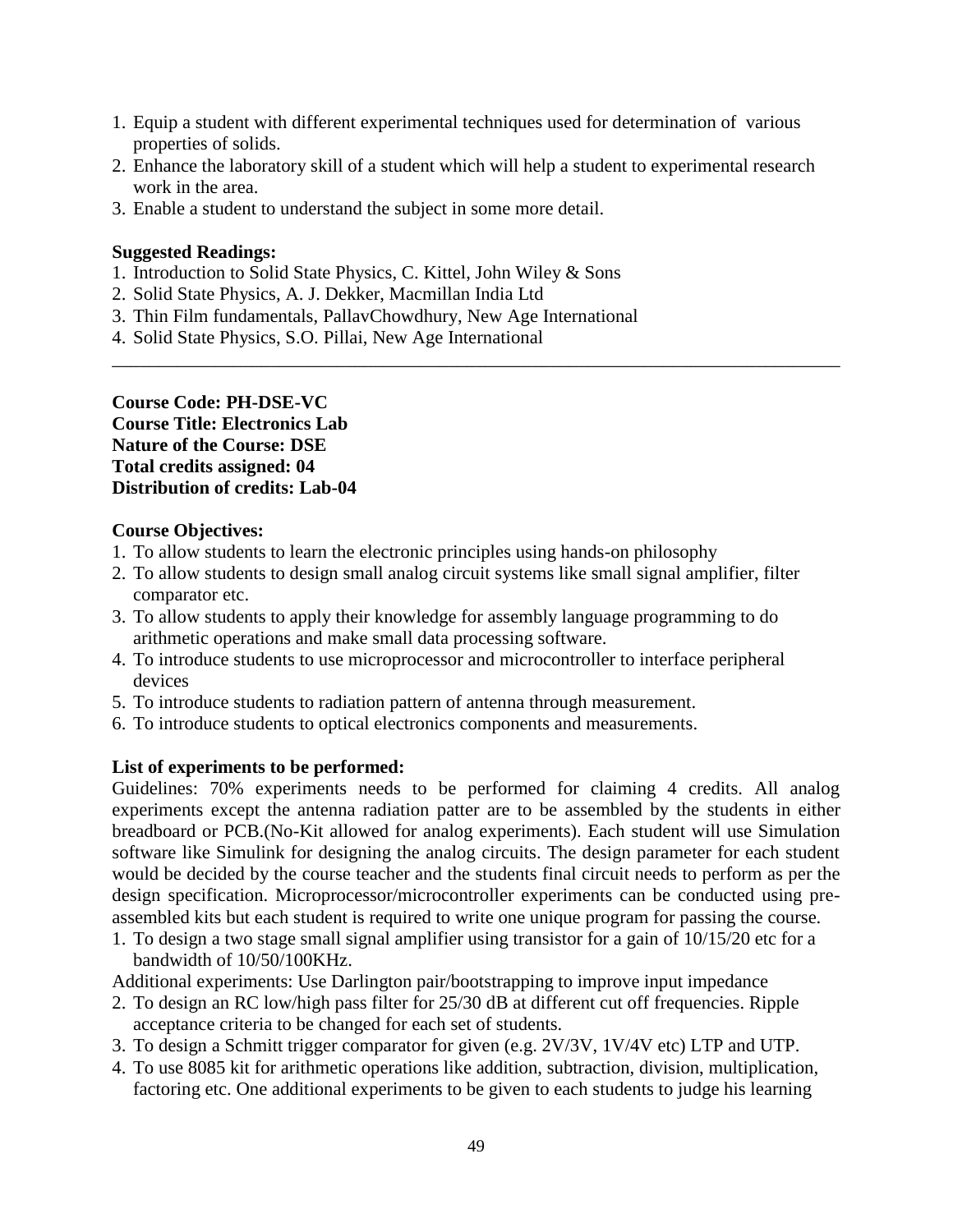like (a) Calculation of factorial (b) Sorting of 5 numbers in ascending and descending order (c) Generate 1 or 2 sec delay etc.

- 5. To study the radiation pattern of various types of Yagi antenna elements using different number of director and reflector elements at different distances between transmitter and receiver.
- 6. To use 8051 kit for arithmetic operations like addition, subtraction, division, multiplication, factoring etc. One additional experiments to be given to each students to judge his learning like (a) Calculation of factorial (b) Sorting of 5 numbers in ascending and descending order (c) Look-up table creation etc.
- 7. Study and characterization of single mode and multi-mode of optical fiber.
- 8. Measurement of optical fiber numerical aperture

# **Mode of Assessment/ Assessment Tools (%)**

| In Semester:            | 40 |                                                                         |    |
|-------------------------|----|-------------------------------------------------------------------------|----|
|                         |    | Assignment /Presentation/ attendance/ Class room interaction/quiz etc.: | 20 |
| Viva Voce:              |    |                                                                         | 20 |
| <b>End Semester:</b>    | 60 |                                                                         |    |
| Laboratory experiments: |    |                                                                         | 60 |
|                         |    | (One experiment from the list of experiments to be performed)           |    |

# **Expected Learning Outcome:**

The student will be able to

- 1. Design small electronic circuits
- 2. Write assembly language program to do arithmetic, logical and data processing operations
- 3. Analyze antenna radiation pattern and characteristics for real life application
- 4. Understand the working of optical electronics components

# **Suggested Readings:**

- 1. The 8051 Microcontroller and Embedded system, Mazidi, Mazidi and McKinlay, Pearson Education
- 2. Electronic Principles A.P. Malvino Tata McGraw Hill
- 3. Op Amps and Linear Integrated Circuits R.K. Gaekwad, Prentice Hall of India
- 4. Microprocessor Architecture Programming & Applications with 8085, 2002, R.S. Goankar, Prentice Hall of India
- 5. Advanced Electronic Communication Systems, W. Tomasi, PHI Learning Pvt Ltd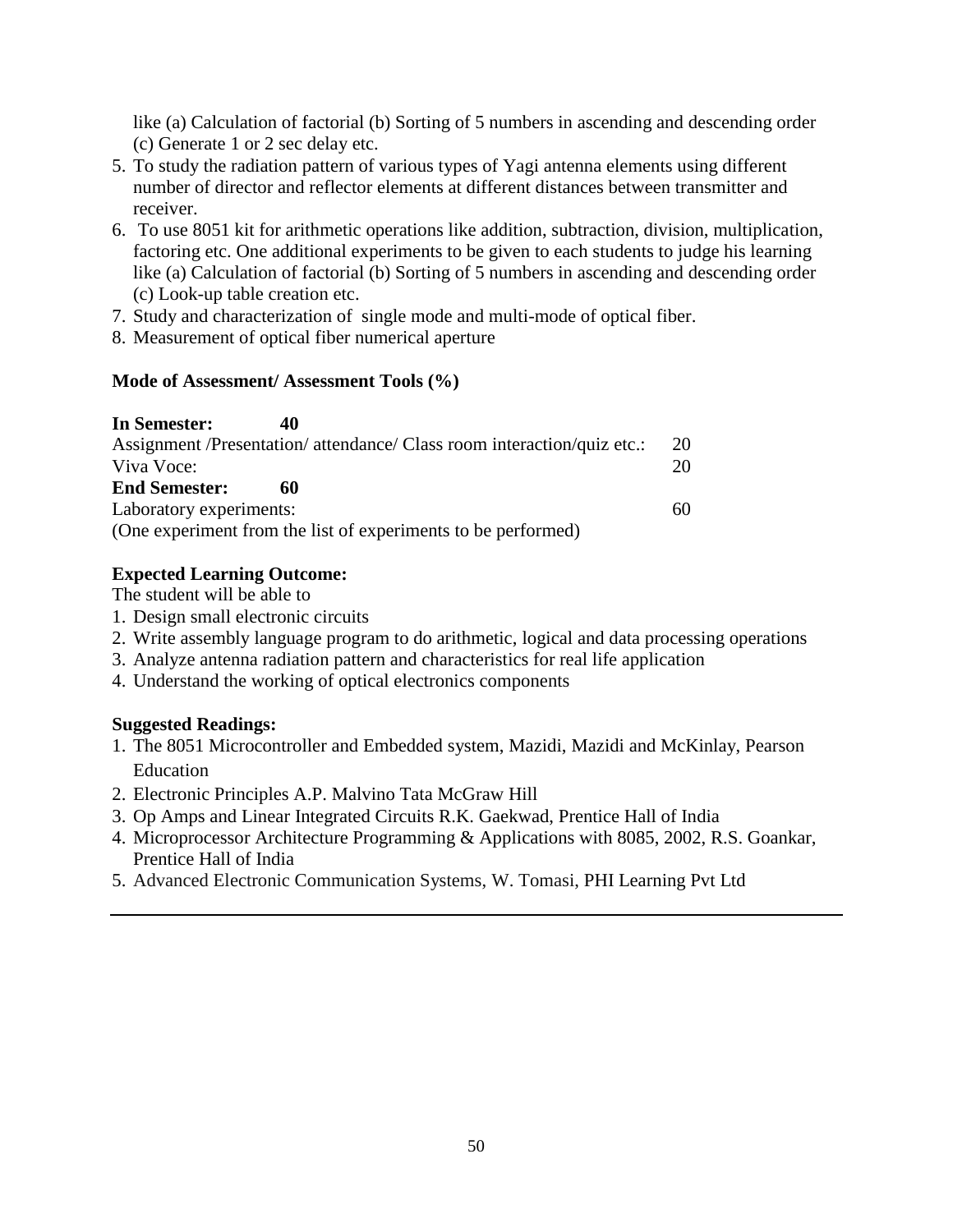**Course Code: PH-DSE-VD Course Title: Space Physics Lab Nature of the Course: DSE Total credits assigned: 04 Distribution of credits: Lab-04**

## **Course Objectives:**

- 1. To familiarise students with basic tools used in the study of Space Physics
- 2. To provide students with hands on training of parameters associated to Space Physics study

## **Lists of Experiments:**

1. Measurement of Ozone using a microtops II Ozonometer and comparison with satellite observations.

- 2. Measurement of aerosol optical thickness using a microtops II Sunphotometer.
- 3. Study of aerosol optical depth using a multi wavelength radiometer.
- 4. Measurement of aerosol elemental (black) Carbon using an aethalometer.
- 5. Study of temporal and spatial variation of foF2 in the Indian zone ionosphere.

6. Measurement of total electron content at Dibrugarh using a GPS TEC and scintillation monitor.

7. Study of the temporal variation of electron density over Dibrugarh using a Canadian advanced digital ionosonde.

- 8. Measurement of toxic gases using a direct sense toxic gas monitoring kit.
- 9. Measurement of surface ozone using 2B tech surface Ozone monitor.
- 10. Measurement of radiative forcing at Dibrugarh using the SBDART model.
- 11. Development of simple models of the atmosphere.
- 12. Study of the variations in the earth's magnetic field.

## **Mode of Assessment/ Assessment Tools (%)**

| In Semester:            |                                                                         |    |
|-------------------------|-------------------------------------------------------------------------|----|
|                         | Assignment /Presentation/ attendance/ Class room interaction/quiz etc.: | 20 |
| Viva Voce:              |                                                                         | 20 |
| <b>End Semester:</b>    | 60                                                                      |    |
| Laboratory experiments: |                                                                         | 60 |
|                         | (One experiment from the list of experiments to be performed)           |    |

# **Expected Learning Outcome:**

After completion of the paper

- 1. A student will be able to operate basic tools like Ozonometer, aethalometer, scintillation monitor etc.
- 2. The hands on experience will enable a student to pursue further study in experimental Space Physics curriculum

## **Suggested Readings**:

- 1. Earth's Ionosphere, Plasma Physics and Electrodynamics, M C Kelley, Academic Press
- 2. The Solar Terrestrial Environment, J K Hargreaves, Cambridge University Press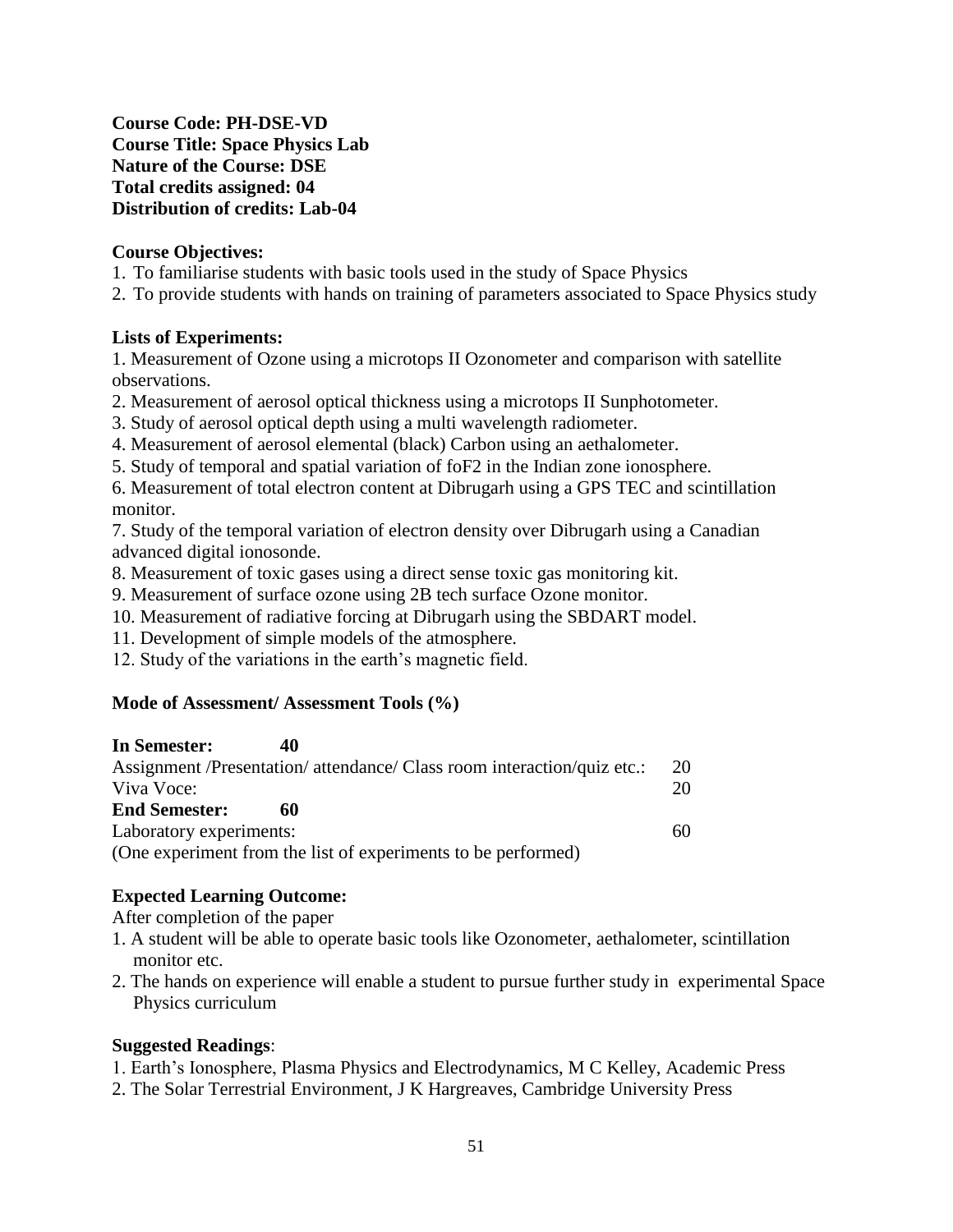- 3. Physics of Planetary Ionospheres, S J Bauer, Springer Verlag
- 4. Space Plasma Physics, A C Das, Narosa Publishing House
- 5. Radio Astronomy, J D Kraus, McGraw Hill

**Course Code: PH-DSE-VE Course Title: Laser Spectroscopy Lab Nature of the Course: DSE Total credits assigned: 04 Distribution of credits: Lab-4**

## **Course Objectives:**

Objective of the course is to

- 1. Use and handle spectroscopic instruments in laboratory
- 2. Understand the principles of laser spectroscopy through performance of experiments
- 3. Provide exposure in practical application of spectroscopic instruments.

## **List of Experiments:**

- 1. Frank-Hertz Experiment
- 2. To study the vibrational spectra of  $I_2$  molecule
- 3. To determine the value of e/m by Zeeman effect
- 4. To record the absorption spectra of an optically active sample and hence determine the extinction coefficient and optical depth or path length of the sample
- 5. To record the photoluminescence spectra of an optically active sample and hence calculate the radiative parameters

## **Mode of Assessment/ Assessment Tools (%)**

| In Semester:            | 40                                                                      |    |
|-------------------------|-------------------------------------------------------------------------|----|
|                         | Assignment /Presentation/ attendance/ Class room interaction/quiz etc.: | 20 |
| Viva Voce:              |                                                                         | 20 |
| <b>End Semester:</b>    | 60                                                                      |    |
| Laboratory experiments: |                                                                         | 60 |
|                         | (One experiment from the list of experiments to be performed)           |    |

# **Expected Learning Outcome:**

On completion of the course, the student will be able to:

1. Handle various spectroscopic instruments in laboratory and use those in research

2. Demonstrate the uses of various laser spectroscopic instruments in the fields of interest

## **Suggested Readings:**

1. Laser Spectroscopy II, Experimental Techniques, W. Demtröder, Springer

2. Introduction to IR and Raman Spectroscopy, N. Colthup, L. Daly, S. Wiberley, Elsevier

3. Topics in Applied Physics, Vol-14, Laser Monitoring of the Atmosphere, Editor- E. D. Hinkley, Springer Berlin Heidelberg.

4. Physics of Atoms and molecules, B.H. Brasden and C.J. Joachain, Prentice Hall.

\_\_\_\_\_\_\_\_\_\_\_\_\_\_\_\_\_\_\_\_\_\_\_\_\_\_\_\_\_\_\_\_\_\_\_\_\_\_\_\_\_\_\_\_\_\_\_\_\_\_\_\_\_\_\_\_\_\_\_\_\_\_\_\_\_\_\_\_\_\_\_\_\_\_\_\_\_\_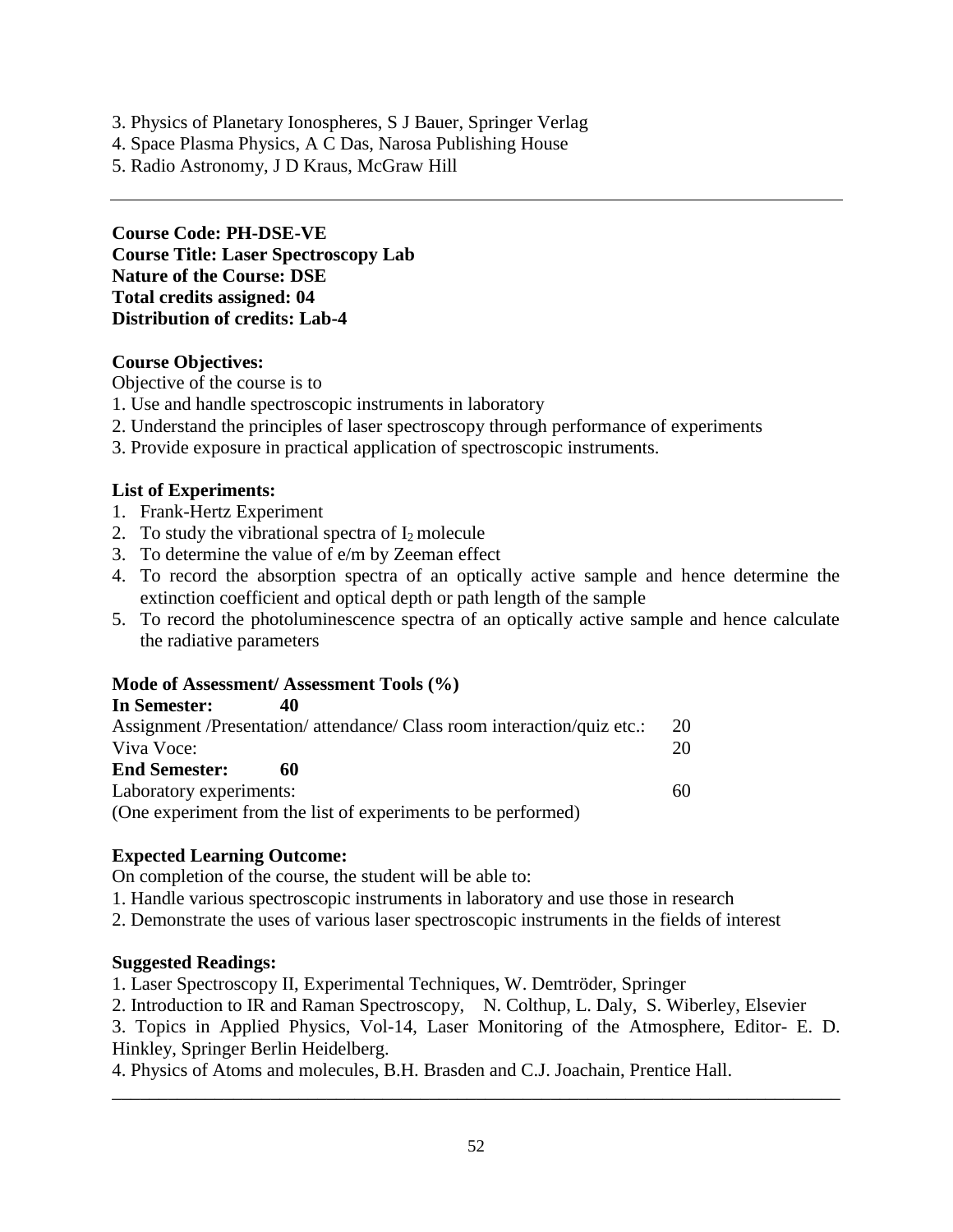#### **-------------------------------------------------------------------------------------------------------------------- GENERIC ELECTIVE COURSES**

## **--------------------------------------------------------------------------------------------------------------------**

**Course Code: PH-GE-A Course Title: Basic Quantum Mechanics Nature of the Course: GE Total Credit assigned: 4 Distribution of Credit: Theory-4** 

#### **Course Objectives:**

At the completion of this course, a student will be able to

- 1. Know about the development of modern Physics and the theoretical formulation of quantum mechanics.
- 2. Know the applications of quantum mechanics in solving physical problems.

## **Unit-wise distribution of Course contents with Unit-wise distribution of Weightage and Contact hours:**

## **Unit I: Origin of Quantum Physics (L 12, Marks 12)**

Blackbody radiation, Planck's quantum hypothesis; photo-electric effect; Compton scattering; De Broglie hypothesis, matter waves, Davisson-Germer experiment; wave-particle duality, twoslit experiment with electrons; Heisenberg's uncertainty principle; description of particles by wave packets, group and phase velocities, wave amplitude and wave functions.

#### **Unit II: Formulation of Quantum Mechanics (L 18, Marks 18)**

Properties of wave function, probabilistic interpretation; conditions for physical acceptability of wave functions; normalization; position, momentum and energy operators, Hamiltonian operator, expectation values; Schrodinger equation and dynamical evolution of a quantum state, stationary states, time independent Schrodinger equation, energy eigenvalues and eigenfunctions; superposition principle

## **Unit III: Quantum theory of Physical Systems (L 20, Marks 20)**

One-dimensional infinite square well potential, bound states, energy eigenvalues and eigenfunctions; potential barrier, one-dimensional finite square well potential, Tunneling effect; one-dimensional harmonic oscillator problem; time independent Schrodinger equation in spherical co-ordinates, separation of variable method; theory of Hydrogen atom

#### **Unit IV: Angular Momentum (L 10, Marks 10)**

Quantum theory of orbital angular momentum; Stern-Gerlach experiment, spin angular momentum

#### **Mode of Assessment/ Assessment Tools (%)**

**In Semester: 40**  Assignment /Presentation/ attendance/ Class room interaction/quiz etc.: 20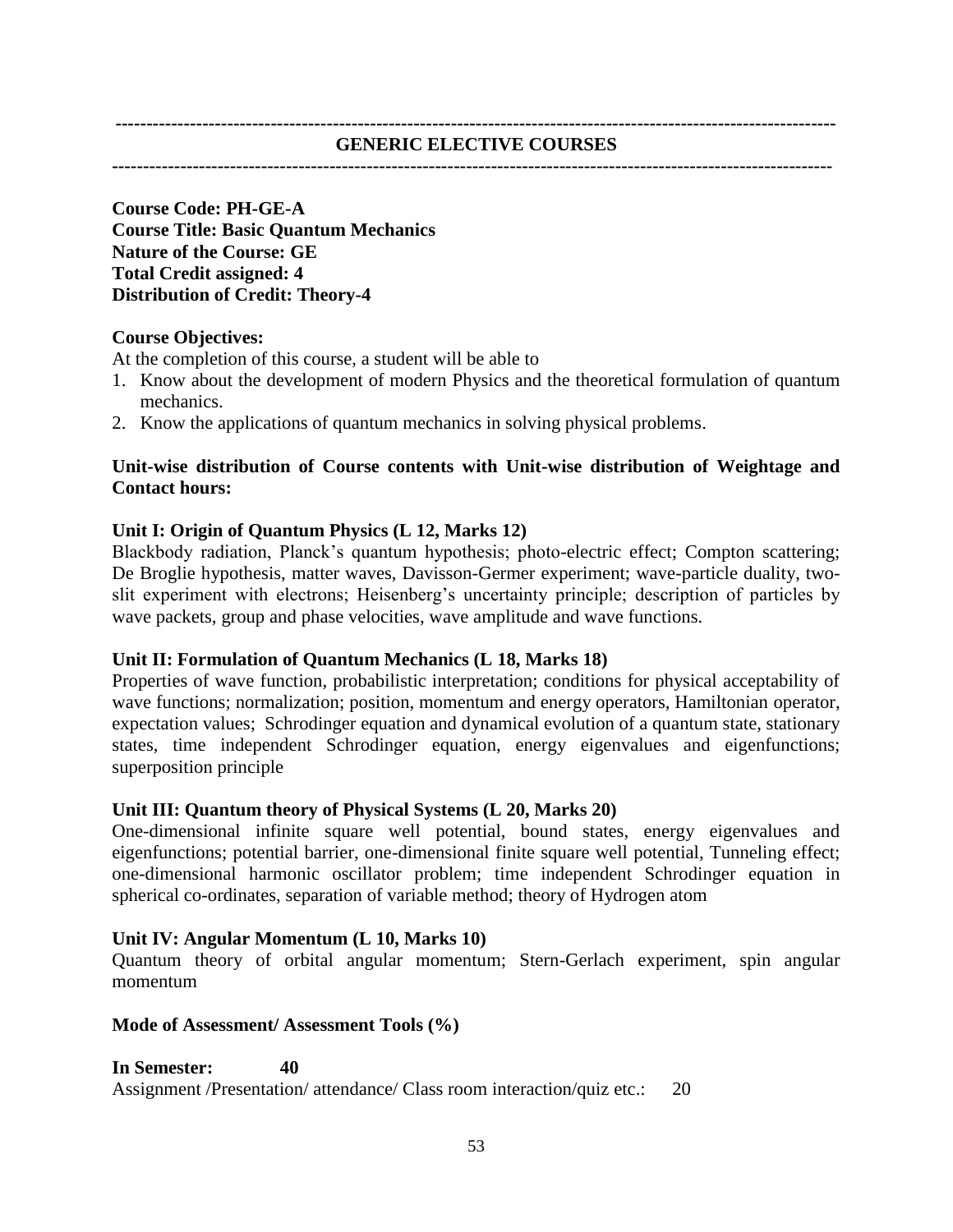| Written Test:        |                                                 | 20 |
|----------------------|-------------------------------------------------|----|
| <b>End Semester:</b> | 60                                              |    |
| Written Test:        |                                                 | 60 |
|                      | (Equal weightage to be assigned to each credit) |    |

#### **Expected Learning Outcome:**

The student will be able to

- 1. Understand the applications of quantum mechanics in other areas of science.
- 2. Apply quantum theory to physical problems.

#### **Suggested Readings:**

- 1. Introduction to Quantum Mechanics, David J. Griffiths, Pearson
- 2. Quantum Mechanics Concepts and Applications, NouredineZettili, Wiley
- 3. Quantum Mechanics, Robert Eisberg and Robert Resnick, Wiley.
- 4. Quantum Mechanics, Leonard I. Schiff, Tata McGraw Hill.
- 5. Quantum Mechanics, G. Aruldhas, PHI

-------------------------------------------------------------------------------------------------------------------

**Course Code: PH-GE-B Course Title: Foundation of Electronics Nature of the Course: GE Total Credit assigned: 4 Distribution of Credit: Theory-4**

#### **Course Objectives**:

At the completion of this course, a student will be able to

- 1. Know about the basics of semiconductor PN junction, its various types and its application to different electronic circuits.
- 2. Understand bipolar junction transistor and its applications as amplifier and oscillators.
- 3. Familiarize with operational amplifiers, its applications and analysis.
- 4. Develop knowledge about analog to digital and digital to analog conversion techniques

#### **Unit wise distribution of course contents with unit wise distribution of weightage and contact hours:**

#### **Unit I: Semiconductor Diodes (L 10, Marks 10)**

P and N type semiconductors. Energy Level Diagram .Conductivity and Mobility, Concept of Drift velocity.PN Junction Fabrication (Simple Idea).Barrier Formation in PN Junction Diode Static and Dynamic Resistance. Current Flow Mechanism in Forward and Reverse Biased Diode. Drift Velocity. Derivation for Barrier Potential, Barrier Width and Current for Step Junction. Current Flow Mechanism in Forward and Reverse Biased Diode.

#### **Unit II: Two-terminal Devices and their Applications (L 6, Marks 6)**

(1) Rectifier Diode: Half-wave Rectifiers. Centre-tapped and Bridge Full-wave Rectifiers, Calculation of Ripple Factor and Rectification Efficiency, C-filter (2) Zener Diode and Voltage Regulation Principle and structure of (1) LEDs, (2) Photodiode and (3) Solar Cell.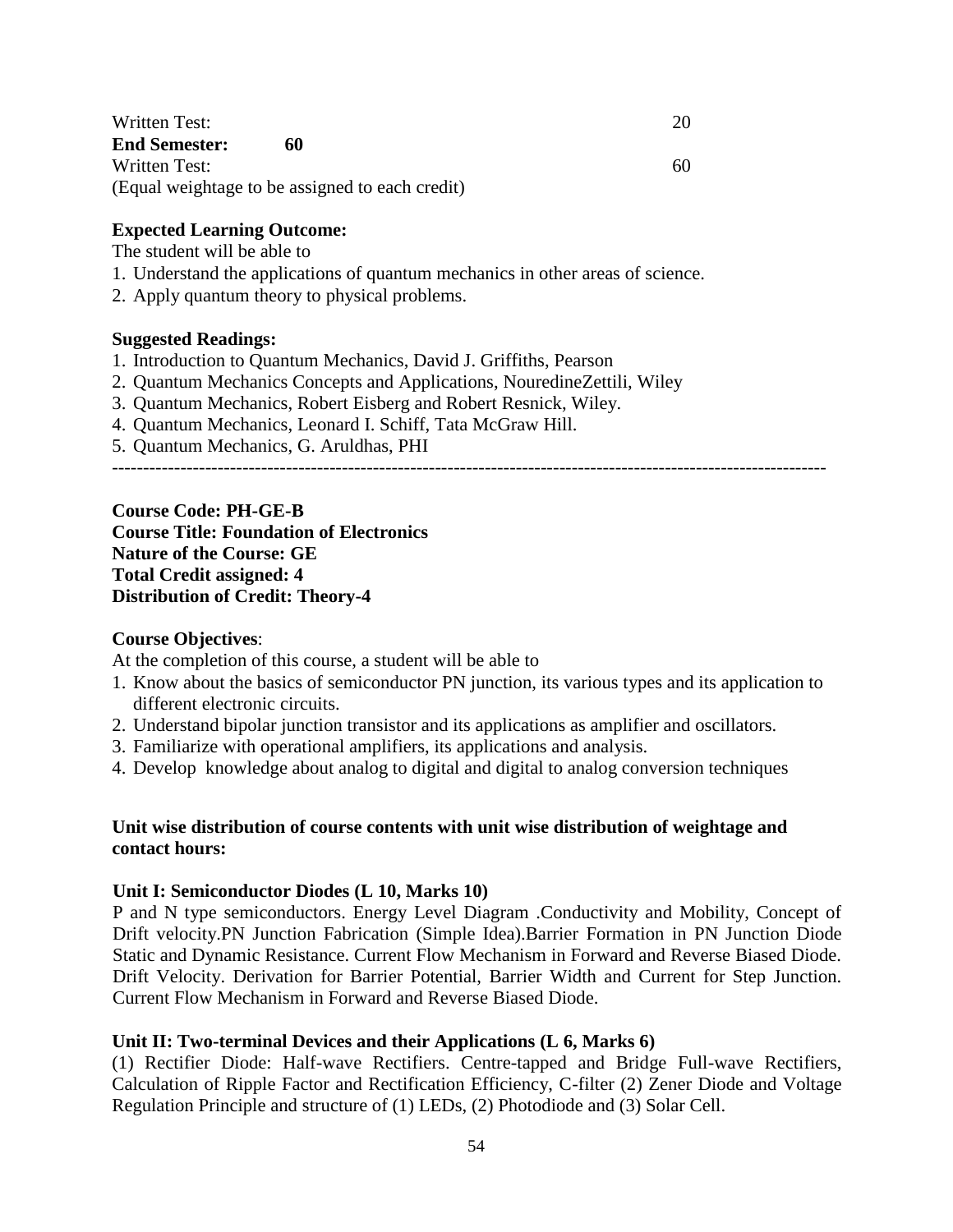## **Unit III: Bipolar Junction transistors (L 6, Marks 6)**

n-p-n and p-n-p Transistors. Characteristics of CB, CE and CC Configurations.Current gains α and β Relations between α and β. Load Line analysis of Transistors.DC Load line and Qpoint.Physical Mechanism of Current Flow.Active, Cutoff and Saturation Regions.

## **Unit IV: Amplifiers (L 20, Marks 20)**

Transistor Biasing and Stabilization Circuits.Fixed Bias and Voltage Divider Bias.Transistor as 2-port Network.h-parameter Equivalent Circuit. Analysis of a single-stage CE amplifier using Hybrid Model. Input and Output Impedance. Current, Voltage and Power Gains.Classification of Class A, B & C Amplifiers.

Two stage RC coupled Amplifier and its frequency response.

Effect of positive and negative feedback on Input impedance, Output impedance, Gain , Stability, Distortion and noise. .

## **Unit V: Sinusoidal Oscillators (L 5, Marks 5)**

Barkhausen's Criterion for self-sustained oscillations. RC Phaseshift oscillator, determination of Frequency. Hartley &Colpitts oscillators.

## **Unit VI: Operational Amplifiers (Black Box approach) (L 13, Marks 13)**

Characteristics of an Ideal and Practical Op-Amp. (IC 741) Open-loop and Closed-loop Gain.Frequency Response.CMRR. Slew Rate and concept of Virtual ground. Inverting and non-inverting amplifiers, Adder, Subtractor, Differentiator, Integrator, Log amplifier, Zero crossing detector,Wein bridge oscillator.

## **Mode of Assessment/ Assessment Tools (%)**

| In Semester:         | 40                                                                      |    |
|----------------------|-------------------------------------------------------------------------|----|
|                      | Assignment /Presentation/ attendance/ Class room interaction/quiz etc.: | 20 |
| Written Test:        |                                                                         | 20 |
| <b>End Semester:</b> | 60                                                                      |    |
| Written Test:        |                                                                         | 60 |
|                      | (Equal weightage to be assigned to each credit)                         |    |

# **Expected Learning Outcome:**

This course will enable the students to

- 1. Learn the foundation knowledge of analog electronic systems.
- 2. Learn the working and applications of PN junction and bipolar junction transistors (BJT).
- 3. Learn to analyze circuits containing PN junction and BJT along with the application of BJT as amplifiers and oscillators.
- 4. Develop basic knowledge of operational amplifier and its applications

## **Suggested Readings:**

- 1. Electronic Principles, A Malvino, Tata Mc-Graw Hill
- 2. Electronic devices and circuit theory, Robert Boylested, Prentice Hall.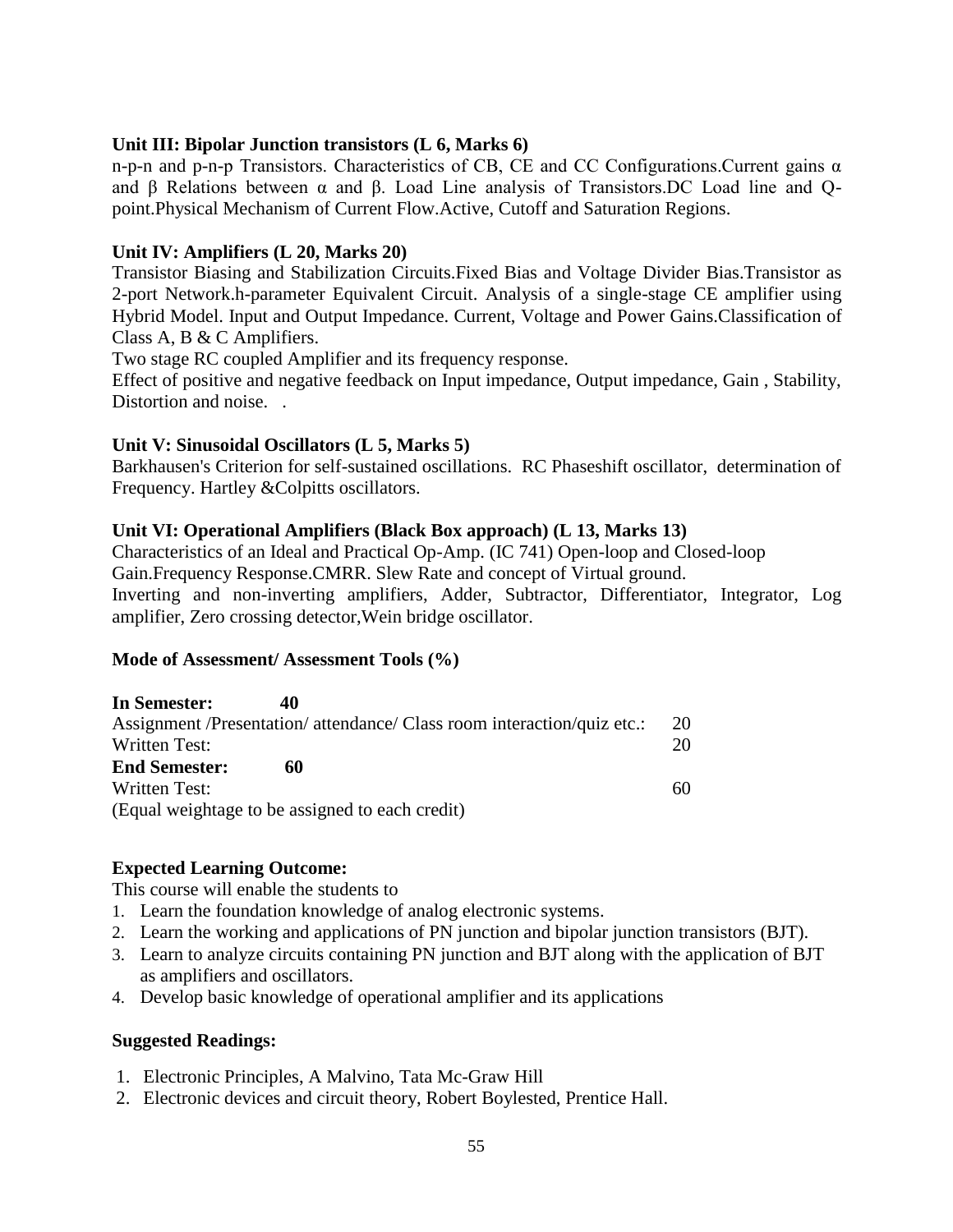- 3. Electronics: Fundamentals and Applications, J.D. Ryder, Prentice Hall.
- 4. Solid State Electronic Devices, B.G.Streetman & S.K.Banerjee, PHI Learning
- 5. Electronic Devices & circuits, S. Salivahanan & N.S.Kumar, Tata Mc-Graw Hill
- 6. OP-Amps and Linear Integrated Circuit, R. A. Gayakwad, Prentice Hall

---------------------------------------------------------------------------------------------------------

**Course Code: PH-GE-C Course Title: Fundamentals of Material Science Nature of the Course: GE Total Credit assigned: 4 Distribution of Credit: Theory-4**

## **Course Objectives**:

This course is intended to provide an introduction to

- 1. The structure of crystalline materials
- 2. The behaviour of conduction electrons in crystalline materials and the formation of energy bands
- 3. Various types of phenomena like magnetism and super-conductivity
- 4. Nanomaterials and their interesting properties

## **Unit-wise distribution of Course contents with Unit-wise distribution of Weightage and Contact hours:**

## **Unit I: Crystallography (L 15, Marks 20)**

Crystal structure, idea of a lattice, unit cell, Bravais lattices (two and three dimensions), typical crystal structures (SC, FCC, BCC, closed-packed structures), introduction to reciprocal lattice, Wigner-Seitz cell, Miller indices, introduction to reciprocal lattice, Brillouin zone.

X-ray spectra: Characteristic X-ray spectrum, Continuous X-ray spectrum, Moseley's law, X-ray Diffraction, Bragg's equation.

#### **Unit II: Conduction electrons in Crystalline Solids (L 15, Marks 10)**

Periodic potential, Bloch theorem, Kronig Penney model, electronic energy bands, E-k diagram, effective mass, metals, insulators and semiconductors.

## **Unit III: Magnetic Properties of Materials (L 10, Marks 8)**

Introductory concepts of magnetic materials, para-, dia-, and ferromagnetic materials.

## **Unit IV: Superconductivity (L 10, Marks 10)**

Introductory concepts, Meissner effect, type-I & type-II superconductors, London equations, thermodynamics of superconducting transition, idea of BCS theory.

## **Unit V: Nanostructured materials (L 10, Marks 12)**

Introduction to nanomaterials, history and scope, interdisciplinary nature, surface to volume ratio, electronic structure, types of nanomaterials, applications of nanomaterials.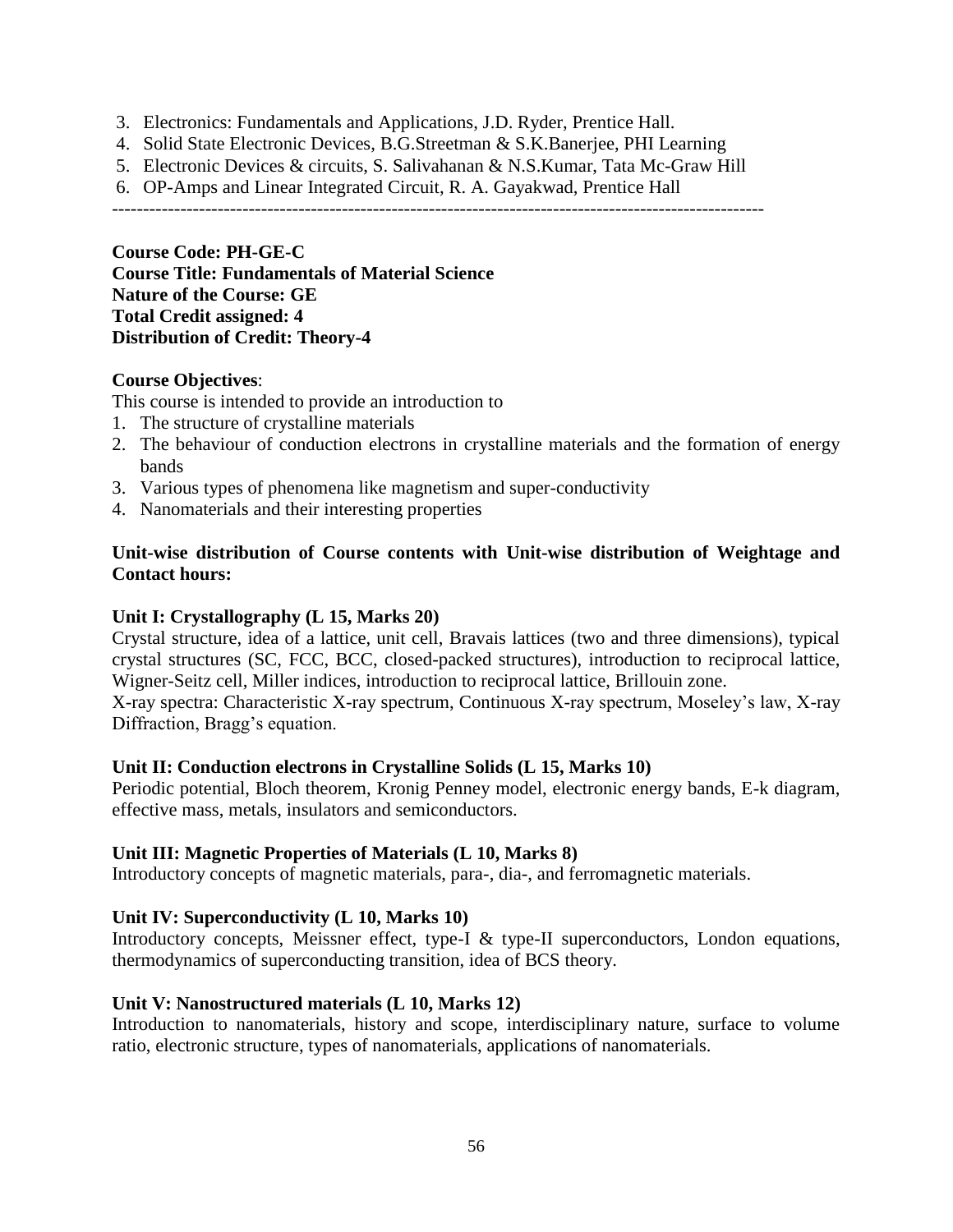## **Mode of Assessment/ Assessment Tools (%)**

| In Semester:         | 40                                                                      |    |
|----------------------|-------------------------------------------------------------------------|----|
|                      | Assignment /Presentation/ attendance/ Class room interaction/quiz etc.: | 20 |
| Written Test:        |                                                                         | 20 |
| <b>End Semester:</b> | 60                                                                      |    |
| Written Test:        |                                                                         | 60 |
|                      | (Equal weightage to be assigned to each credit)                         |    |

## **Expected Learning Outcome:**

This course will enable the students to

- 1. Differentiate between different lattice types and explain the concepts of reciprocal lattice and crystal diffraction
- 2. Predict electrical and thermal properties of solids and explain their origin
- 3. Explain the concept of energy bands and effect of the same on electrical properties
- 4. Explain various types of magnetic phenomenon
- 5. Explain superconductivity
- 6. Gather knowledge on the underlying principles governing the fascinating behavior of nanomaterials

## **Suggested Readings:**

- 1. Solid State Physics, N. W. Ashcroft, N. David Mermin, Brooks/Cole
- 2. Introduction to Solid State Physics C. Kittel, John Wiley & Sons
- 3. Solid State Physics, A. J. Dekker, Macmillan India Ltd
- 4. Elementary Solid State Physics, M.A. Omar, Pearson Education

5. Crystallography Applied to Solid State Physics, A.R. Verma and O.N. Srivastava

New Age International

---------------------------------------------------------------------------------------------------------

**Course Code: PH-GE-D Course Title: Thermal Physics Nature of the Course: GE Total Credits assigned: 04 Distribution of credit: Theory-04**

# **Course Objectives**:

At the completion of this course, a student will be able to

- 1. Develop knowledge of thermodynamical properties of matter.
- 2. Understand the thermodynamics present in allied fields like Materials science, Condensed matter Physics, Atmospheric Physics, Solar Physics, etc.

## **Unit-wise distribution of Course contents with Unit-wise distribution of Weightage and Contact hours:**

## **Unit I: Zeroth and First Law of Thermodynamics (L 15, Marks 15)**

Extensive and intensive Thermodynamic Variables, Thermodynamic Equilibrium, Zeroth Law of Thermodynamics & Concept of Temperature, Concept of Work & Heat, State Functions, First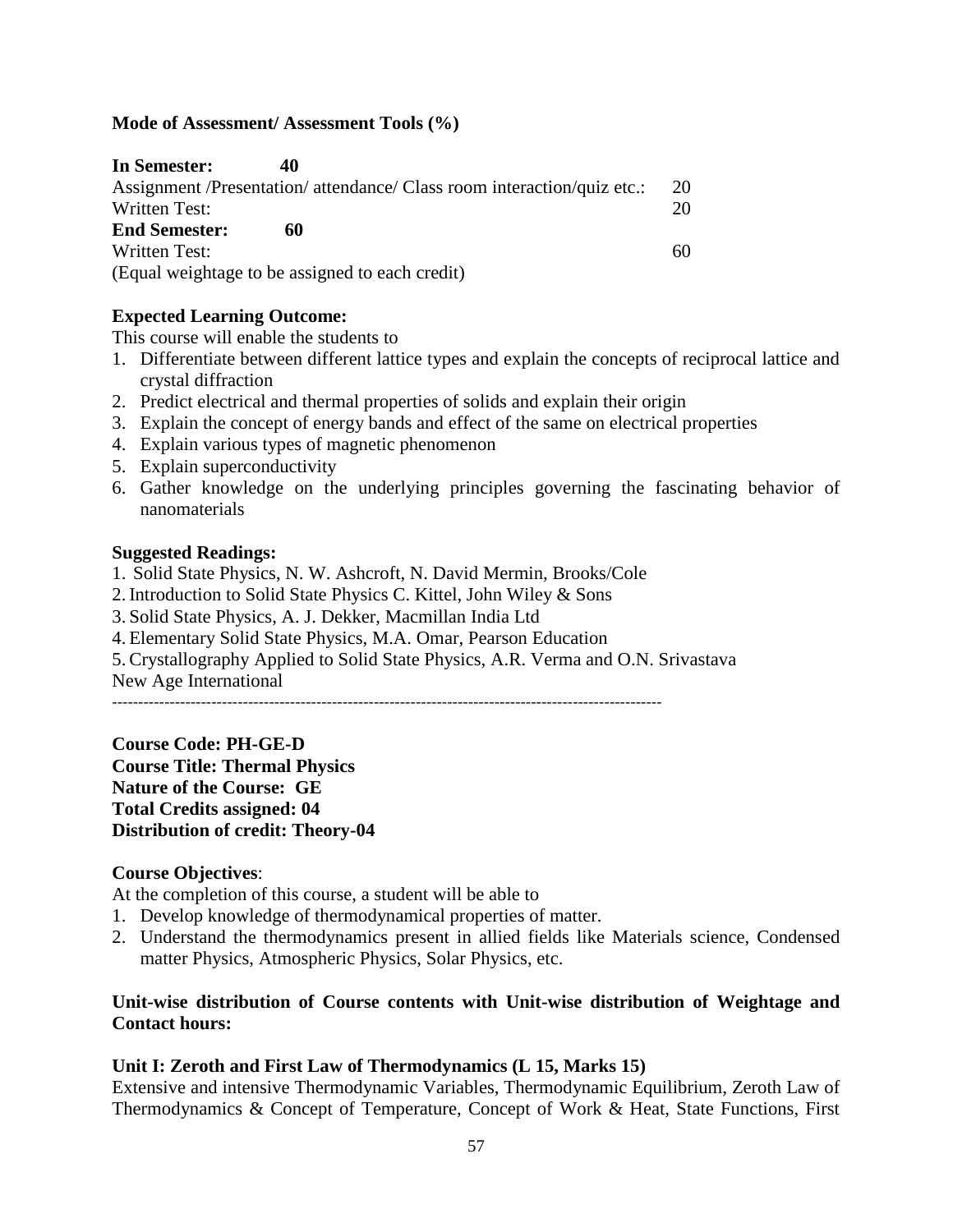Law of Thermodynamics and its differential form, Internal Energy, First Law & various processes, Applications of First Law: General Relation between CP and CV, Work Done during Isothermal and Adiabatic Processes, Compressibility and Expansion Co-efficient.

# **Unit II: Second Law of Thermodynamics (L 15, Marks 15)**

Reversible and Irreversible process with examples, Conversion of Work into Heat and Heat into Work, Heat Engines, Carnot's Cycle, Carnot engine & efficiency. Refrigerator & coefficient of performance,  $2^{\overline{nd}}$  Law of Thermodynamics: Kelvin-Planck and Clausius Statements and their Equivalence. Carnot's Theorem. Applications of Second Law of Thermodynamics: Thermodynamic Scale of Temperature and its Equivalence to Perfect Gas Scale.

# **Unit III: Entropy (L 15, Marks 15)**

Concept of Entropy, Clausius Theorem. Second Law of Thermodynamics in terms of Entropy, Entropy of a perfect gas, Entropy Changes in Reversible and Irreversible processes with examples. Principle of Increase of Entropy. Temperature–Entropy diagrams for Carnot's Cycle. Third Law of Thermodynamics. Unattainability of Absolute Zero.

# **Unit IV: Distribution of Velocities (L 15, Marks 15)**

Maxwell-Boltzmann Law of Distribution of Velocities in an Ideal Gas and its Experimental Verification, Mean, RMS and Most Probable Speeds, Degrees of Freedom, Law of Equipartition of Energy (No proof required). Specific heats of Gases, Mean Free Path. Transport Phenomenon

## **Mode of Assessment/ Assessment Tools (%)**

| In Semester:         | 40                                                                      |    |
|----------------------|-------------------------------------------------------------------------|----|
|                      | Assignment /Presentation/ attendance/ Class room interaction/quiz etc.: | 20 |
| Written Test:        |                                                                         | 20 |
| <b>End Semester:</b> | 60                                                                      |    |
| <b>Written Test:</b> |                                                                         | 60 |
|                      | (Equal weightage to be assigned to each credit)                         |    |

# **Expected Learning Outcome:**

This course will enable the students to

- 1. Develop critical and analytical thinking on thermodynamics and allied disciplines.
- 2. Use the concept of thermodynamics in real world experiences.

# **Suggested Readings:**

- 1. Heat and Thermodynamics, M.W. Zemansky, Richard Dittman, 1981, McGraw-Hill.
- 2. A Treatise on Heat, MeghnadSaha, and B.N.Srivastava, 1958, Indian Press
- 3. Thermal Physics, S. Garg, R. Bansal and Ghosh, 2<sup>nd</sup> Edition, 1993, Tata McGraw-Hill
- 4. Modern Thermodynamics with Statistical Mechanics, Carl S. Helrich, 2009, Springer.
- 5. Thermodynamics, Kinetic Theory & Statistical Thermodynamics, Sears & Salinger. 1988, Narosa.
- 6. Concepts in Thermal Physics, S.J. Blundell and K.M. Blundell, 2nd Ed., 2012, Oxford University Press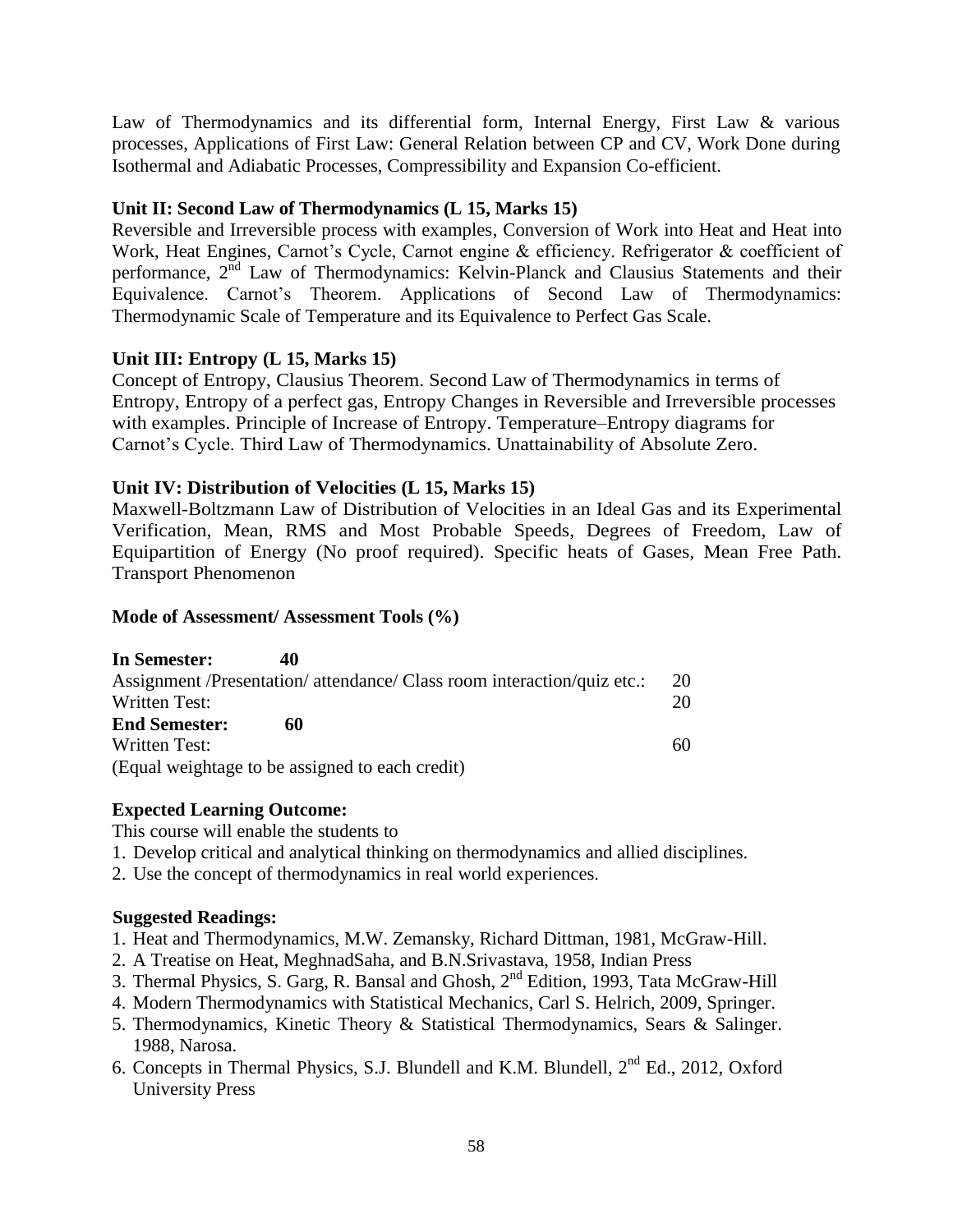7. Thermal Physics, A. Kumar and S.P. Taneja, 2014, R. Chand Publications.

-----------------------------------------------------------------------------------------------------------------------------

**Course Code: PH-GE-E Course Title: Classical Mechanics Nature of the Course: GE Total Credit assigned: 4 Distribution of Credit: Theory-4**

## **Course Objectives:**

- 1. Acquaint the learners with the Lagrangian and Hamiltonian formulation of mechanics
- 2. Enable the learners to understand the idea of normal modes and normal coordinates.
- 3. Introduce the students to rigid body dynamics

## **Unit-wise distribution of Course contents with Unit-wise distribution of Weightage and Contact hours:**

#### **Unit I: (L 15, Marks 15)**

Review of Newtonian mechanics, Mechanics of a system of particles, Constraints of motion and their classification, Generalised co-ordinates, D' Alembert's principle, Lagrange's equations of motion, Hamilton's principle, Symmetries and conservation theorems, Cyclic coordinates.

#### **Unit II: (L 15, Marks 15)**

Motion in a central potential, equation of orbits, the Kepler problem, Small Oscillations: Solution of one-dimensional harmonic oscillator problem, Forced oscillations in one dimension, Damped harmonic motion in one dimension-general solution of the problem, coupled oscillation, normal modes and normal coordinates.

#### **Unit III: (L 15, Marks 15)**

Hamilton's equations of motion, Legendre's dual transformation, canonical transformations, generating functions, Poisson brackets

#### **Unit IV: (L 15, Marks 15)**

Linear transformations, rotations and rotating frames, similarity transformations, linear transformations and eigen value problem, dynamics in rotating reference frames.

Rigid Body Dynamics: Definition of Rigid body, Eulerian Angles, Euler's theorem, Angular momentum and kinetic energy, Moment of inertia tensor, Euler's equation of motion, Symmetrical top.

#### **Mode of Assessment/ Assessment Tools (%)**

| In Semester:         | 40                                                                      |    |
|----------------------|-------------------------------------------------------------------------|----|
|                      | Assignment /Presentation/ attendance/ Class room interaction/quiz etc.: | 20 |
| Written Test:        |                                                                         | 20 |
| <b>End Semester:</b> | 60                                                                      |    |
| Written Test:        |                                                                         | 60 |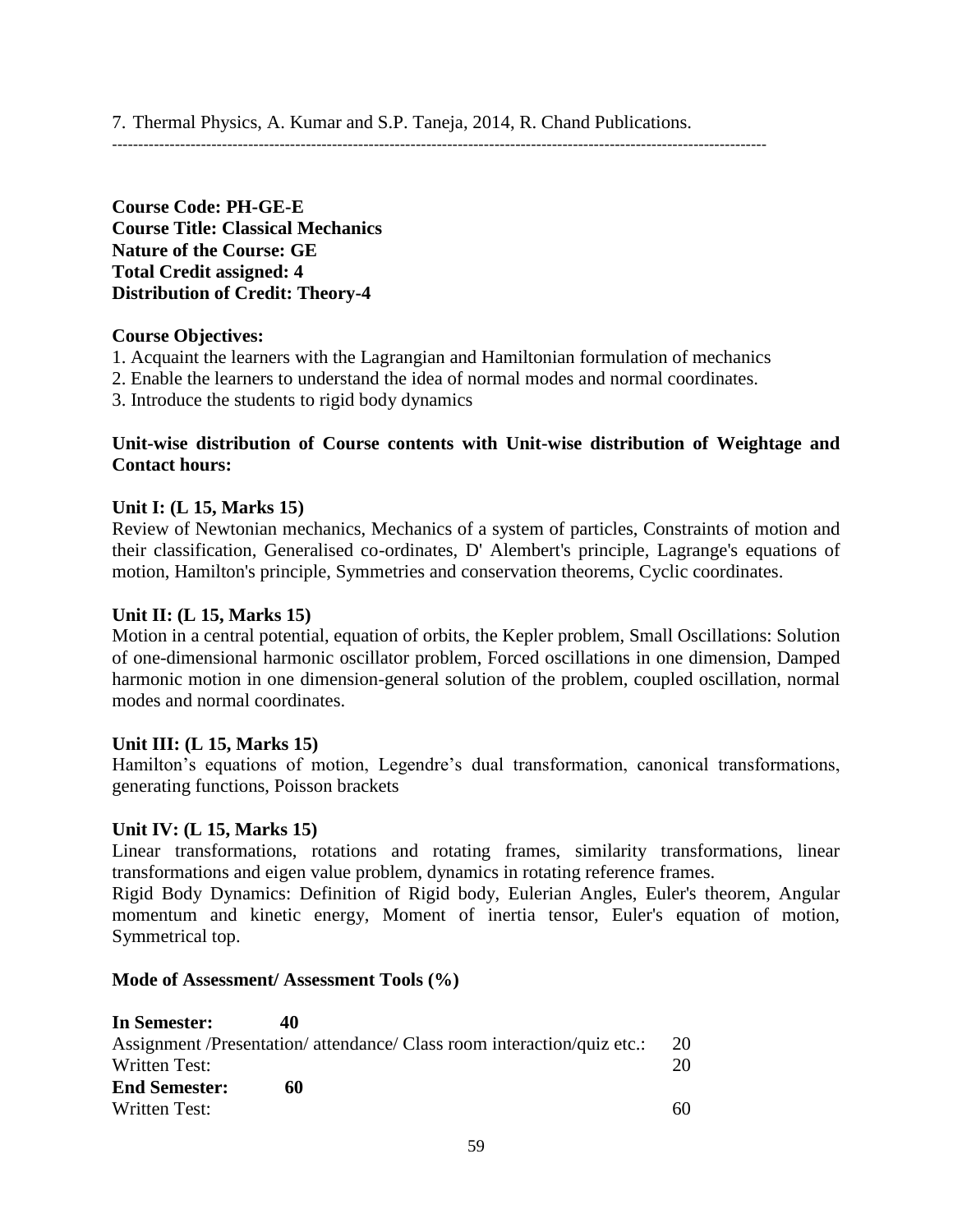(Equal weightage to be assigned to each credit)

## **Expected Learning Outcome:**

- 1. Understand the basic concepts of Lagrangian and Hamiltonian dynamics
- 2. Understand the idea of normal coordinates and normal modes
- 3. Understand rigid body dynamics

## **Suggested Readings:**

- 1. Classical Mechanics, R. D. Gregory, Cambridge University Press
- 2. Classical Mechanics, H.Goldstein,Addison Wesley
- 3. Classical Mechanics, N.C. Rana& P.S. Joag,Tata McGraw Hill
- 4. Classical Mechanics of Particles and Rigid Bodies, Kiran C Gupta,Wiley Eastern Limited
- 5. Introduction to Classical Mechanics, R.G. Takwale& P.S. Puranic, Tata McGraw Hill

**Course Code: PH-GE-F Course Title: Meteorology Nature of the Course: GE Total Credit assigned: 4 Distribution of Credit: Theory-4** 

## **Course Objectives:**

- 1. Familiarize with the structure and composition of the atmosphere of Earth and other planets
- 2. Provide basic knowledge on the weather, climate and other aspects of atmosphere
- 3. Provide knowledge on meteorological parameters and their measurement techniques
- 4. Familiarize with weather forecasting

# **Unit-wise distribution of Course contents with Unit-wise distribution of Weightage and Contact hours:**

## **Unit I: Physical Meteorology (L 22, Marks 22)**

Introduction to Planetary Atmosphere, structure and composition of the Atmosphere and other planets, Atmospheric thermodynamics- heat transfer in the atmosphere, warming and cooling of the Earth and its atmosphere, temperature controls, atmospheric stability, overview of meteorological parameters-wind speed and direction, temperature, humidity, pressure, solar radiation, rainfall, meteorological instruments, meteorological convention, graphical representation of the meteorological parameters, world climate systems

Clouds development and precipitation: Formation mechanism, classification and microphysics of Clouds, Fog, dew, mist, haze, forms and mechanism of Precipitation, role of clouds in climate system

## **Unit II: Dynamic Meteorology (L 20, Marks 20)**

Atmospheric circulation-scales of atmospheric motion, vorticity, boundary layer and turbulence, wind types-local and global, factors affecting wind- pressure gradient force, Coriolis force,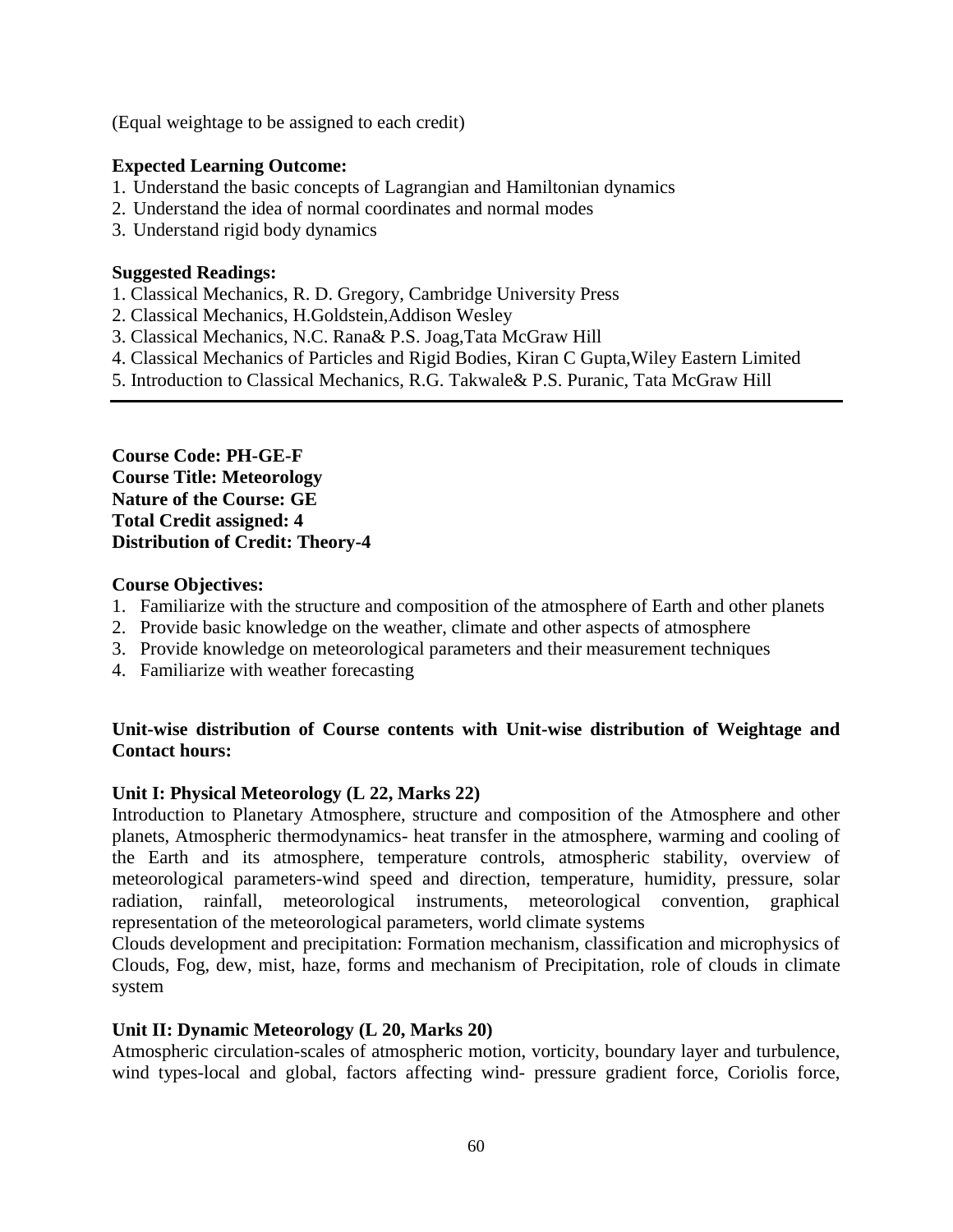Friction, global circulation of the atmosphere, monsoons, atmospheric waves-gravity waves, Rossby waves, westerlies, Ocean- Atmosphere interaction-El Nino-La Nina,

Thunderstorms and tornados: types and formation mechanism, weather patterns: cyclone, typhoon, tornados

# **Unit III: Synoptic Meteorology (L 10, Marks 10)**

Weather observations, weather maps, weather prediction tools and methods, numerical weather prediction, time range of forecasts, satellites and radars in weather prediction, weather forecasting using surface chirts

## **Unit IV: Environmental Meteorology (L 8, Marks 8)**

Effect of meteorology on air pollution and climate-dispersion of air pollutants, air quality, climate variability and climate change, concept of chemical weather, urban impacts on meteorological parameters

## **Mode of Assessment/ Assessment Tools (%)**

| In Semester:         | 40                                                                      |    |
|----------------------|-------------------------------------------------------------------------|----|
|                      | Assignment /Presentation/ attendance/ Class room interaction/quiz etc.: | 20 |
| Written Test:        |                                                                         | 20 |
| <b>End Semester:</b> | 60                                                                      |    |
| Written Test:        |                                                                         | 60 |
|                      | (Equal weightage to be assigned to each credit)                         |    |

## **Expected Learning Outcome:**

A learner will be able to

- 1. Demonstrate the various atmospheric phenomena and their evolution
- 2. Use meteorological parameters to explain observations in Atmospheric Physics, Life Sciences, Environmental Science etc.
- 3. Apply the laws of Physics to explain Atmospheric phenomena
- 4. Opt for interdisciplinary research

# **Suggested Readings:**

1. Meteorology for Scientists and Engineers, R Stull, Brooks/Cole, Thomson Learning

2. The Atmosphere: An Introduction to Meteorology, Frederick K. Lutgens, Edward J. Tarbuck, Illustrated by Dennis Tasa, PHI Learning Private Limited, Delhi

3. Basics of Atmospheric Science, AChandrasekar, PHI Learning Private Limited, Delhi

4. Meteorology Today: An Introduction to Weather, Climate, and the Environment, C. Donald Ahrens, Cengage Learning

5. Environmental Meteorology, B PadmanabhaMurty, I.K. International Publishing House Pvt. Ltd., Delhi

6. The Physics of Atmospheres, J Houghton, Cambridge University Press

7. Essentials of Meteorology, An invitation to the Atmosphere, C D Ahrens and R Henson, Cengage Learning

---------------------------------------------------------------------------------------------------------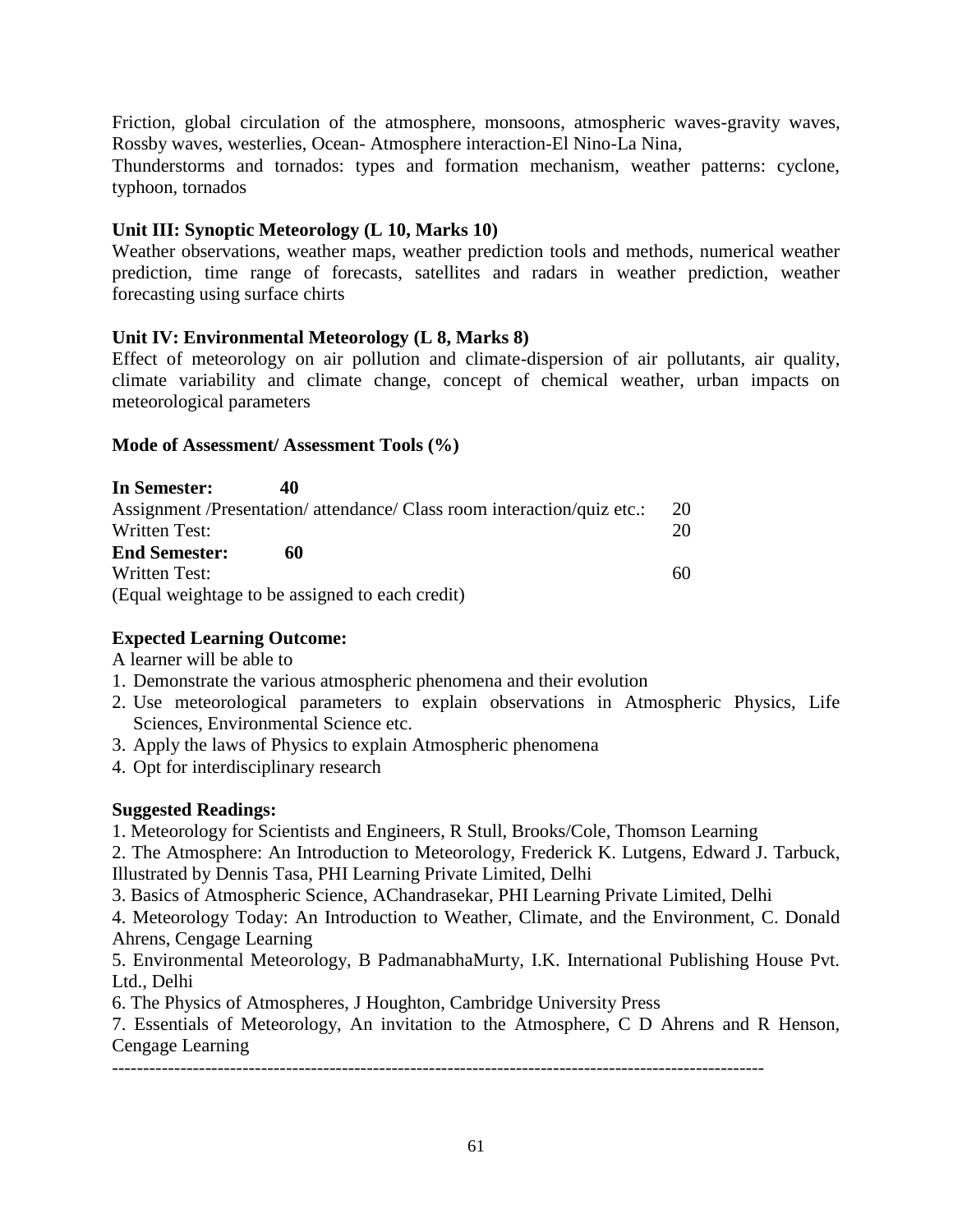**Course Code: PH-GE-G Course Title: Elements of Modern Physics Nature of the Course: GE Total Credits Assigned: 04 Distribution of credits: Theory-04**

# **Course Objectives**:

At the completion of this course, a student will be able to

- 1. Understand the theoretical basis for the understanding of quantum Physics as the basis for dealing with microscopic phenomena.
- 2. Apply concepts of  $20<sup>th</sup>$  Century Modern Physics to deduce the structure of atoms.
- 3. Explain the wave-particle duality of the photon.
- 4. Analyze the structure of matter at its most fundamental.
- 5. Develop insight into the key principles and applications of Nuclear Physics
- 6. Learn about different types of fundamental particles along with various elementary particles
- 7. Understand the basic principle of Laser

# **Unit-wise distribution of Course contents with Unit-wise distribution of Weightage and Contact hours:**

## **Unit I: (L 15, Marks 15)**

Quantum theory of Light, Blackbody Radiation; Photo-electric effect, Compton scattering.De Broglie hypothesis and matter waves, Wave-particle duality, Heisenberg uncertainty principle. Schrodinger equation for non-relativistic particles; physical interpretation of a wave function, probabilities and normalization of wave function; Particle in a box problem in one dimension energy eigen values and eigen functions.

## **Unit II: (L 15, Marks 15)**

Quantum numbers, Bohr's atomic model, spectral terms arising from L-S coupling and j-j coupling, selection rules and intensity rules, Doublet spectra of Na-atom.

X-ray spectra: Characteristic X-ray spectrum, Continuous X-ray spectrum, Moseley's law, X-ray Diffraction, Bragg's equation.

## **Unit III: (L 20, Marks 20)**

Size and structure of atomic nucleus; Absence of electron in the nucleus as a consequence of the uncertainty principle, Nature of nuclear force, N-Z graph, Liquid Drop model: semi-empirical mass formula and binding energy, nuclear shell structure and magic numbers.

Radioactivity; Law of radioactive decay; Mean life and half-life; Qualitative ideas on Alpha decay; Beta decay; Gamma ray emission. Nuclear reactions, Fission and fusion, Nuclear reactor; Fusion and thermonuclear reactions driving stellar energy (brief qualitative discussions). Elementary particles: classification, fundamental interactions.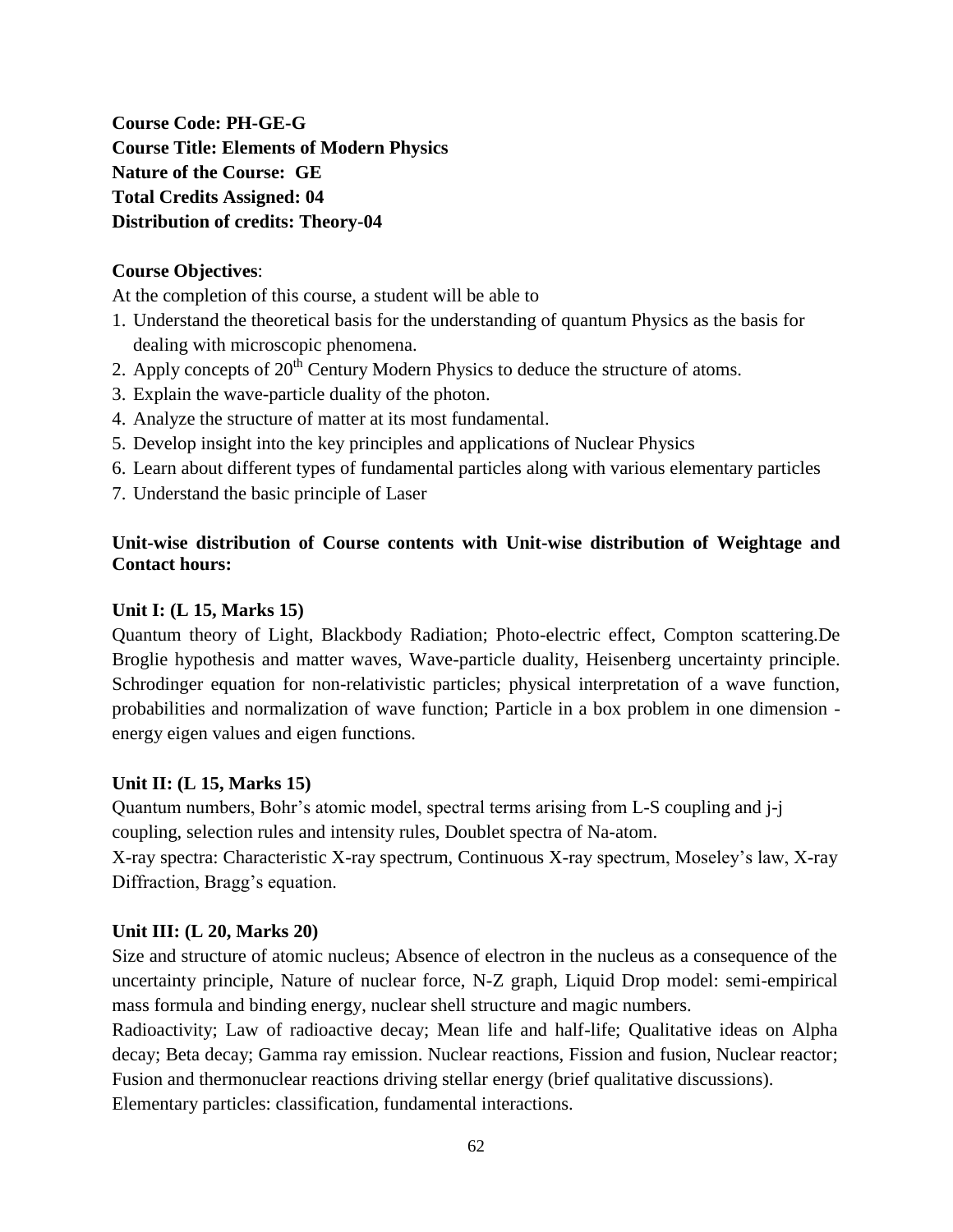## **Unit IV: (L 10, Marks 10)**

Spontaneous and Stimulatedemissions. Optical Pumping and Population Inversion.Three-Level and Four-Level Lasers.Ruby Laser and He-Ne Laser.

## **Mode of Assessment/ Assessment Tools (%)**

| In Semester:         | 40                                                                      |    |
|----------------------|-------------------------------------------------------------------------|----|
|                      | Assignment /Presentation/ attendance/ Class room interaction/quiz etc.: | 20 |
| Written Test:        |                                                                         | 20 |
| <b>End Semester:</b> | 60                                                                      |    |
| Written Test:        |                                                                         | 60 |
|                      | (Equal weightage to be assigned to each credit)                         |    |

# **Expected Learning Outcome:**

This course will enable the students to

- 1. Gather knowledge about various concepts of Modern Physics such as quantum physics, atomic, nuclear physics and particle physics, Laser etc.
- 2. Successfully apply the same knowledge in solving problems in the field of Modern Physics.

## **Suggested Readings:**

- 1. Concepts of Modern Physics, Arthur Beiser, McGraw-Hill.
- 2. Introduction to Modern Physics, Rich Meyer, Kennard, Coop, Tata McGraw Hill
- 3. Introduction to Quantum Mechanics, David J. Griffith, Pearson Education.
- 4. Physics for scientists and Engineers with Modern Physics, Jewett and Serway, Cengage Learning.
- 5. Modern Physics, G.Kaur and G.R. Pickrell, McGraw Hill
- 6. Quantum Mechanics: Theory & Applications, A.K.Ghatak&S.Lokanathan, Macmillan

\_\_\_\_\_\_\_\_\_\_\_\_\_\_\_\_\_\_\_\_\_\_\_\_\_\_\_\_\_\_\_\_\_\_\_\_\_\_\_\_\_\_\_\_\_\_\_\_\_\_\_\_\_\_\_\_\_\_\_\_\_\_\_\_\_\_\_\_\_\_\_\_\_\_\_\_\_\_

7. Lasers and Nonlinear Optics, B. B. Laud, New Age International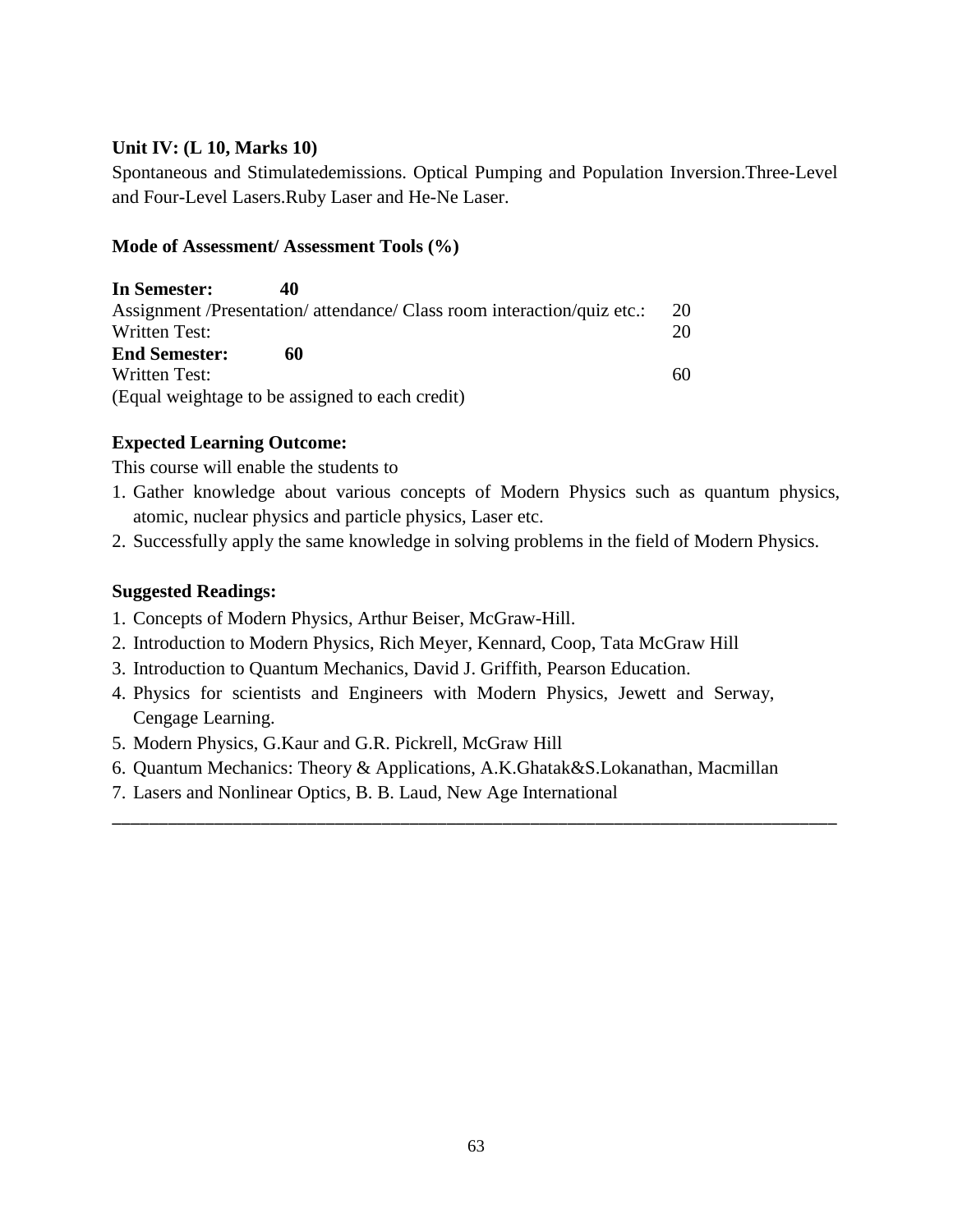#### **-------------------------------------------------------------------------------------------------------------------- ABILITY ENHANCENENT COURSES**

#### **--------------------------------------------------------------------------------------------------------------------**

## **Course Code: PH-AEC-IA Course Title: Experimental Techniques Nature of the Course: AEC Total Credit assigned: 2 Distribution of Credit: (Lecture + Practical/ Tutorial)**

#### **Course Objectives**:

At the completion of this course, a student will be able to

- 1. Understand the basic concepts of errors in measurements and techniques of data analysis.
- 2. Understand the principle of sensors and transducers and OPAMP

## **Unit wise distribution of course contents with unit wise distribution of weightage and contact hours:**

#### **Unit I: Data analysis techniques (L 8, Marks 8)**

Data interpretation and analysis. systematic and random errors in measurement, expression of uncertainty, propagation of errors, Precision and accuracy, Error analysis, Least squares fitting, Linear and nonlinear curve fitting, chi-square test

#### **Unit II: Transducers, Sensors and detectors (L 12, Marks 12)**

Resistive (Potentiometer, Strain gauge-Theory, types, temperature compensation and applications), Capacitive (Variable Area Type-Variable Air Gap type-Variable Permittivity type), Inductive (LVDT ) and piezoelectric transducers. Measurement of displacement, velocity and acceleration (translational and rotational), Particle detectors.

#### **Unit III: Electronic instrumentation (L 10, Marks 10)**

Impedance matching, amplification (Op-amp based, instrumentation amp, feedback), shielding and grounding. Fourier transforms, lock-in detector, box-car integrator.

#### **Mode of Assessment/ Assessment Tools (%)**

| In Semester:         | 40                                                                      |    |
|----------------------|-------------------------------------------------------------------------|----|
|                      | Assignment /Presentation/ attendance/ Class room interaction/quiz etc.: | 20 |
| Written Test:        |                                                                         | 20 |
| <b>End Semester:</b> | 60                                                                      |    |
| Written Test:        |                                                                         | 60 |
|                      | (Equal weightage to be assigned to each credit)                         |    |

#### **Expected Learning Outcome:**

- This course will enable the students to
- 1. Identify the errors in measurement.

2. Analyze the working of various sensors and transducers.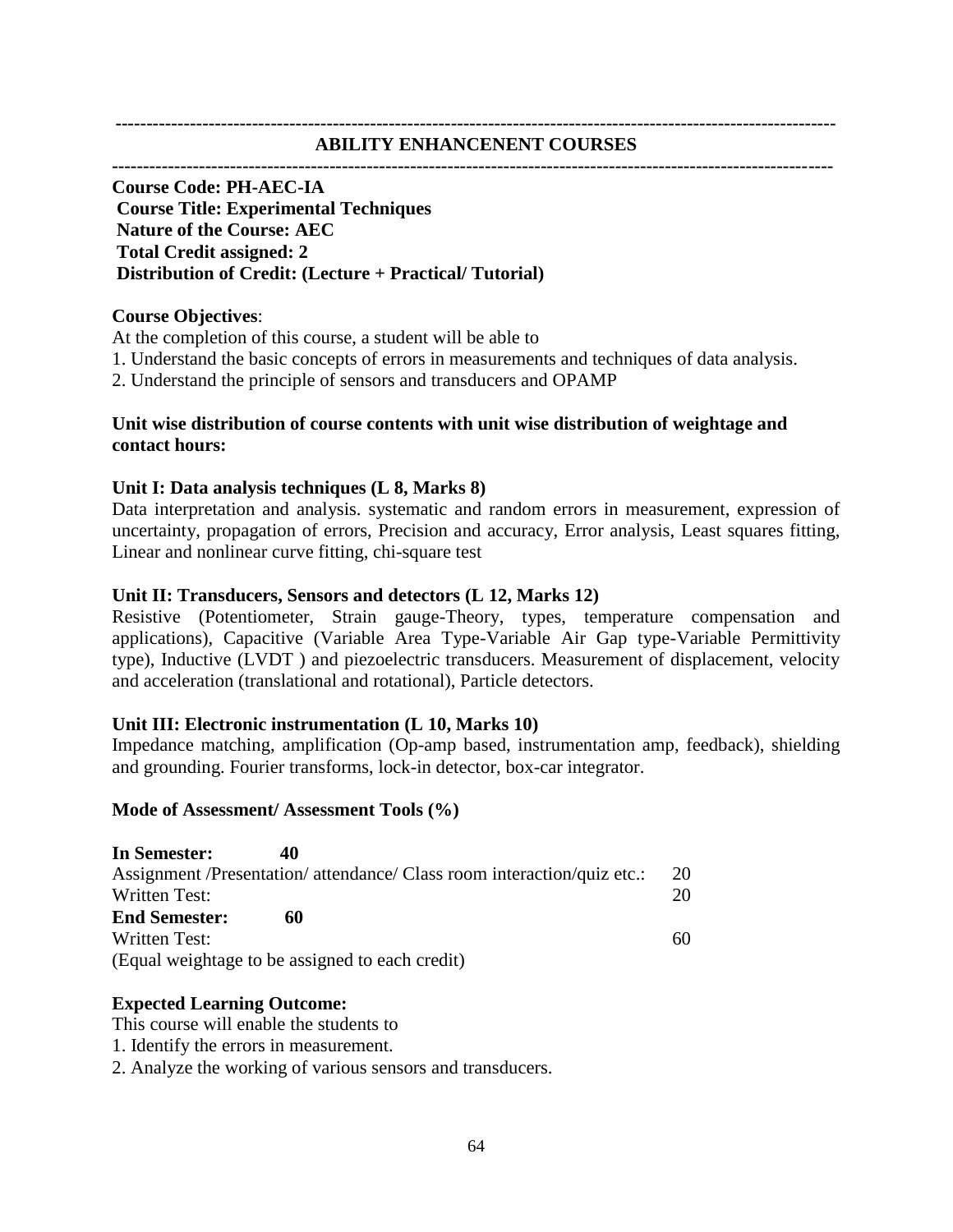## **Suggested Readings:**

1. Instrumentation, Measurements and Analysis by BC Nakra and KK Choudhary, McGraw Hill Education India Pvt. Ltd.

2. Electronic Instrumentation and Measurement Techniques by W.D. Cooper and A. D. Helfrick,, Prentice-Hall .

- 3. Electronic Instrumentation by H. S. Kalsi, Tata McGraw Hill.
- 4. Nuclear Radiation Detectors, by S.S. Kapoor, V. S. Ramamurthy, Wiley-Eastern Limited, Bombay)

**Course Code: PH-AEC-IB Course Title: Observational Astronomy Nature of the Course: AEC Total Credit assigned: 2 Distribution of Credit: Theory-2**

#### **Course Objectives:**

- 1. Introduction to observational astronomy.
- 2. Familiarisation of Coordinate systems, telescopes and observational instruments (CCDs, filters, spectrographs)
- 3. Familiarisation of Observational methods and techniques.

#### **Unit wise distribution of course contents with unit wise distribution of weightage and contact hours:**

#### **Unit I: Fundamentals of Astronomy (L 15, Marks 15)**

Introduction to astronomy and astrophysics, stellar luminosity (apparent and absolute) andsurface temperature, spectral classification, mass and their correlations, Hertzsprung-Russelldiagram

#### **Unit II: Distance Measurements and Observational Techniques (L 15, Marks 15)**

Trigonometric parallax, magnitude system and scale, celestial coordinates, concept of time, astronomical telescopes, photometry, spectrophotometry,Modern image processing devices, multiwavelength astronomy (radio, x-ray, gamma-ray).

#### **Mode of Assessment/ Assessment Tools (%)**

| In Semester:         | 40                                                                      |    |
|----------------------|-------------------------------------------------------------------------|----|
|                      | Assignment /Presentation/ attendance/ Class room interaction/quiz etc.: | 20 |
| Written Test:        |                                                                         | 20 |
| <b>End Semester:</b> | 60                                                                      |    |
| Written Test:        |                                                                         | 60 |
|                      | (Equal weightage to be assigned to each credit)                         |    |

## **Expected Learning Outcome:**

On successful completion of this course, students should be able to: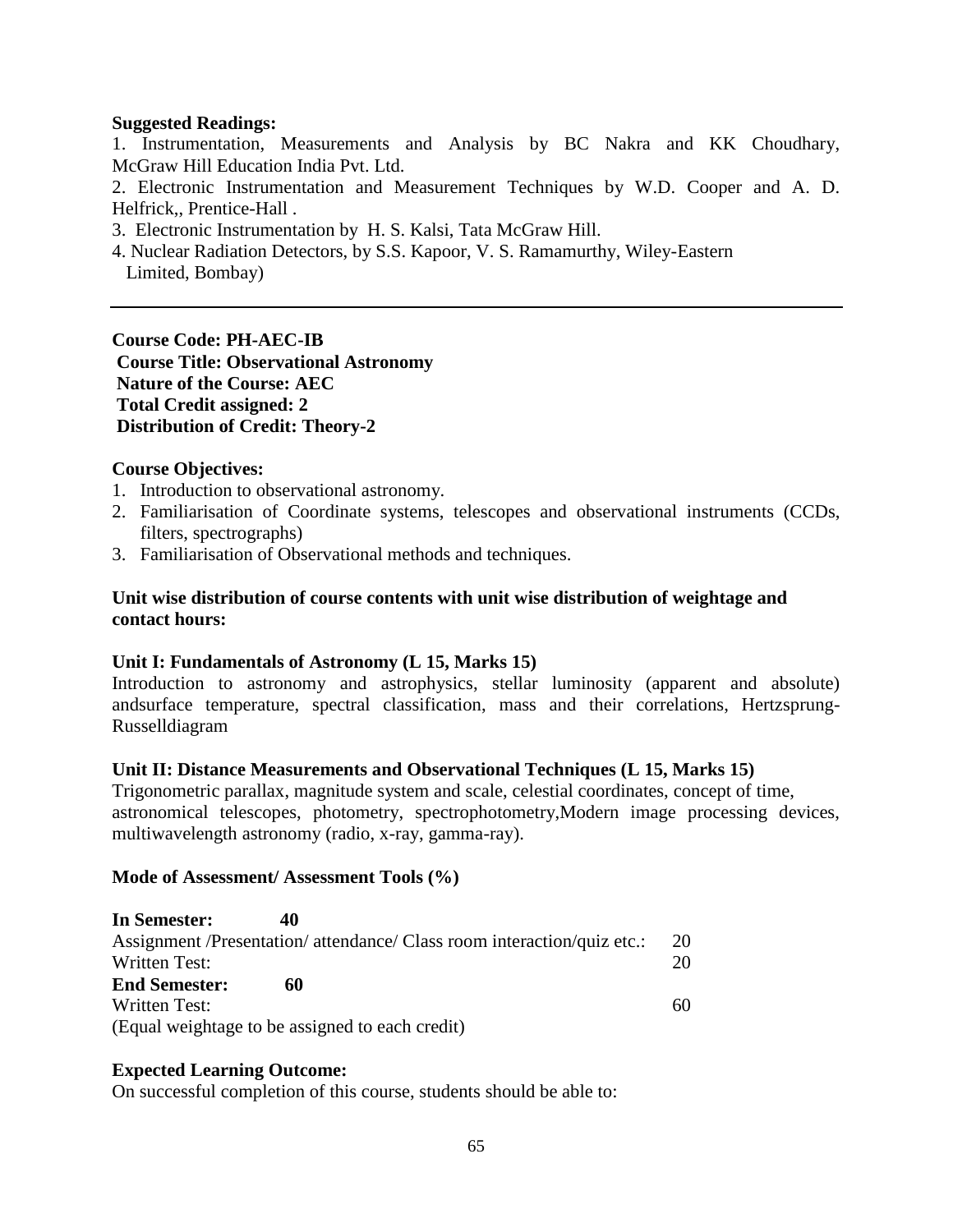- 1. Develop the knowledge of handling telescopes and other modern image processing devices.
- 2. Describe the effects of the properties of light and Earth's atmosphere on astronomical observations, coordinate system for stars
- 3. Acquire the knowledge of photometry and multi wave astronomy

## **Suggested Readings:**

- 1. Observational Astronomy, D. Scott Birney, Cambridge University Press.
- 2. The Cosmic Perspective,J. Bennettt, M. Donahue, N. Schneider and M.Voit, Pearson Addison Wesley.
- 3. An Introduction to Astrophysics, B. Basu, Prentice-Hall of India.
- 4. Astrophysics: Stars and Galaxies, K. D. Abhyankar, Orient Longman.
- 5. Spherical Astronomy, F. Brunnow, Van Nostrand.
- 6. Practical Astronomy, George L. Hosmer, John Wiley and Sons.

**Course Code: PH-AEC-IIA Course Title: Nano Structured Materials Nature of the Course: AEC Total Credit assigned: 2 Distribution of Credit: Theory-2**

## **Course Objectives:**

The aim of the course is to

- 1. Provide a systematic coverage and insight into the promising area of nano materials in order to facilitate the understanding of the nature and prospects for the field.
- 2. Discuss about various types of nanomaterials with specific examples of semiconducting nanomaterials in various dimensions and carbon based nanomaterials, viz., fullerene and carbon nanotubes
- 3. Provide information about various synthesis and characterization techniques of nanomaterials
- 4. Discuss wide applications of nanomaterials

# **Unit-wise distribution of Course contents with Unit-wise distribution of Weightage and Contact hours:**

## **Unit I: (L 10, Marks 10)**

Introduction to nano-science and technology, history and scope, interdisciplinary nature, surface to volume ratio, electronic structure.

Types of nanomaterials, semiconducting nanomaterials: quantum dot, quantum wire, quantum well, idea of band structure, density of states, variation of density of state and band gap with crystal size, electron confinement in one, two and three dimensions, carbon nanomaterials: fullerene, carbon nanotube.

# **Unit II: (L 10, Marks 10)**

Chemical and physical methods for synthesis of nanostructured materials, Applications of nanostructured materials.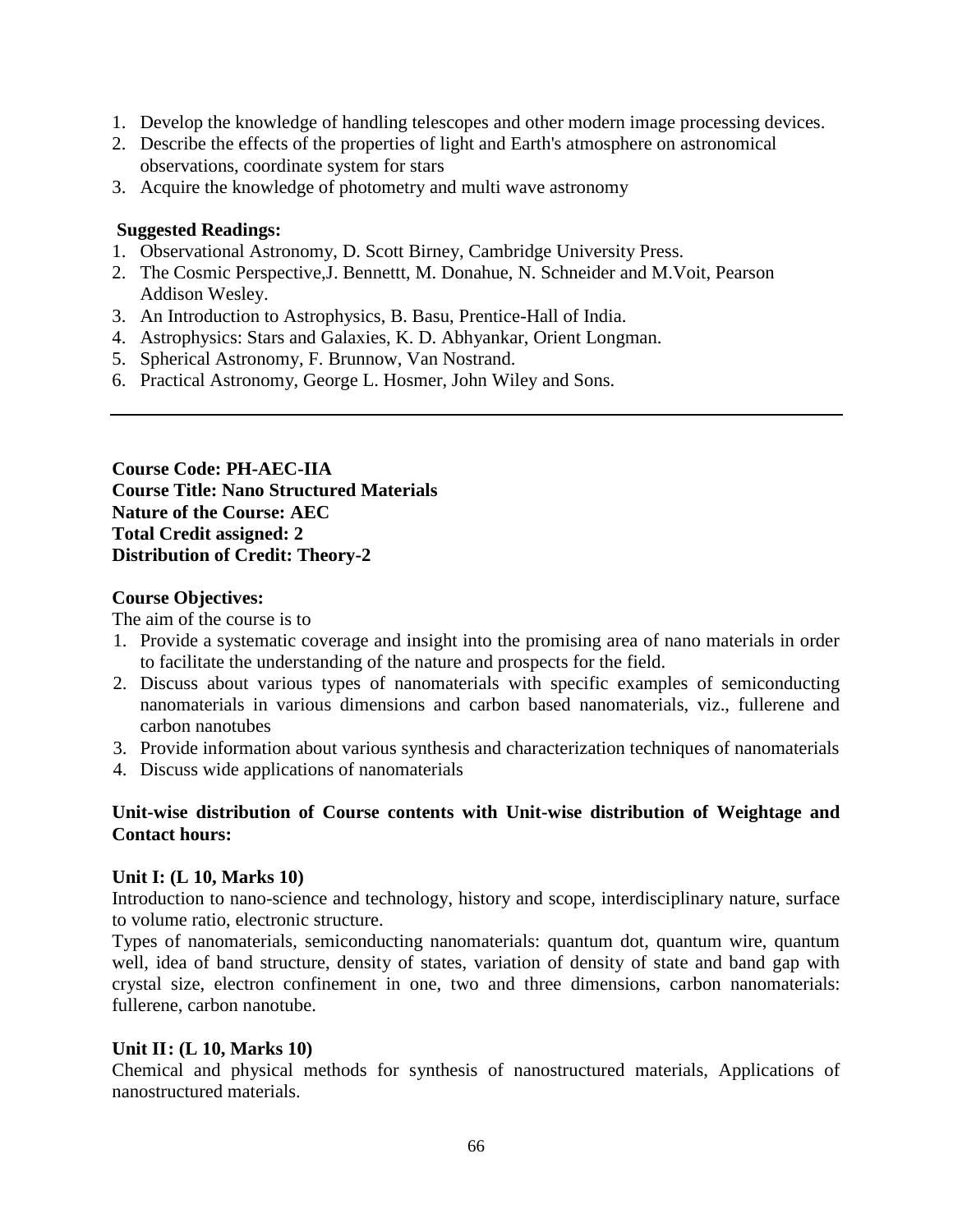## **Unit III: (L 10, Marks 10)**

Nanomaterials characterization, instruments, principle of measurements, measurement techniques: X-ray diffraction, scanning electron microscopy, transmission electron microscopy, scanning tunneling microscopy, atomic force microscopy, optical and vibrational spectroscopy.

## **Mode of Assessment/ Assessment Tools (%)**

| In Semester:         | 40                                                                      |     |
|----------------------|-------------------------------------------------------------------------|-----|
|                      | Assignment /Presentation/ attendance/ Class room interaction/quiz etc.: | 20  |
| Written Test:        |                                                                         | 20  |
| <b>End Semester:</b> | 60                                                                      |     |
| Written Test:        |                                                                         | -60 |
|                      | (Equal weightage to be assigned to each credit)                         |     |

# **Expected Learning Outcome:**

This course will enable the students to

- 1. Know the underlying principles governing the fascinating behavior of nanomaterials
- 2. Gather knowledge about some of the modern promising nanomaterials such as quantum dots, carbon nanotubes etc.
- 3. Learn the various methods for synthesis and characterization of nanomaterials as well as their wide variety of applications

## **Suggested Readings:**

- 1. Updated materials/notes on individual topics will be provided during classes.
- 2. Introduction to Nanotechnology, Charles P. Poole, Jr. and Frank J. Owens, Wiley– Interscience.
- 3. Nano: The Essentials, T. Pradeep, McGraw Hill Education (India) Private Limited
- 4. Textbook of Nanoscience and Nanotechnology, B. S. Murty, P. Shankar, Baldev Raj, B. B. Rath and James Murday, Universities Press-IIM

## **Reference Book:**

1. Encyclopedia of Nanoscience and nanotechnology, Edited by Hari Singh Nalwa.

**Course Code: PH-AEC-IIB Course Title: Vacuum Technique Nature of the Course: AEC Total Credit assigned: 2 Distribution of Credit: Theory-2**

## **Course Objectives:**

- 1. To introduce the theory of vacuum to the students.
- 2. Comprehension of thermal and flow behaviour of gases at very low pressures.
- 3. Methods of achieving and measurement low pressures. Vacuum pumps and vacuum meters.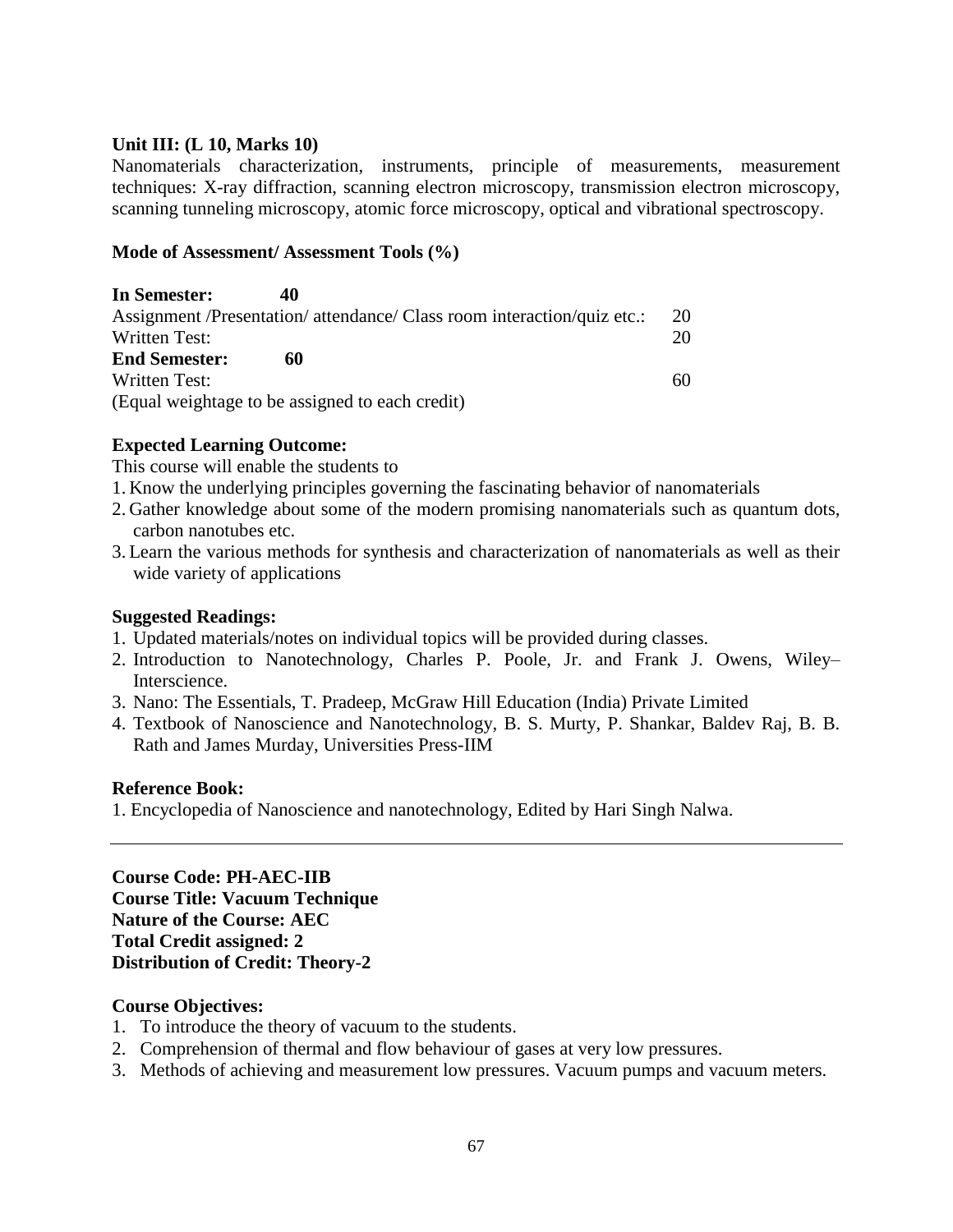## **Unit wise distribution of course contents with unit wise distribution of weightage and contact hours:**

## **Unit I: (L 15, Marks 15)**

Production of Vacuum: Different types of vacuum pumps, Rotary pump, diffusion pump cryogenicpumps, cryosorption pumps, getter pump.

Vacuum materials: Absorption of gases, out gassing of materials, out gassing rates of vacuum materials, the permeation process, permeability of vacuum materials.

## **Unit II: (L 15, Marks 15)**

Vacuum assembly techniques: Design and performance of high vacuum system.

Vacuum measurements: Leak detection, pressure measurements (McLeod, Pirani, Penning gauge), residual gas analysis, Bayard-Albert partial gas analysis, mass spectrometers.

## **Mode of Assessment/ Assessment Tools (%)**

| In Semester:                                    | 40 |                                                                         |    |
|-------------------------------------------------|----|-------------------------------------------------------------------------|----|
|                                                 |    | Assignment /Presentation/ attendance/ Class room interaction/quiz etc.: | 20 |
| Written Test:                                   |    |                                                                         | 20 |
| <b>End Semester:</b>                            | 60 |                                                                         |    |
| <b>Written Test:</b>                            |    |                                                                         | 60 |
| (Equal weightage to be assigned to each credit) |    |                                                                         |    |

## **Expected Learning Outcome:**

Students will have achieved the ability to:

- 1. Recognize the importance of vacuum in modern technology and research
- 2. Basics of kinetic theory of gases, pressure, particle collisions, velocity and free trajectory
- 3. Vacuum pumps: classification, basic types, range of application; vacuum meters: classification, basic types and range of application.

## **Suggested Readings:**

- 1. Vacuum Technology, A. Roth, Elsevier
- 2. Handbook of Vacuum Science and Technology, Dorothy M. Hoffman, John H. Thomas, Bawa Singh, Elsevier Science & Technology Books
- 3. High Vacuum Technique, J. Yarwood, Chapman and Hall Ltd.

**Course Code: PH-AEC-IIC Course Title: Meteorology Nature of the Course: AEC Total Credit assigned: 2 Distribution of Credit: Theory-2**

## **Course Objectives**:

- 1. Make familiar with the Earth's atmosphere as well as the weather and climate systems
- 2. Provide basic knowledge on meteorological parameters and their measurement techniques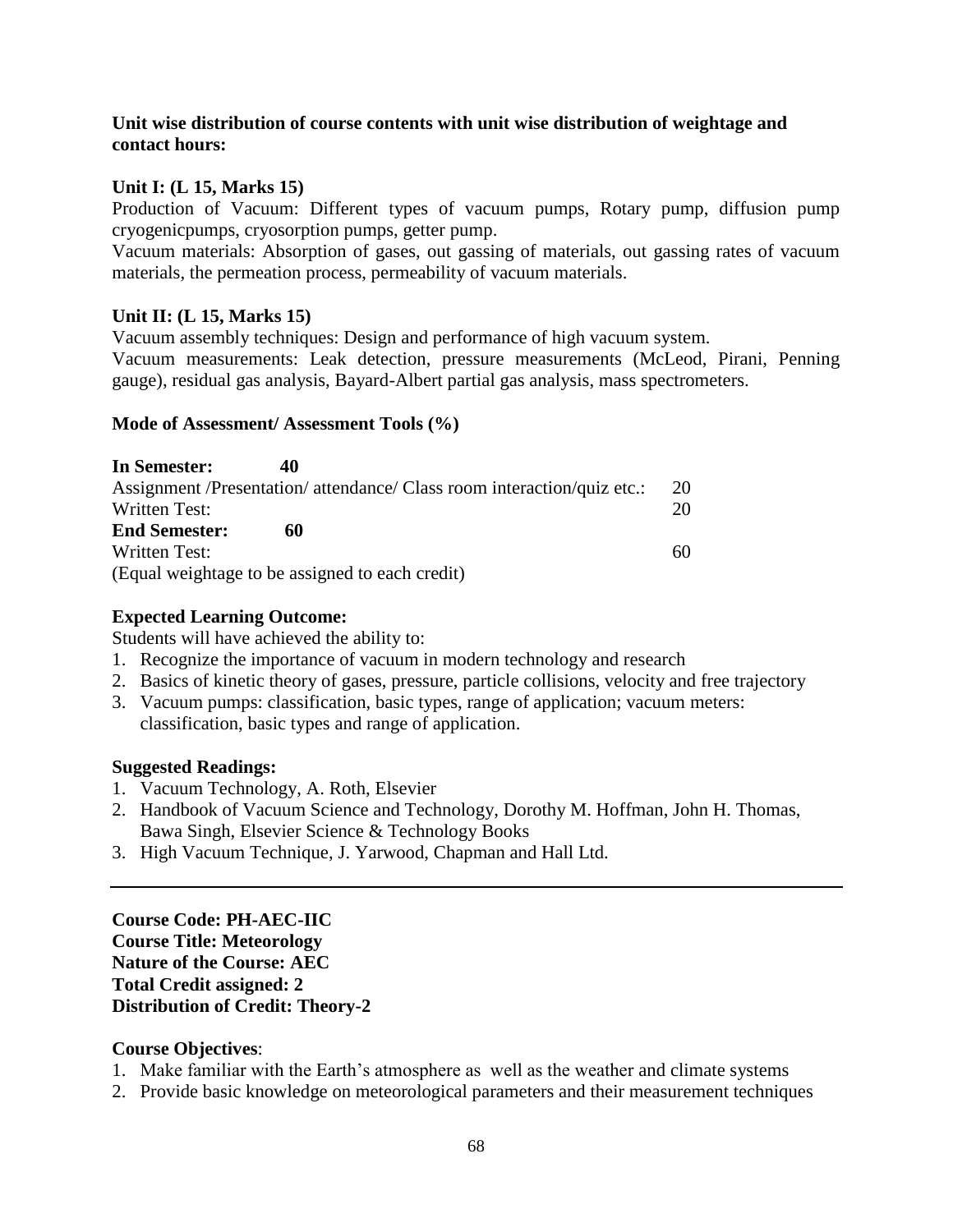- 3. Apply the laws of Physics to explain Atmospheric phenomena
- 4. Get familiar with weather forecasting

## **Unit wise distribution of course contents with unit wise distribution of weightage and contact hours:**

## **Unit I: Meteorological fundamentals (L 10, Marks 10)**

Basics of weather and climate, composition of the Atmosphere, structure of the atmosphere, Meteorological convention, definition and measurements of Meteorological parameters, solar radiation, heat transfer in the atmosphere, temperature controls, atmospheric stability, hydrostatic equilibrium

## **Unit II: Dynamics of the Atmosphere (L 10, Marks 10)**

Scales of atmospheric motion, factors affecting wind (pressure gradient force, Coriolis force, Friction), types of wind, global circulation, monsoons, westerlies, El Nino-La Nina, Thunderstorms: types and formation mechanisms, weather patterns: cyclone, typhoon, tornados

#### **Unit III: Clouds and Precipitation (L 5, Marks 5)**

Formation, classification and microphysics of Clouds, Fog, dew, mist, haze, forms and mechanism of Precipitation, role of clouds in climate system

#### **Unit IV: Weather analysis and forecasting (L 5, Marks 5)**

Gathering meteorological data and weather maps, modern numerical weather prediction methods, ranges of forecasts, satellites in weather prediction

#### **Mode of Assessment/ Assessment Tools (%)**

| In Semester:         | 40                                                                      |    |
|----------------------|-------------------------------------------------------------------------|----|
|                      | Assignment /Presentation/ attendance/ Class room interaction/quiz etc.: | 20 |
| Written Test:        |                                                                         | 20 |
| <b>End Semester:</b> | 60                                                                      |    |
| Written Test:        |                                                                         | 60 |
|                      | (Equal weightage to be assigned to each credit)                         |    |

## **Expected Learning Outcome**:

After completion of the course, a student will be able to

- 1. Demonstrate the various atmospheric phenomena and their evolution
- 2. Solve problems in the atmospheric sciences and related disciplines
- 3. Impart expertise in sub-disciplines of atmospheric science or related interdisciplinary areas
- 4. Develop skills for interpreting and applying atmospheric observation
- 5. Serve as a meteorologist, climate scientist, take part in policy making

#### **Suggested Readings:**

1. Meteorology for Scientists and Engineers, R Stull, Brooks/Cole, Thomson Learning

2. The Atmosphere: An Introduction to Meteorology, Frederick K. Lutgens, Edward J. Tarbuck,

Illustrated by Dennis Tasa, PHI Learning Private Limited, Delhi, 11<sup>th</sup> Edition